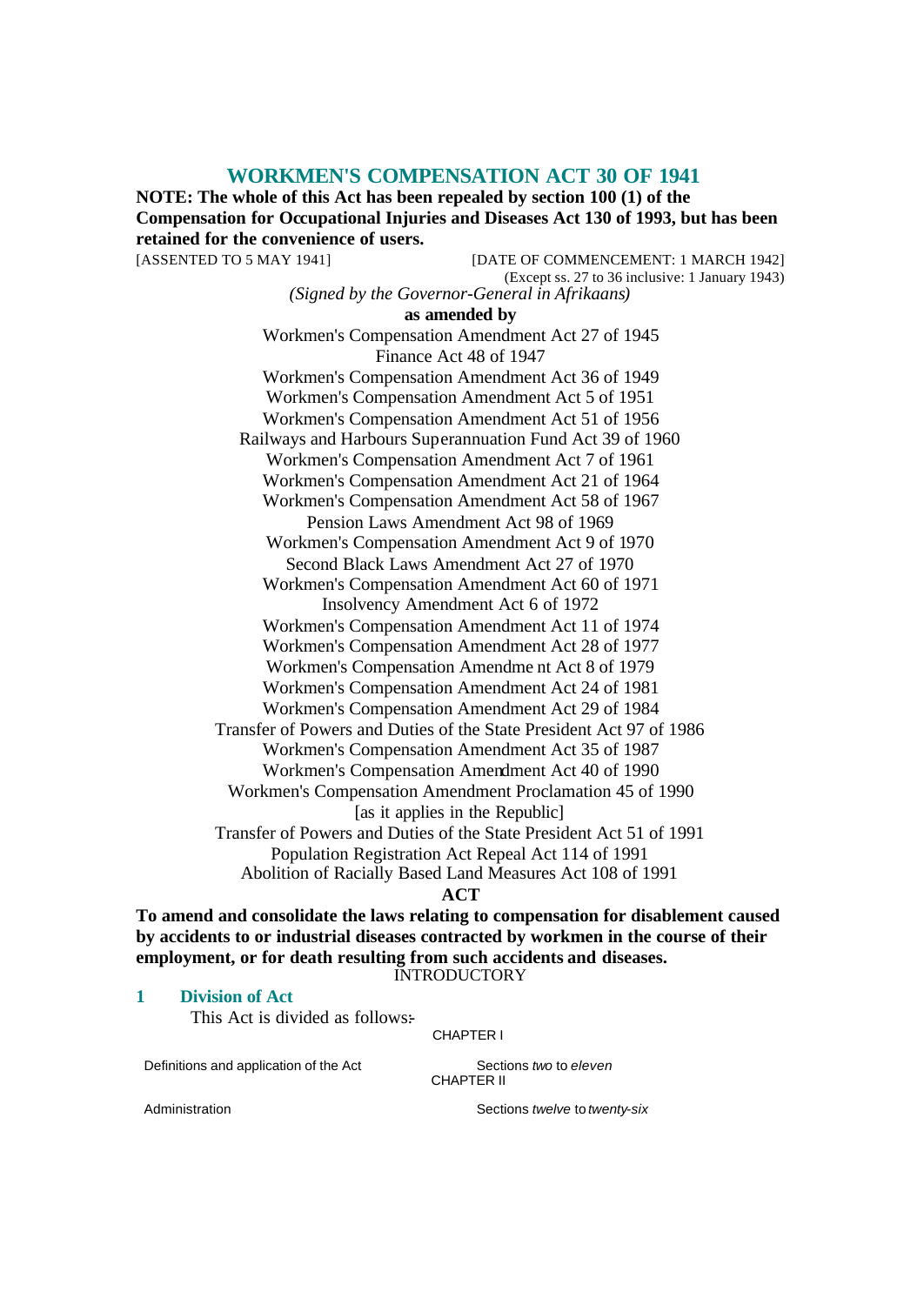CHAPTER III

Recovery of compensation:<br>(A) Notice of accidents

CHAPTER VII

The Accident and Reserve Funds: (A) Establishment of funds Sections *sixty-four* to *sixty-seven*

(B) Rendering of wage returns Section *sixty-eight* by *employers*

(C) Levying and recovery of Sections *sixty-nine* assessments and

Medical Aid Sections *seventy-five* to *eighty-one* CHAPTER IX

other charges to *seventy-four*

Compensation for Certain Widows Sections *eighty-two* to *eighty-eight* [Heading amended by s. 1 (2) of Act 114 of 1991.]

CHAPTER X

CHAPTER VIII

Industrial Diseases Sections *eighty-nine* to *ninety-four*

CHAPTER XI

Miscellaneous Sections *ninety-five* to *one hundred and ten*

# **CHAPTER I**

# **DEFINITIONS AND APPLICATION OF THE ACT (ss 2-11)**

#### **2 Definitions**

In this Act, unless inconsistent with the context-

**'accident'** means an accident arising out of and in the course of a workmen's employment and resulting in a personal injury;

**'accident fund'** means the fund established under section *sixty-four*;

**'actuary'** means a Fellow of an institute or a faculty, society or chapter of actuaries approved by the Minister;

[Definition of 'actuary' substituted by s. 1 *(a)* of Act 29 of 1984.]

**'airman'** means a workman employed in any capacity in an aircraft;

**'agriculture'** means any employment on a farm connected with farming, including horticulture and forestry irrespective of whether such employment necessitates the employee temporarily leaving the farm in the course of his employment;

**'annual wages'** means-

*(a)* the amount of wages referred to in paragraph *(a)* of subsection (1) of

Right to compensation **Sections** *twenty-seven* to *thirty-six* Sections *twenty-seven* to *thirty-six* CHAPTER IV

Liability for compensation **Section** Section *thirty-seven* CHAPTER V

Amount and method of compensation Sections *thirty-eight* to *forty-nine* CHAPTER VI

(A) Notice of accidents Sections *fifty* to *fifty-three*

(B) Lodging of claims Sections *fifty-four* and *fifty-five*

(C) Procedure for determination Sections *fifty-six* to *sixty-three* of claims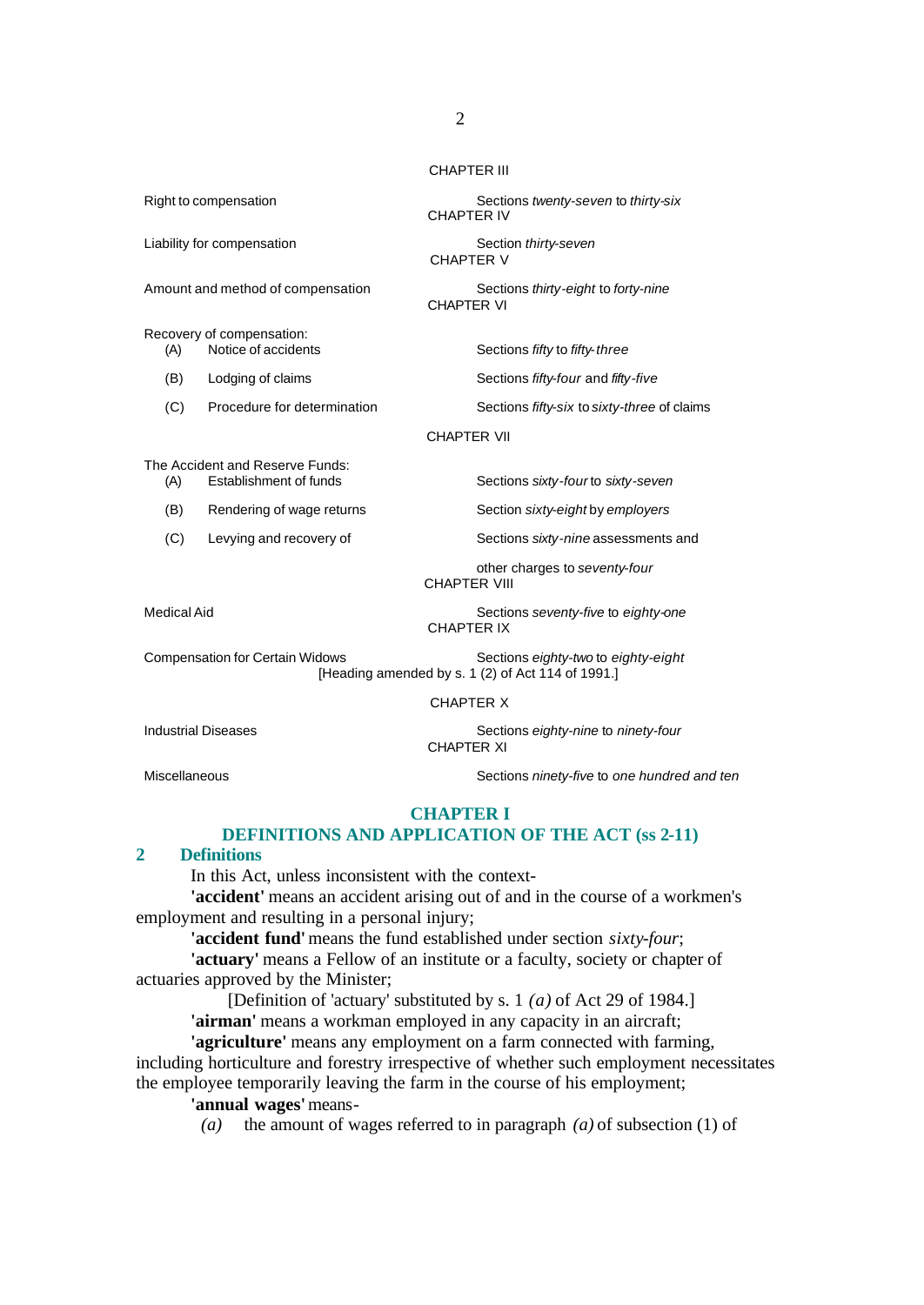section *sixty-eight* if accepted by the commissioner as correct; or

*(b)* the amount of wages ascertained by the commissioner where he is satisfied that the amount referred to in the said paragraph *(a)* is less than the amount actually paid; or

*(c)* ......

[Para. *(c)* deleted by s. 1 *(b)* of Act 29 of 1984.]

*(d)* the estimate of wages made by the commissioner in terms of subsection (4) of the said section;

**'assessment'** means an assessment, or a provisional assessment, or any instalment of an assessment, made in terms of Part (C) of Chapter VII;

**'Black' ......**

[Definition of 'Black' amended by s. 1 *(g)* of Act 51 of 1956, substituted by s. 1 *(c)* of Act 29 of 1984 and deleted by s. 1 (2) of Act 114 of 1991.]

**'business'** means any industry, undertaking, trade or occupation, or any activity in which any workman is employed;

**'child'** means a son or daughter under the age of eighteen years and includes an illegitimate child of a workman or his wife, a posthumous child, a step-child and an adopted child if the commissioner is satisfied that the child was in fact adopted;

[Definition of 'child' amended by s. 1 *(a)* of Act 51 of 1956 and substituted by s. 1 *(b)* of Act 11 of 1974.]

**'commissioner'** means the Workmen's Compensation Commissioner appointed under subsection (1) of section *twelve*;

**'compensation'** means compensation under this Act;

**'continental shelf'** means the continental shelf referred to in section 7 of the Territorial Waters Act, 1963 (Act 87 of 1963);

[Definition of 'continental shelf' inserted by s. 1 *(a)* of Act 9 of 1970.]

**'contractor'** means a person referred to as a contractor in section *nine*;

**'date of commencement of this Act'** in relation to the application of this Act in the territory, means the date of commencement of the Workmen's Compensation Amendment Act, 1956;

[Definition of 'date of commencement of this Act' inserted by s. 1 *(b)* of Act 51 of 1956.] **'dependant'** means a person referred to as a dependant in section *four*;

**'disablement'** means disablement for employment or permanent injury or serious disfigurement;

**'earnings'** means the average remuneration of the workman at the time of the accident, calculated in the manner provided in section *forty-one*;

**'employer'** means a person defined as an employer in section *five* and includes a principal;

**'employer individually liable'** means an employer who in terms of section *seventy* is exempt from paying assessments to the accident fund;

[Definition of 'employer individually liable' amended by s. 1 *(a)* of Act 36 of 1949.]

**'employers' organization'** means an employers' organization as defined in section 1 of the Labour Relations Act, 1956 (Act 28 of 1956), or the Wage and Industrial Conciliation Ordinance, 1952 (Ordinance 35 of 1952 of the territory);

[Definition of 'employers' organization' amended by s. 1 *(c)* of Act 51 of 1956 and substituted by s. 1 *(d)* of Act 29 of 1984.]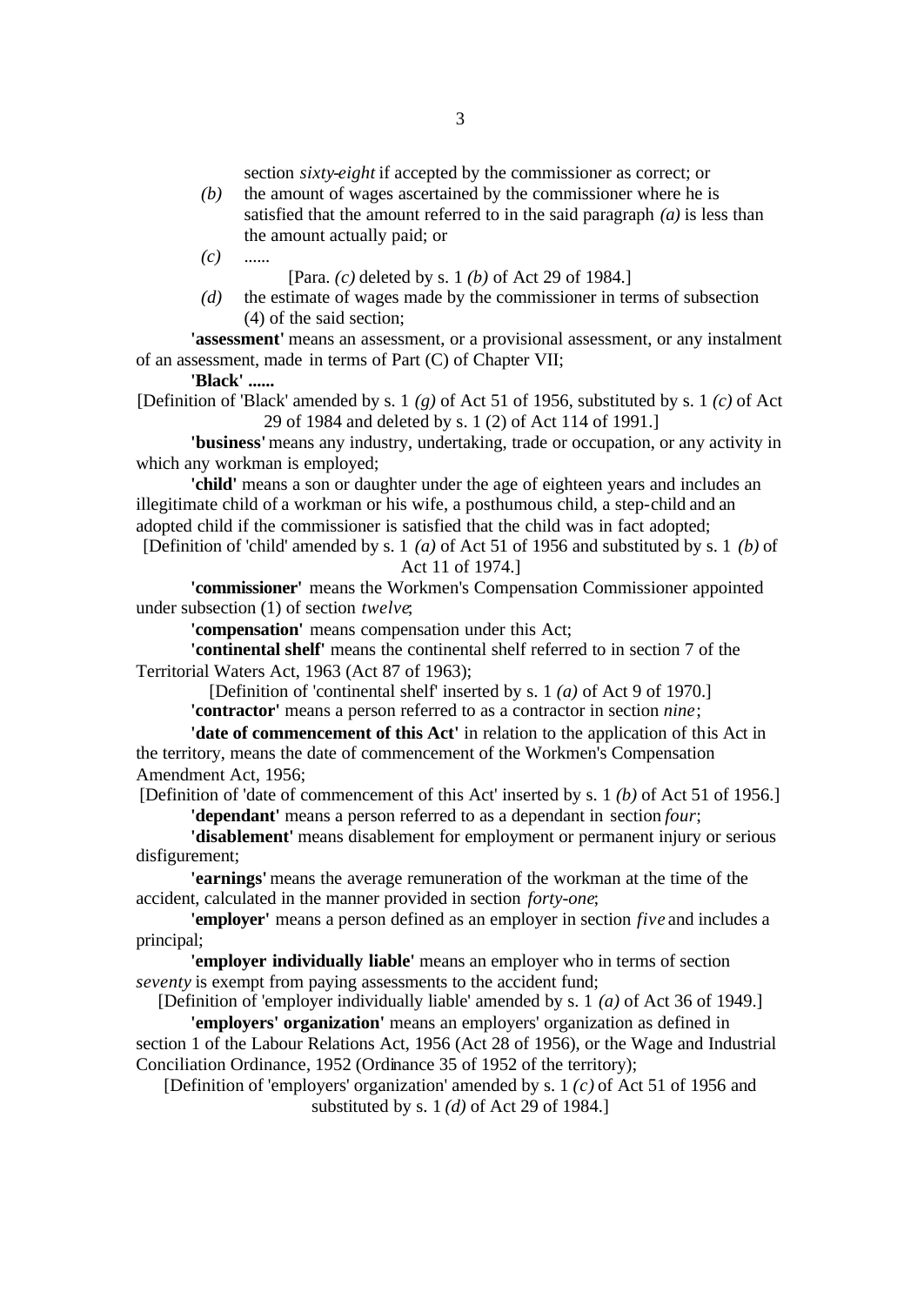**'excavation'** ......

[Definition of 'excavation' deleted by s. 1 *(d)* of Act 51 of 1956.] **'excavation work'** ......

[Definition of 'excavation work' deleted by s. 1 *(d)* of Act 51 of 1956.]

**'financial year'** means the period between the first day of March in any year and the last day of February in the following year, both dates included;

[Definitio n of 'financial year' substituted by s. 1 *(a)* of Act 11 of 1974.]

**'fixed date'** means the date fixed by proclamation in terms of the proviso to section *one hundred and ten* and in relation to the application of this Act in the territory, means the date fixed by proclamation in terms of the second proviso to section *thirty-two* of the Workmen's Compensation Amendment Act, 1956;

[Definition of 'fixed date' amended by s. 1 *(e)* of Act 51 of 1956.] **'***Gazette***'** ......

[Definition of '*Gazette*' inserted by s. 1 *(f)* of Act 51 of 1956 and deleted by Proclamation 45 of 1990.]

**'institution'** includes any charitable, educational or like institution, whether conducted by the State or by any other body or person;

**'local authority'** means any divisional council, city council, municipal council, borough council, or town council;

**'machinery'** ......

[Definition of 'machinery' inserted by s. 1 *(b)* of Act 36 of 1949 and deleted by s. 1 *(e)* of Act 29 of 1984.]

**'medical aid'** means medical, surgical, or hospital treatment, skilled nursing services, any special remedial treatment approved by the commissioner, and the supply and repair of any artificial part of the body or any device necessitated by disablement;

[Definition of 'medical aid' amended by s. 1 of Act 27 of 1945.]

**'medical practitioner'** means a person duly registered as such under the law relating to the registration of medical practitioners in the Republic;

**'Minister'** means the Minister of Manpower or any other Minister of State acting in his stead, or any other Minister of State to whom the State President may from time to time assign the administration of this Act;

[Definition of 'Minister' substituted by s. 1 *(f)* of Act 29 of 1984.] **'mutual association'** means a mutual association licensed as such under subsection (1) of section *ninety-five*;

**'natural resources'** means natural resources referred to in section 7 of the Territorial Waters Act, 1963 (Act 87 of 1963);

[Definition of 'natural resources' inserted by s. 1 *(b)* of Act 9 of 1970.]

**'pension'** means a pension referred to in section *thirty-nine* or in paragraph *(a)*, *(b)*, *(c)* or *(d)* of subsection (1) of section *forty*;

**'periodical payment'** means a periodical payment of compensation in respect of temporary disablement;

**'person under disability'** means a minor, a lunatic, or any person who by law is subject to curatorship or tutorship;

**'prescribed'** means prescribed under this Act or by regulation;

**'principal'** means a person referred to as the principal in section *nine*;

**'provincial or local division of the Supreme Court'** ......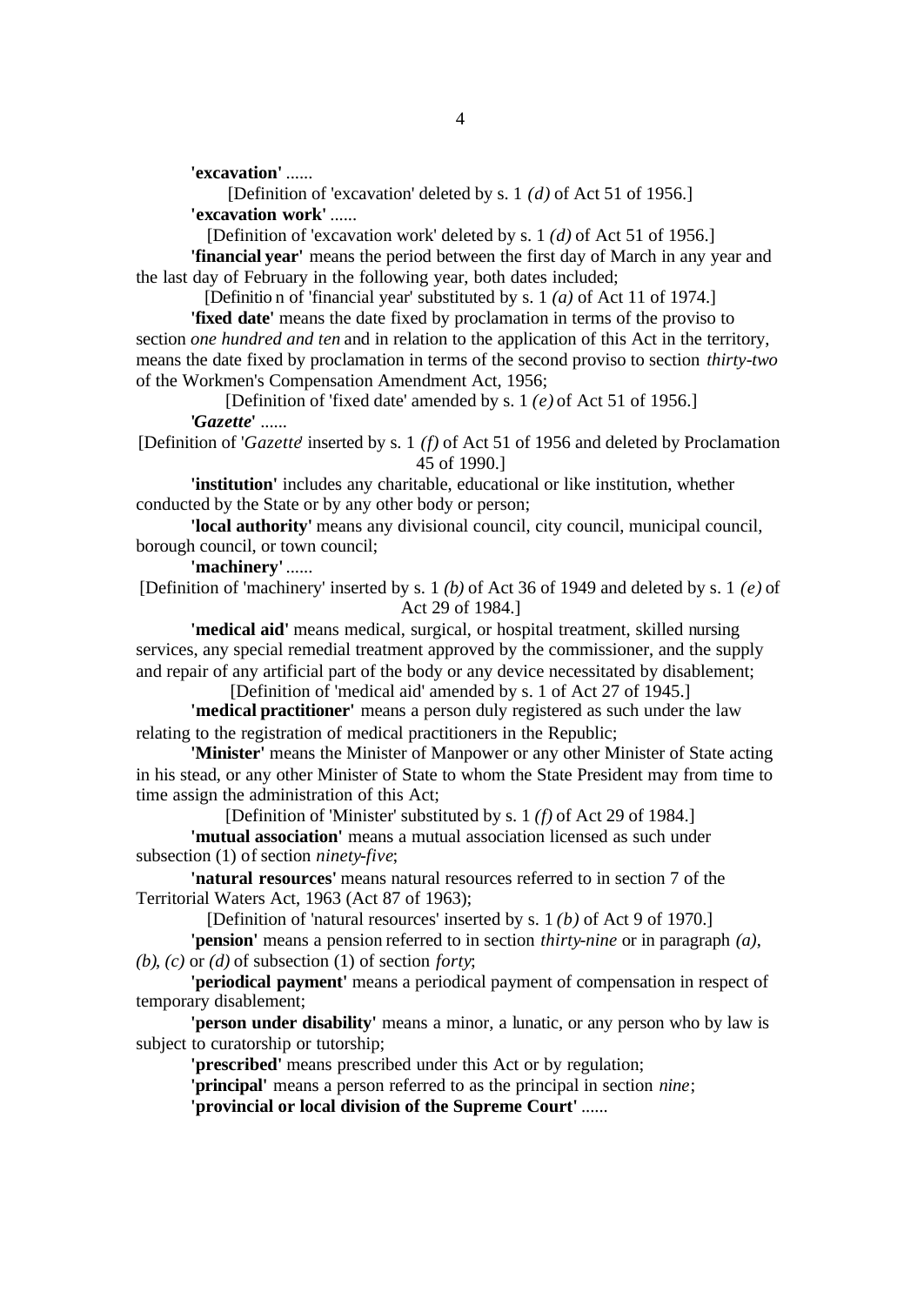[Definition of 'provincial or local division of the Supreme Court' inserted by s. 1 *(h)* of Act 51 of 1956 and deleted by Proclamation 45 of 1990.]

**'regulation'** means a regulation made under this Act;

**'Republic'** ......

Act;

[Definition of 'Republic', previously definition of 'Union', inserted by s. 1 *(k)* of Act 51 of 1956 and deleted by Proclamation 45 of 1990.]

**'reserve fund'** means the fund established under section *sixty-six*;

**'scheduled disease'** means any disease specified in the Second Schedule to this

**'seaman'** means a workman within the meaning of section *three* employed in any capacity on board a ship by the owner or master;

**'serious and wilful misconduct'** means-

- *(a)* drunkenness; or
- *(b)* a contravention of any law or statutory regulation made for the purpose of ensuring the safety or health of workmen or of preventing accidents to workmen if the contravention is committed deliberately or with a reckless disregard of the terms of such law or regulation; or
- *(c)* any other act or omission which the commissioner, having regard to all the circumstances, considers to be serious and wilful misconduct;

**'ship'** means a vessel of any description used in navigation, other than an aircraft; and **'South African ship'** means a ship which-

- *(a)* is registered in the Republic under any law relating to merchant shipping and is not registered in any other country under a similar law; or
- *(b)* is owned or chartered by a person whose principal office or place of business is in the Republic, or by a person who resides in the Republic;

**'silicosis'** means a pathological condition of the lungs due to the inhalation of silicon dioxide;

**'South African aircraft'** means any aircraft registered or licensed in the Republic, the owner of which has a place of business in the Republic;

**'temporary partial disablement'** in relation to a workman means the temporary inability of such workman as the result of an accident in respect of which compensation is payable to perform the whole of the work at which he was employed at the time of such accident or to resume work at a rate of earnings not less than that which he was receiving at the time of such accident;

**'temporary total disablement'** in relation to a workman means the temporary inability of such workman as the result of an accident in respect of which compensation is payable, to perform the work at which he was employed at the time of such accident, or work similar thereto;

**'territory'** ...... [Definition of 'territory' inserted by s. 1 (i) of Act 51 of 1956 and deleted by Proclamation 45 of 1990.]

**'this Act'** includes the schedules thereto and any regulation;

**'trade union'** means a trade union as defined in section 1 of the Labour Relations Act, 1956 (Act 28 of 1956), and which has complied with the provisions of section 4A (1), section 8 (5) read with section 8 (8), and section 11 of that Act, or the Wage and Industrial Conciliation Ordinance, 1952 (Ordinance 35 of 1952 of the territory).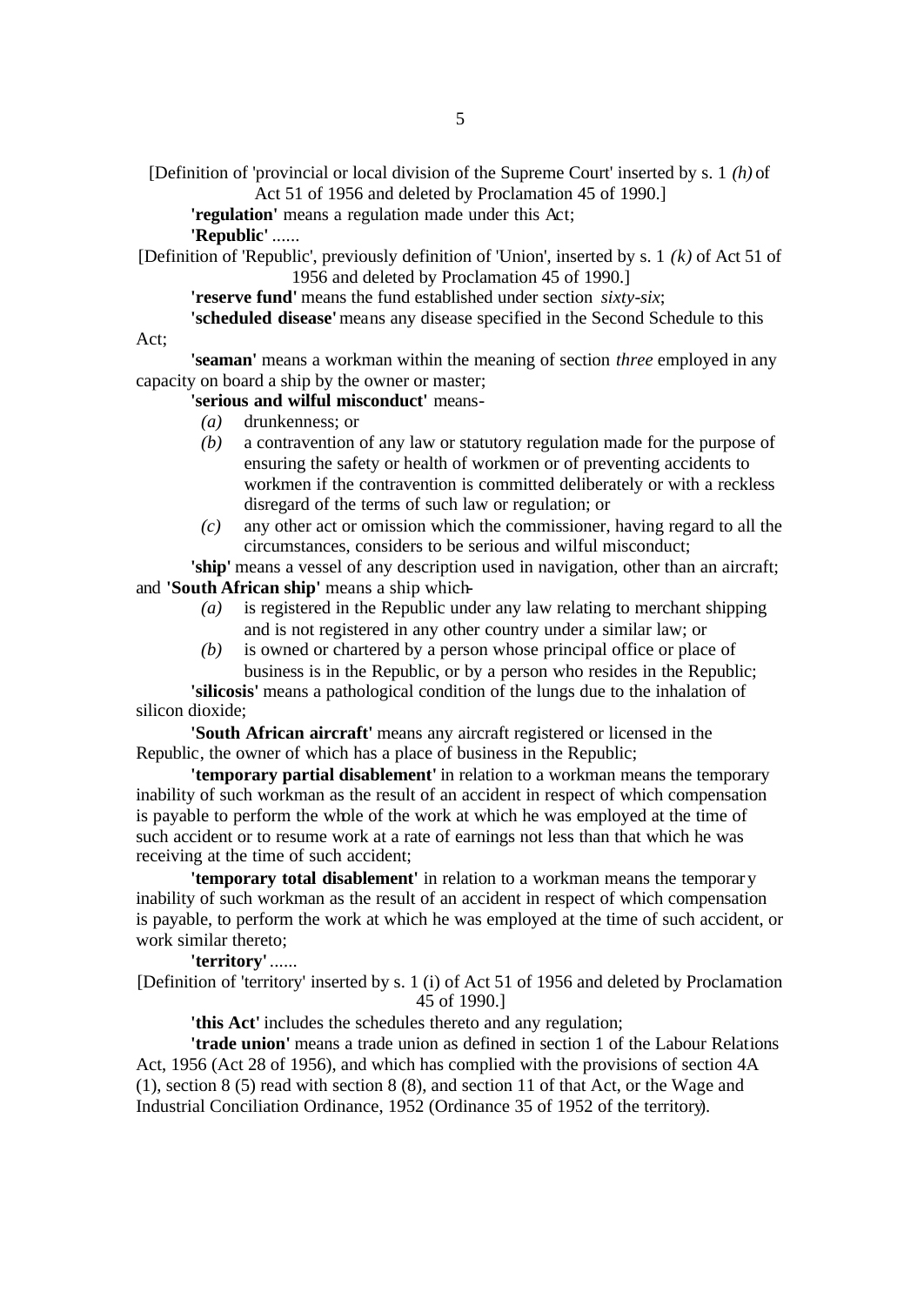# [Definition of 'trade union' amended by s. 1 *(j)* of Act 51 of 1956 and substituted by s. 1 *(i)* of Act 29 of 1984.]

# **3 Definition of workman**

(1) Subject to the provisions of subsection (2) and unless inconsistent with the context, 'workman' in this Act means any person who has entered into or works under a contract of service or of apprenticeship or learnership, with an employer, whether the contract is express or implied, is oral or in writing, and whether the remuneration is calculated by time or by work done, or is in cash or in kind, and includes-

- *(a)* any person whose occupation is conveying for gain, persons or goods by means of any vehicle, ship or aircraft, the use of which he has obtained under any contract other than a purchase or hire-purchase agreement, whether or not the remuneration of such person under such contract be partly an agreed sum and partly a share in takings, but does not include any such person whose remuneration is fixed solely by a share in takings;
- *(b)* any person or class of persons excluded from the scope of this Act by the provisions of subsection (2) *(b)*, *(f)* (ii) or *(g)*, if the employer of such person or class of persons has made special arrangements with the commissioner to that effect and complied with the conditions prescribed by the commissioner in regard thereto;

[Para. *(b)* substituted by s. 1 *(a)* of Act 58 of 1967.]

- *(c)* when a workman is dead or under disability, his representative, his dependants and any other person to whom or for whose benefit compensation is payable:
- *(d)* ......

[Para. *(d)* deleted by s. 2 *(a)* of Act 29 of 1984.]

Provided that if in any claim for compensation under this Act it appears to the commissioner that the contract of service or apprenticeship or learnership under which the injured workman was working at the time when the accident causing the injury happened was invalid for any reason whatever, the commissioner may in his discretion deal with the matter as if such contract had at the time aforesaid been valid.

(2) The following persons shall not be regarded for the purposes of this Act as workmen-

- *(a)* (i) persons in military service or undergoing training within the meaning of the Defence Act, 1957 (Act 44 of 1957), who are not members of the Permanent Force of the South African Defence Force;
	- (ii) members of the Permanent Force of the South African Defence Force while on 'service in the defence of the Republic' as defined in section *one* of the said Act; and
	- (iii) members of the South African Police Force while employed in terms of section *seven* of the Police Act, 1958 (Act 7 of 1958), on service which is 'service in defence of the Republic' as so defined;
- *(b)* persons whose annual earnings calculated in the manner set forth in section 41 exceed R24 000 or, from a date  $\frac{1}{x}$  determined by the Minister by notice in the *Gazette*, such higher amount<sup> $\ddot{u}$ \* as he may so determine;</sup>

[Para. *(b)* substituted by s. 1 *(b)* of Act 58 of 1967, by s. 2 of Act 11 of 1974, by s. 1 of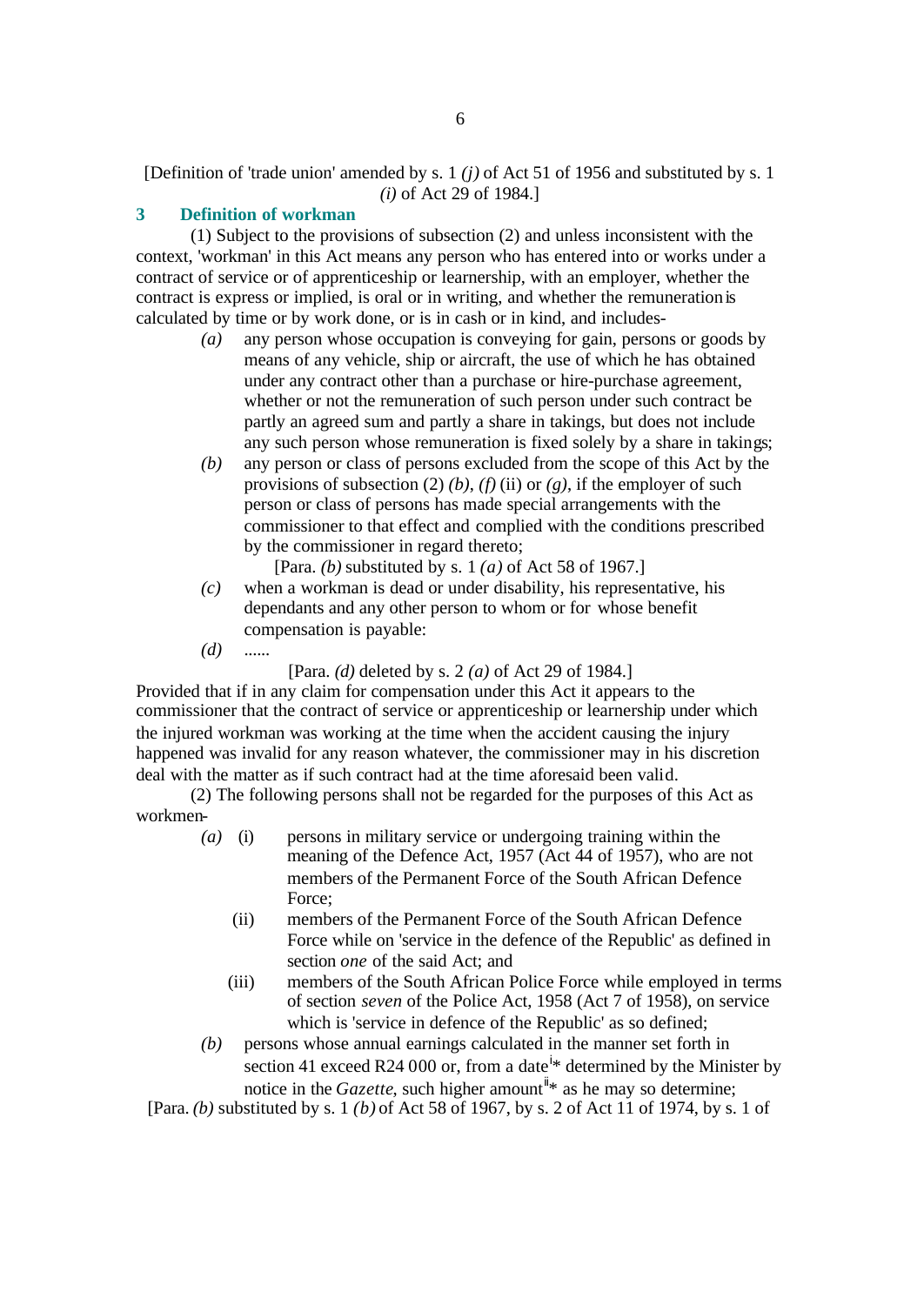Act 28 of 1977, by s. 1 of Act 24 of 1981 and by s. 2 *(b)* of Act 29 of 1984, amended by Proclamation R24 of 28 February, 1986 and by ss. 46 and 47 of Act 97 of 1986 and substituted by s. 1 of Act 35 of 1987.]

- *(c)* persons employed casually and not for the purpose of the employer's business;
- *(d)* outworkers, that is to say, persons to whom articles or materials are given out by employers to be made up, cleaned, washed, ornamented, finished, repaired, adapted for sale, altered or otherwise worked with on premises not under the control of the employer;
- *(e)* persons who contract for the carrying out of work and themselves engage other persons to perform such work unless they are included in the statement of annual wages referred to in section *sixty-eight* and are regarded as workmen by the commissioner in terms of paragraph *(d)* of subsection (1) of this section;
- *(f)* domestic servants employed as such-
	- (i) in a private household; or
	- (ii) in a boarding house or institution in which are ordinarily employed not more than five such servants;
- *(g)* persons employed as seamen or airmen, excluding such persons employed in circumstances referred to in section 10 (1A) and save as provided in section 11:

[Para. *(g)* substituted by s. 2 of Act 9 of 1970.]

- *(h)* persons employed outside the Republic, save as provided in sections *ten* and *eleven*; or
- *(i)* ......

[Para. *(i)* deleted by s. 1 *(c)* of Act 58 of 1967.]

(3) An employer who has made any special arrangement contemplated in paragraph *(b)* of subsection (1) shall not be entitled to withdraw or depart therefrom unless he has not later than the first day of July in any year, given notice to the commissioner of his intention to terminate such arrangement.

(4) Any notice under subsection (3) shall operate from the first day of January following the date of the notice and from that date the person or class of persons in respect of whom or which the arrangement was made and in respect of whom or which such notice was given shall, unless otherwise included in the definition of 'workman', cease to be workmen for the purposes of this Act.

[S. 3 amended by s. 2 of Act 27 of 1945, by s. 28 of Act 48 of 1947, by s. 2 of Act 36 of 1949, by s. 2 of Act 51 of 1956 and by s. 1 of Act 7 of 1961 and substituted by s. 1 of Act 21 of 1964.]

# **4 Dependants of a workman**

(1) Subject to the further provisions of this section and unless inconsistent with the context, 'dependant' in this Act means-

- *(a)* the widow or invalid widower, if married to the workman at the time of the accident;
- *(b)* if there is no widow who, at the time of the accident, was wholly or partly dependent upon the workman for the necessaries of life any woman with whom the workman was in the opinion of the commissioner living as man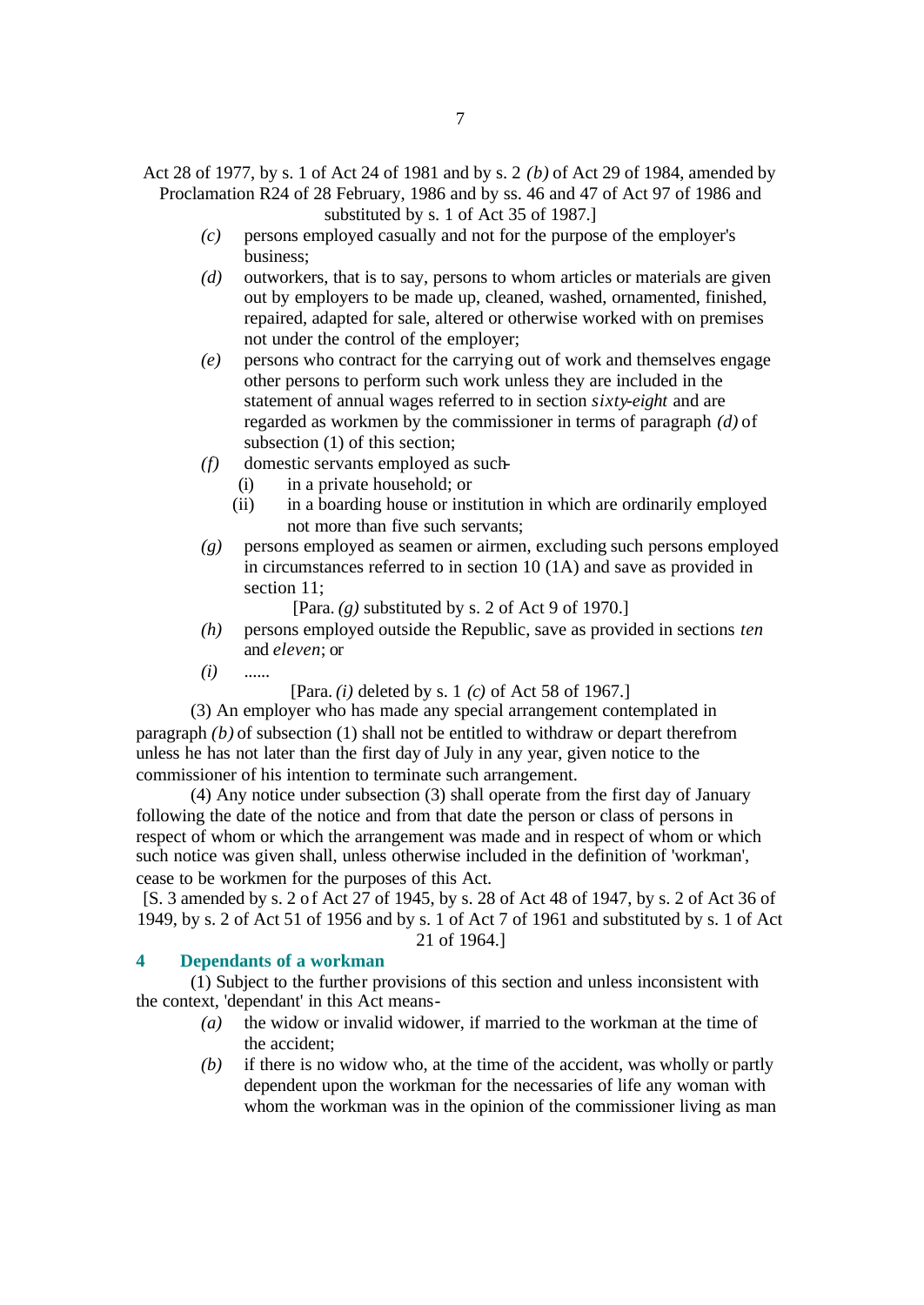and wife at the time of the accident;

[Para. *(b)* amended by s. 3 of Act 27 of 1945.]

- *(c)* any child: Provided that in the case of an adopted child the commissioner is satisfied that the child was adopted prior to the accident;
- *(d)* a parent or step-parent or an adoptive parent who adopted such workman if the commissioner is satisfied that the workman was in fact adopted and in either case that the workman was adopted prior to the accident;
- *(e)* a son or daughter (other than a child as defined): a brother, sister, halfbrother, or half-sister: a sister or brother of a parent: a grand-parent or grand-child; or
- *(f)* any other person who, in the opinion of the commissioner, was at the time of the accident wholly or partly dependent upon the workman for the necessaries of life:

[Para. *(f)* substituted by s. 2 of Act 28 of 1977.]

Provided that-

- (i) a dependant other than one referred to in paragraph *(f)* shall not be entitled to compensation unless, at the time of the accident, he was wholly or partly dependent upon the workman for the necessaries of life;
- (ii) any right to compensation shall *ipso facto* cease upon the death of the dependant to whom such compensation was payable; and
- (iii) unless the contrary is proved, the widow or child of a workman or a person referred to in the second proviso to section 40 (1) *(c)* who would, if under eighteen years of age, be the child of the workman, shall be deemed to be dependent for the necessaries of life upon such workman.

[Para. (iii) amended by s. 3 of Act 51 of 1956 and substituted by s. 3 of Act 11 of 1974.]  $(2)$  ......

[Sub-s. (2) deleted by s. 1 (2) of Act 114 of 1991.]

(3) For the purposes of this Act 'widow' includes a woman who was a participant in a customary union according to indigenous law and custom, where neither the man nor the woman was a party to a subsisting marriage.

[Sub-s. (3) substituted by s. 1 (2) of Act 114 of 1991.]

# **5 Definition of 'employer'**

(1) Subject to the further provisions of this section and unless inconsistent with the context, 'employer' in this Act means a person who employs a workman and includes the State and any person controlling the business of an employer.

(2) If the services of a workman are temporarily lent or let on hire by his employer to another person, such employer shall be deemed to continue to be the employer of such workman whilst he is working for that other person.

(3) In respect of a workman whose occupation is conveying for gain any persons or goods by means of any vehicle, ship or aircraft, the use of which the workman obtained from some other person under a contract other than a purchase or hire-purchase agreement, such other person shall for the purposes of this Act be deemed to be the employer.

(4) In respect of a workman employed by a club or an association of persons, the members of the managing committee, the secretary or other responsible officer of the association or club shall be deemed to be the employer.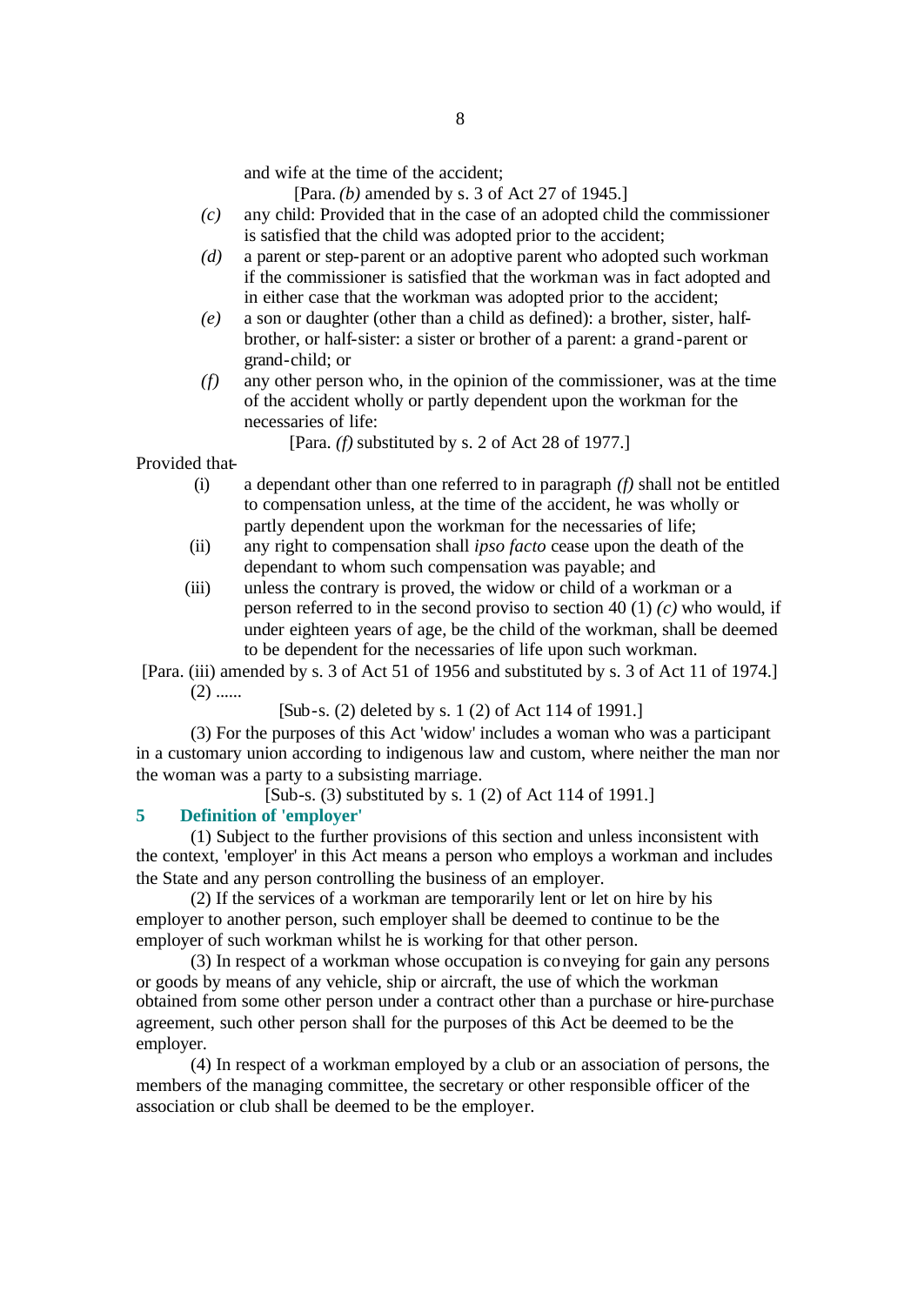(5) For the purposes of the giving or receiving of statements, notices or other documents under this Act, the term 'employer' shall include the manager, secretary, accountant, treasurer, duly authorized agent or other responsible person.

# **6 Application of Act in respect of accidents and industrial diseases**

Subject to the provisions of sections *twenty-seven*, *eighty-nine* and *one hundred and ten*, this Act shall apply in respect of accidents happening and scheduled diseases contracted on or after the fixed date.

# **7 Substitution of compensation for other legal remedy**

From and after the fixed date-

- *(a)* no action at law shall lie by a workman or any dependant of a workman against such workman's employer to recover any damages in respect of an injury due to accident resulting in the disablement or the death of such workman; and
- *(b)* no liability for compensation on the part of such employer shall arise save under the provisions of this Act in respect of any such disablement or death.

[Para. *(b)* amended by s. 4 of Act 27 of 1945.]

# **8 Recovery from third party by workman of damages and by commissioner or employer of compensation paid**

(1) Where an accident in respect of which compensation is payable, was caused in circumstances creating a legal liability in some person other than the employer (hereinafter referred to as the third party) to pay damages to the workman in respect thereof-

- *(a)* the workman may both claim compensation under this Act and take proceedings in a court of law against the third party to recover damages: Provided that where any such proceedings are instituted, the court shall in awarding damages, have regard to the amount which, by virtue of the provisions of paragraph *(b)*, is likely to become payable to the commissioner or the employer individually liable (hereinafter referred to as the employer), as the case may be, by the third party; and
- *(b)* the commissioner or the employer by whom compensation is payable shall have a right of action against the third party for the recovery of the compensation he is obliged to pay under this Act as a result of the accident, and may exercise such right either by intervening in proceedings instituted by the workman against the third party or by instituting separate proceedings: Provided that the amount recoverable in terms of this paragraph shall not exceed the amount of damages, if any, which in the opinion of the court would have been awarded to the workman but for the provisions of this Act.

(2) The workman shall before instituting proceedings under subsection (1) in writing notify the commissioner or the employer, as the case may be, of his intention to do so, and shall likewise notify the commissioner or the employer if he decides to abandon such proceedings or to relinquish or settle his claim for damages, and shall in connection with any such notification furnish such particulars as the commissioner may require.

(3) Notwithstanding anything contained in any law, no claim by the commissioner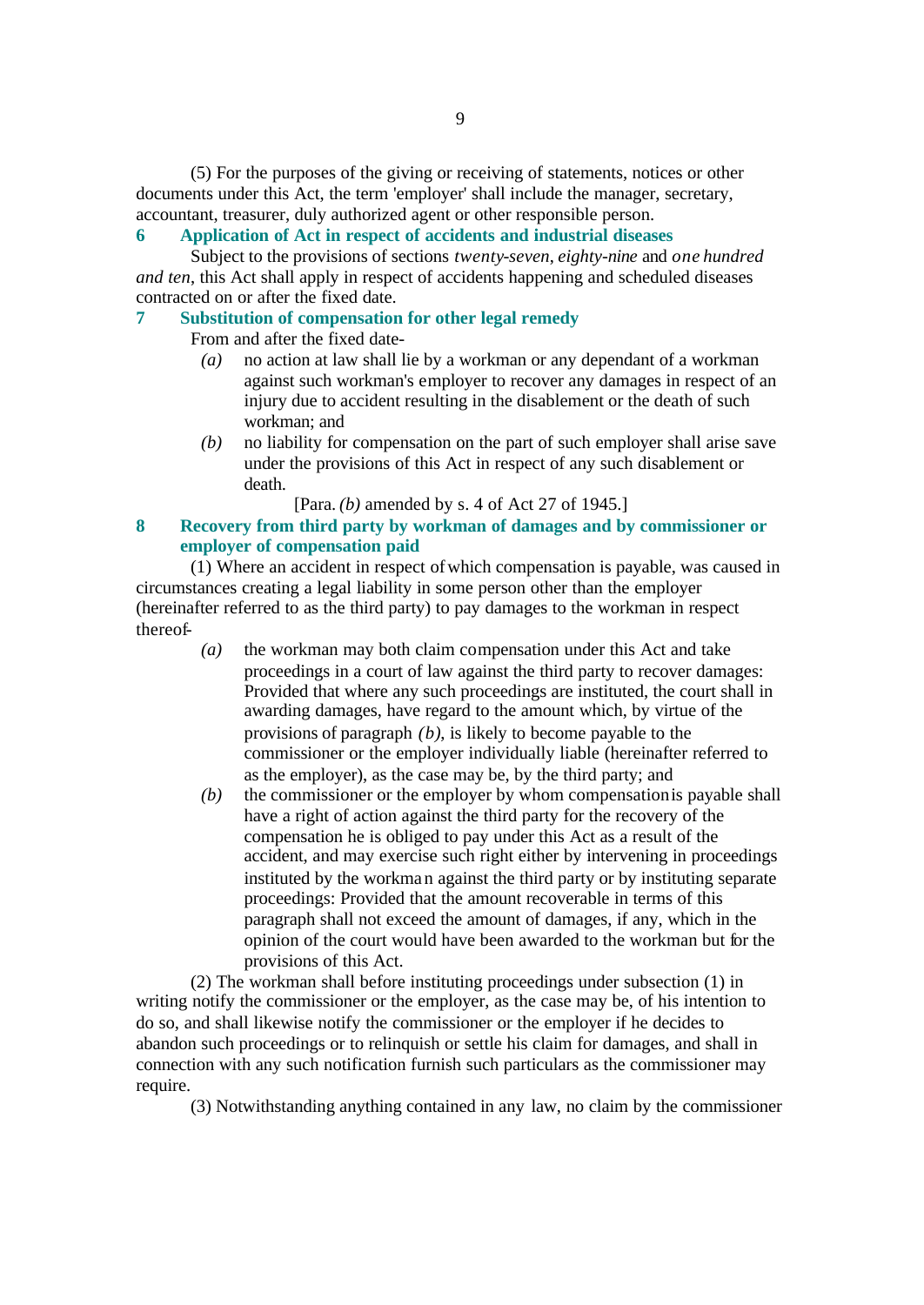or by the employer under subsection (1) shall become prescribed until after the expiration of a period of three months from the date on which the commissioner has made an award of compensation certified by him to be a fina l award, provided written notice of the intention of the commissioner or the employer to institute proceedings in terms of this section has been given to the third party within twelve months of the receipt by the commissioner or the employer, as the case may be, of due notice of the accident.

(4) For the purposes of this section, 'compensation' includes the costs of medical aid and any amount paid or payable in terms of section 40 (2), 44 or 76 (2), and in the case of a continuing liability, also the capitalized value, as determined by the commissioner, of the pension (irrespective of whether a lump sum is at any time paid in lieu of the whole or a portion of such pension in terms of section 49), periodical payment or allowance, as the case may be, which constitutes the liability.

[Sub-s. (4) substituted by s. 3 *(a)* of Act 28 of 1977.]

(5) No proceedings in a court of law to recover damages against any person referred to in subsection (1) may be taken by a workman without the written consent of the commissioner unless he has lodged a claim for compensation.

[Sub-s. (5) substituted by s. 3 of Act 29 of 1984.]

(6) Notwithstanding anything to the contrary contained in any law and without derogating from the provisions of subsection (1) *(a)*, the commissioner may enter into an agreement with the manager of the Motor Vehicle Assurance Fund referred to in section 5 of the Compulsory Motor Vehicle Insurance Act, 1972 (Act 56 of 1972), for the payment, in respect of a term mutually agreed upon between the commissioner and the said manager, of a global sum, similarly agreed upon between the commissioner and the said manager, by the said Fund to the commissioner, in lieu of all such compensation as the commissioner might, in terms of subsection (1) *(b)*, otherwise have recovered from the said Fund or the authorized insurers contemplated in section 10 of the said Compulsory Motor Vehicle Insurance Act, 1972, in respect of claims arising during such term.

[Sub-s. (6) added by s. 3 *(b)* of Act 28 of 1977.]

[S. 8 amended by s. 5 of Act 27 of 1945, by s. 3 of Act 36 of 1949 and by s. 4 of Act 51 of 1956 and substituted by s. 2 of Act 21 of 1964.]

# **9 Principals and contractors**

(1) Where any person (in this section referred to as the principal) in the course of or for the purposes of his business contracts with any other person (in this section referred to as the contractor) for the execution by or under the supervision of the contractor of the whole or any part of any work undertaken by the principa l, any workman engaged upon such work shall be deemed to be the workman of the principal unless and until such contractor is in respect of such work assessed as an employer and has paid all assessments due by him to the accident fund, and any reference in this Act to the employer shall be deemed to be a reference to the principal, except that the amount of compensation shall be calculated with reference to the earnings of the workman under the employer by whom he is immediately employed.

[Sub-s. (1) amended by s. 2 of Act 7 of 1961.]

(2) Where a principal has paid an assessment or compensation which, but for the provisions of subsection (1) he would not have been liable to pay he shall be entitled to reimbursement by the contractor to suc h extent as the commissioner finds that such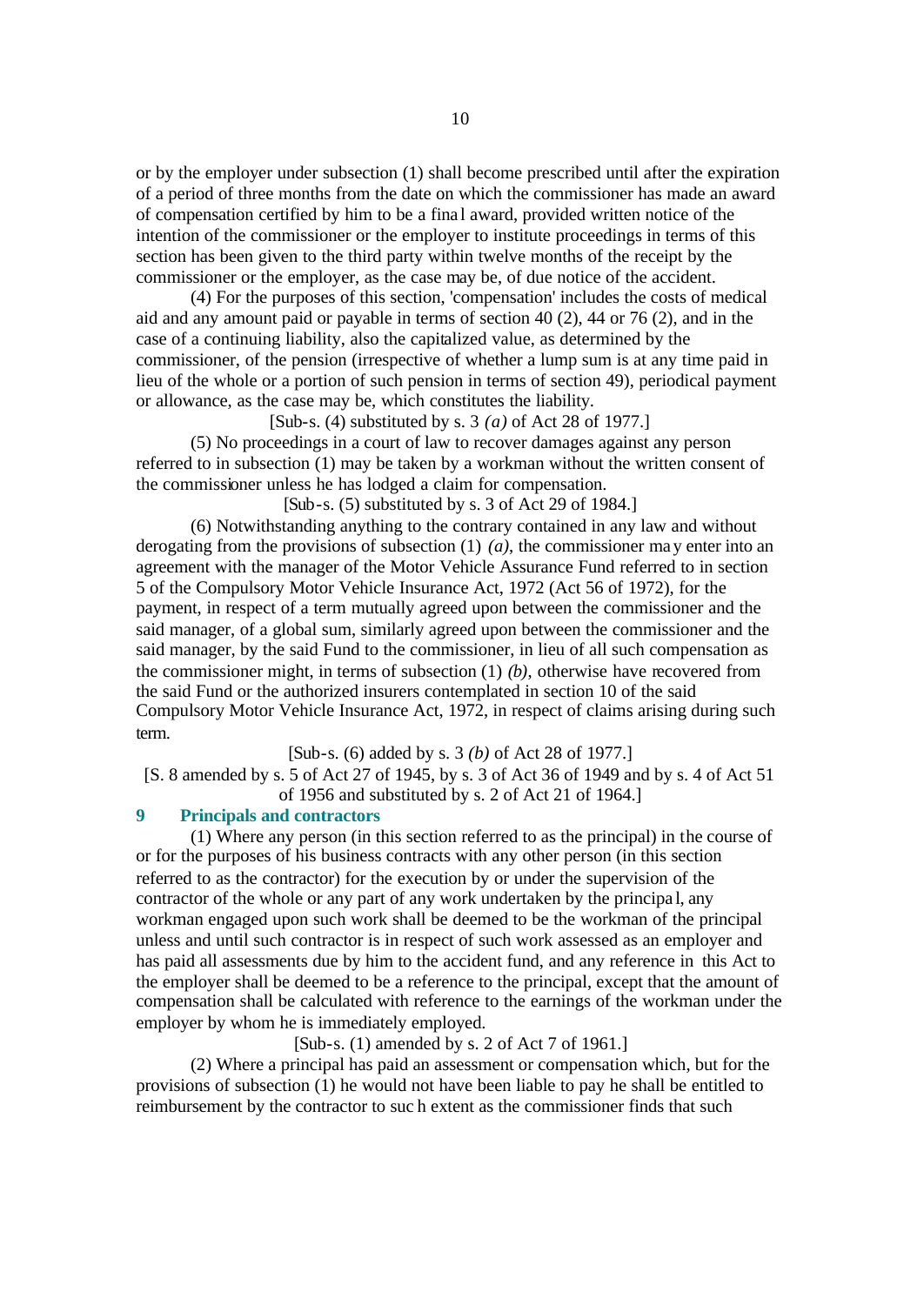contractor would have been liable had he been deemed under this Act to be the employer of the workman.

(3) It shall be the duty of the principal to ensure that any assessment for which the contractor is liable is paid, and if any such principal fails to do so he shall be personally liable to pay such assessment to the commissioner and the provisions of this Act with regard to enforcing assessments shall apply to him. The principal shall be entitled to reimbursement by the contractor of any sum paid under this subsection.

(4) Where a principal, in terms of subsection (2) or (3) has paid to the commissioner any assessment or compensation he shall, unless he has been reimbursed by the contractor, be entitled to deduct an amount determined in accordance with subsection (2) from any moneys due by him to the contractor.

(5) Notwithstanding the preceding provisions of this section the workman or the commissioner may recover compensation from the contractor instead of the principal, and, in the event of failure to recover fully from one of them, may recover the balance from the other of them.

(6) This section shall not impose any liability on the principal in respect of any accident which occurs elsewhere than on or about premises on which the principal has undertaken to execute the work or which are otherwise under his control or management. **10 Extra-territorial application of Act**

(1) Where an employer carries on business chiefly within the Republic and the usual place of employment of his workman is in the Republic, and an accident happens to his workman while the workman is temporarily employed by him out of the Republic, the workman shall be entitled to compensation in the same manner as if the accident had happened in the Republic: Provided that the amount of compensation shall be determined on the basis of the earnings which the workman, in the opinion of the commissioner, would have received if he had remained in the Republic: Provided further that this subsection shall cease to apply to a workman after he has been employed out of the Republic for a continuous period of twelve months, save by arrangement between the commissioner, the workman and the employer concerned, and subject to such conditions as the commissioner may determine.

(1A) Where an accident happens to a workman resident in the Republic, while employed in, on or above the continental shelf in connection with surveys, research, prospecting or exploitation in respect of natural resources, this Act shall apply in respect of such accident as if it had happened in the Republic.

[Sub-s. (1A) inserted by s. 3 *(a)* of Act 9 of 1970.]

(2) *(a)* Where an employer carries on business chiefly outside the Republic and an accident happens to his workman ordinarily employed outside the Republic, but temporarily employed by him in the Republic, such workman shall not be entitled to compensation out of the accident fund unless the employer has previously agreed with the commissioner that such workman shall be entitled to compensation, and has paid assessment.

*(b)* Any such workman so employed for a continuous period of more than twelve months shall be deemed to be ordinarily employed by such emplo yer in the Republic.

(3) Where by the law of the country in which an accident happens, a workman in the circumstances described in subsection (1) is entitled to compensation in respect of such accident, or where an accident happens to a workman in the circumstances described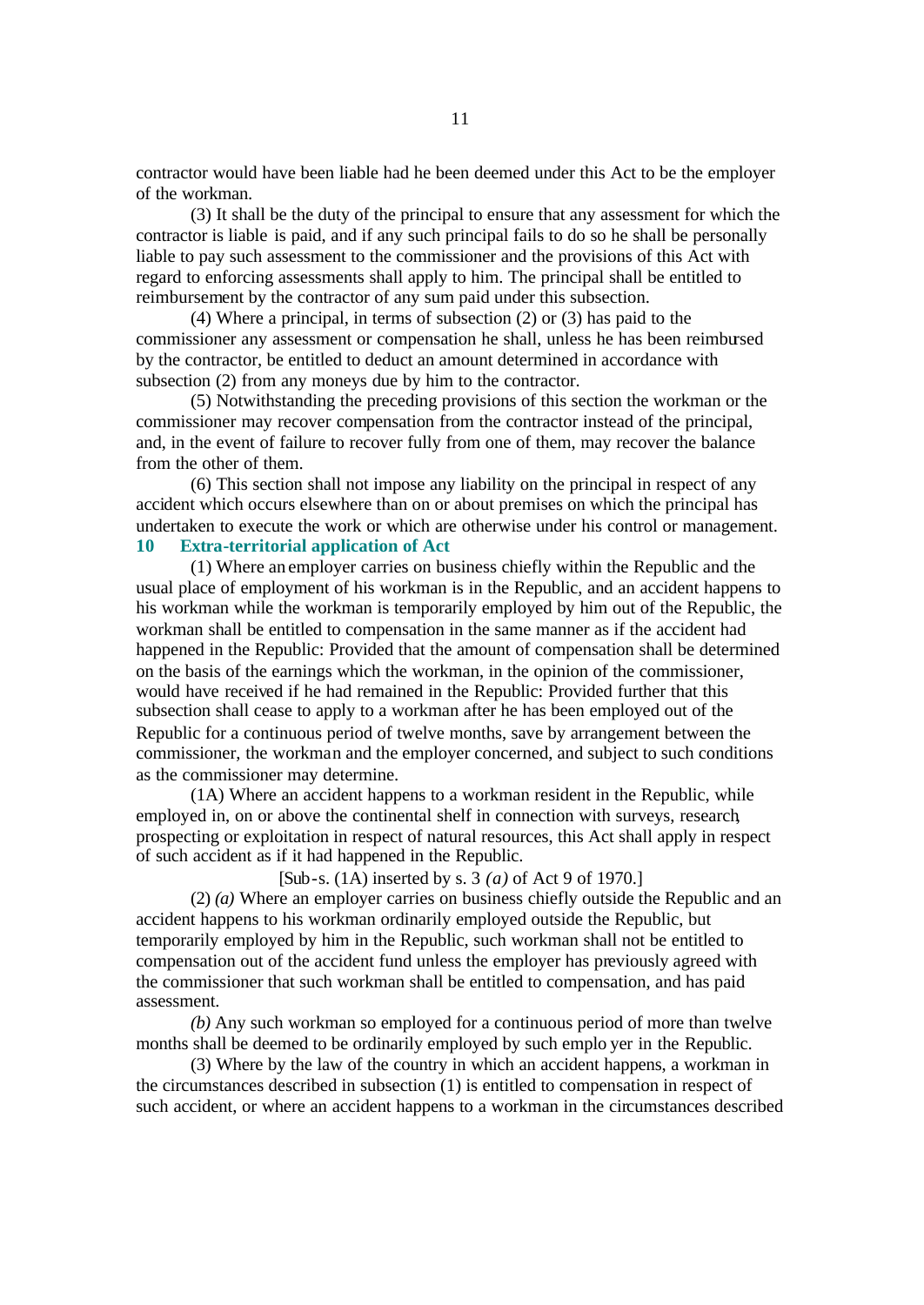in subsection (1A) or in the Republic and he would be entitled to compensation under the law of any other country as well as under this Act, he shall, by notice to the commissioner, elect to claim compensation either under this Act, or under the law of the other country: Provided that-

- *(a)* if he elects to claim compensation under this Act, he shall-
	- (i) present a claim under this Act, and
	- (ii) cede to the commissioner or the employer, as the case may be, his claim under the law of the other country, and if the amount recoverable under such other law exceeds the amount of the compensation under this Act, the cession shall be effective in respect of so much of the claim as equals the amount of such compensation;
- *(b)* if he elects to claim compensation under the law of the other country-
	- (i) where the amount so recoverable is less than the compensation which would have been payable under this Act, the commissioner may, in his discretion, award compensation not exceeding the amount of such difference; and
	- (ii) where the claim lies against an employer who has paid assessments, the commissioner shall reimburse such employer to the extent of the compensation payable under this Act.

[Sub-s. (3) amended by s. 3 *(b)* of Act 9 of 1970.]

#### **11 Application of Act to seamen and airmen**

This Act shall apply in respect of an accident (other than an accident referred to in section 10 (1A)) to a seaman or airman whose remuneration is not fixed solely by a share in the takings-

*(a)* while employed on a South African ship or aircraft: Provided that if the accident happened outside the Republic, the provisions of the Act shall not apply unless the workman is a member of the crew of the ship or aircraft; or

[Para. *(a)* amended by s. 4 of Act 36 of 1949.]

*(b)* subject to the provisions of subsection (2) of section *ten*, while employed in the Republic on any other ship or aircraft.

[S. 11 amended by s. 4 of Act 9 of 1970.]

**CHAPTER II**

#### **ADMINISTRATION (ss 12-26)**

#### **12 Appointment of commissioner and staff**

(1) Subject to the laws governing the public service, the Minister may from time to time, appoint any person to be the Workmen's Compensation Commissioner (in this Act referred to as the commissioner).

[Sub-s. (1) amended by s. 46 of Act 97 of 1986.]

(2) Subject to the laws governing the public service, the Minister, after consultation with the commissioner, may appoint such other persons as are in his opinion necessary to enable the commissioner to administer this Act.

[Sub-s. (2) amended by s. 6 of Act 27 of 1945.]

(3) The commissioner may, subject to any conditions imposed by the Minister, delegate any of his powers or functions to any person appointed under subsection (2) or to any officer on the fixed establishment of the public service.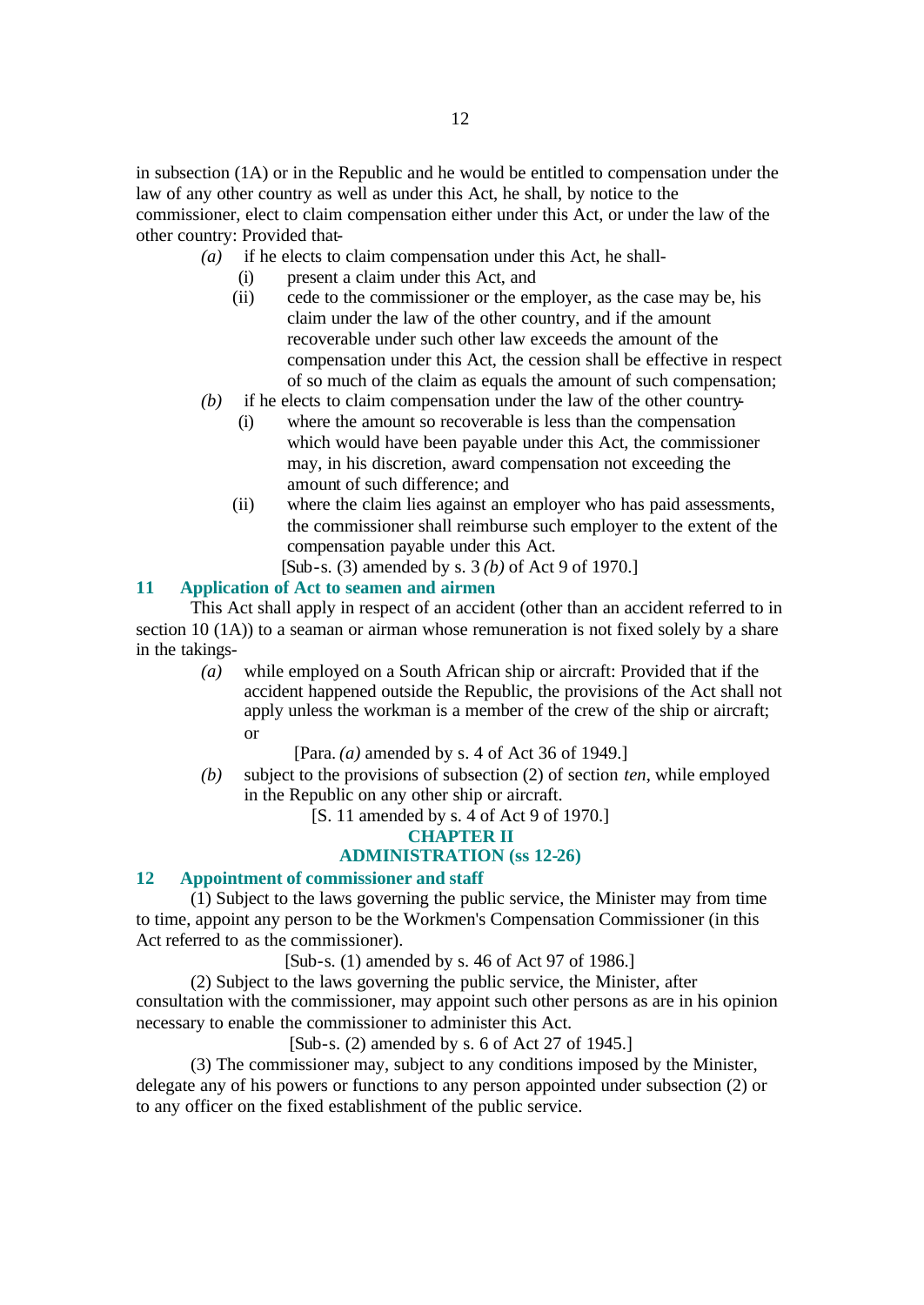[Sub-s. (3) added by s. 6 of Act 27 of 1945 and amended by s. 5 of Act 36 of 1949.] **13 Appointment of assessors**

(1) The Minister may, subject to the provisions of this section, appoint, for such period and on such conditions as he may in any case determine, so many persons (representing workmen and employers respectively) as he may deem necessary as assessors who shall in the manner prescribed assist the commissioner in the hearing of any objections lodged with him in terms of section *twenty-five*.

[Sub-s. (1) substituted by s. 6 of Act 36 of 1949.]

(2) An assessor may be appointed generally or may be designated to be an assessor in respect of any one or more areas or businesses.

[Sub-s. (2) substituted by s. 6 of Act 36 of 1949.]

(3) The number of assessors so appointed or designated to represent workmen shall be equal to the number of assessors so appointed or designated to represent employers.

[Sub-s. (3) substituted by s. 6 of Act 36 of 1949.]

(4) Before appointing any person as an assessor under subsection (1), the Minister shall consult the trade unions or employers' organizations which, in his opinion, are principally concerned.

[Sub-s. (4) substituted by s. 6 of Act 36 of 1949.]

(4)*bis* In addition to the assessors appointed under subsection (4), the Minister may appoint one or more medical practitioners (including a medical practitioner appointed under subsection (2) of section *twelve)* to be medical assessors.

[Sub-s. (4)*bis* inserted by s. 7 of Act 27 of 1945.]

(5) The Minister may remove from office any assessor who in his opinion has been guilty of misbehaviour or neglect of duty, or is unable adequately to fulfil the functions of an assessor.

(6) The Minister may appoint alternate assessors to act during the temporary inability of any assessor to carry out his duties, and the provisions of this section in regard to the appointment of assessors shall apply in respect of any such alternates.

(7) There shall be paid to assessors out of the accident fund the prescribed remuneration and travelling and subsistence allowances.

# **14 Functions of commissioner**

- (1) Subject to the provisions of this Act the commissioner shall-
	- *(a)* receive notices of accidents and claims for compensation;
	- *(b)* enquire into or cause enquiry to be made into accidents;
	- *(c)* adjudicate upon all claims and other matters coming before him for decision;
	- *(d)* issue an order in the prescribed form for the payment of compensation in respect of any award made by him;
	- *(e)* determine whether any person is a workman, employer, principal or contractor for the purposes of this Act;
	- *(f)* decide any question relating to-
		- (i) the right to compensation;
		- (ii) the submission, consideration and determination of claims for compensation;
		- (iii) the computation of earnings;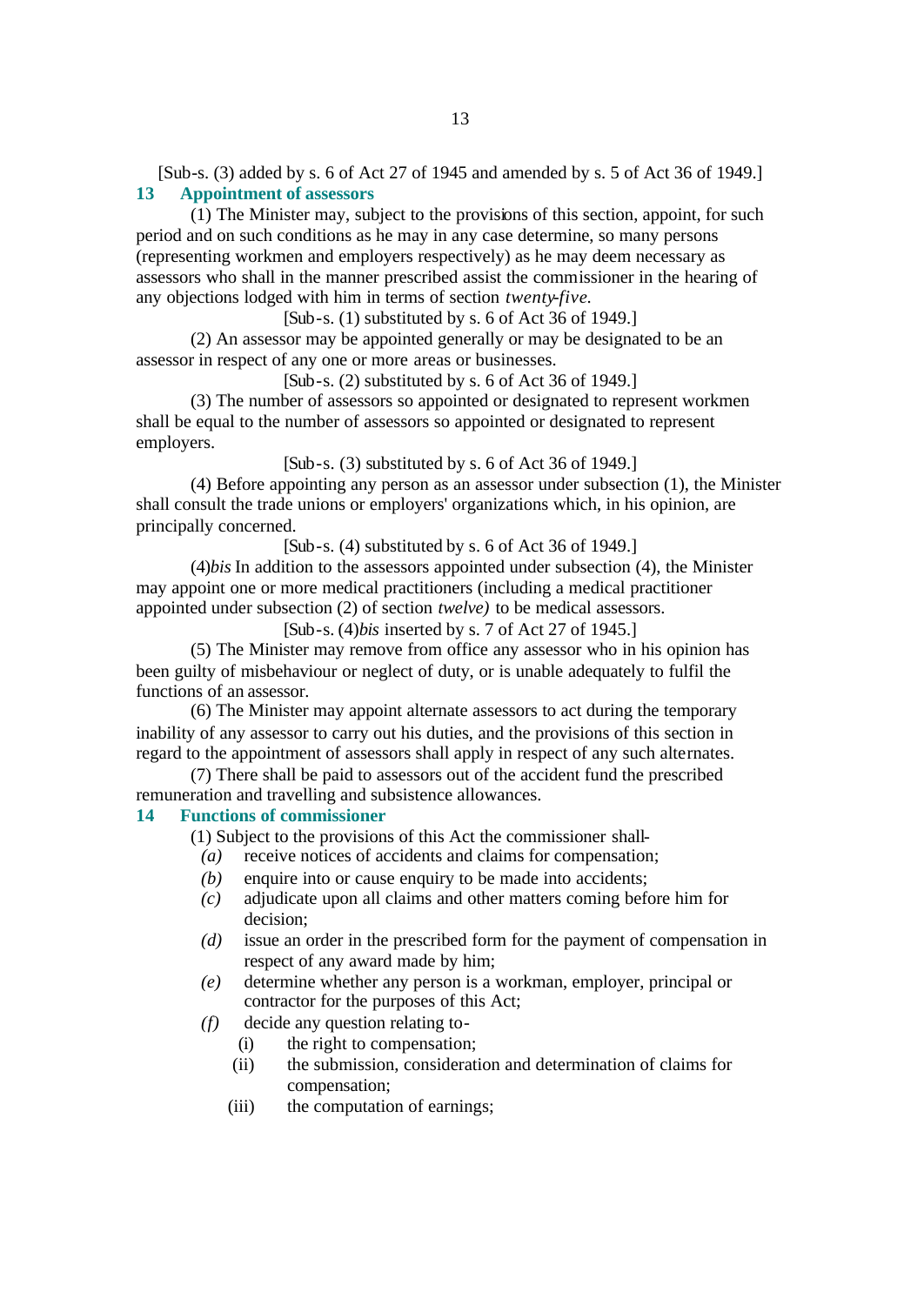- (iv) the degree of disablement of any workman;
- (v) the amount and method of payment of any compensation;
- (vi) the award, withholding, revision, discontinuance, suspension, increase or reduction of any compensation;
- *(g)* determine whether any person is a dependant under this Act and, if so, the degree of dependency, and, where there is more than one dependant, which shall receive compensation and the allocation of compensation among them;
- *(h)* consider and decide upon applications in terms of section *sixty-three*; [Para. *(h)* amended by s. 5 of Act 51 of 1956.]
- *(i)* determine any question arising in respect of the necessity for or the character or sufficiency of any medical aid;
- *(j)* determine any question relating to liability for assessment, rates of assessment, amount of assessment, method of payment of assessment and any other matter falling within his purview under Parts (B) and (C) of Chapter VII:
- *(k)* determine any other question falling within his purview in connection with the application of this Act to or in respect of any employer or workman;
- *(l)* administer the accident and reserve funds as provided in Chapter VII;
- *(m)* ......
	- [Para. *(m)* deleted by s. 1 (1) *(a)* of Act 5 of 1951.]
- *(n)* after the conclusion of each financial year make a report to the Minister upon the administration of this Act during that year;
- *(o)* collect, and record statistics and information relating to the occurrence or cause of accidents and scheduled diseases and the grant of benefits to persons under this Act;
- *(p)* make any investigation and perform such other functions as may be prescribed, or as he deems necessary for the administration of this Act.
- (2) The commissioner may-
- *(a)* promote, establish or subsidize, or assist in the promotion, establishment or maintenance of any body, organization or scheme whose objects consist of or include one or more of the following:
	- (i) the prevention of accidents or of any disease which is due to the nature of any occupation;
	- (ii) the promotion of the health or safety of workmen;
	- (iii) the provision of facilities designed to assist injured workmen to return to work or to reduce or remove any handicap resulting from their injuries; or
	- (iv) the carrying out of any activity conducive to the attainment of any of the objects referred to in paragraphs (i), (ii) and (iii);
- *(b)* purchase or otherwise acquire shares in any body referred to in paragraph *(a)*, and alienate any shares so acquired; and
	- [Para. *(b)* substituted by s. 4 *(b)* of Act 11 of 1974.]
- *(c)* in the prescribed manner, apply unclaimed moneys for the general welfare of workmen.

[Para. *(c)* added by s. 4 *(c)* of Act 11 of 1974 and substituted by s. 5 of Act 29 of 1984.]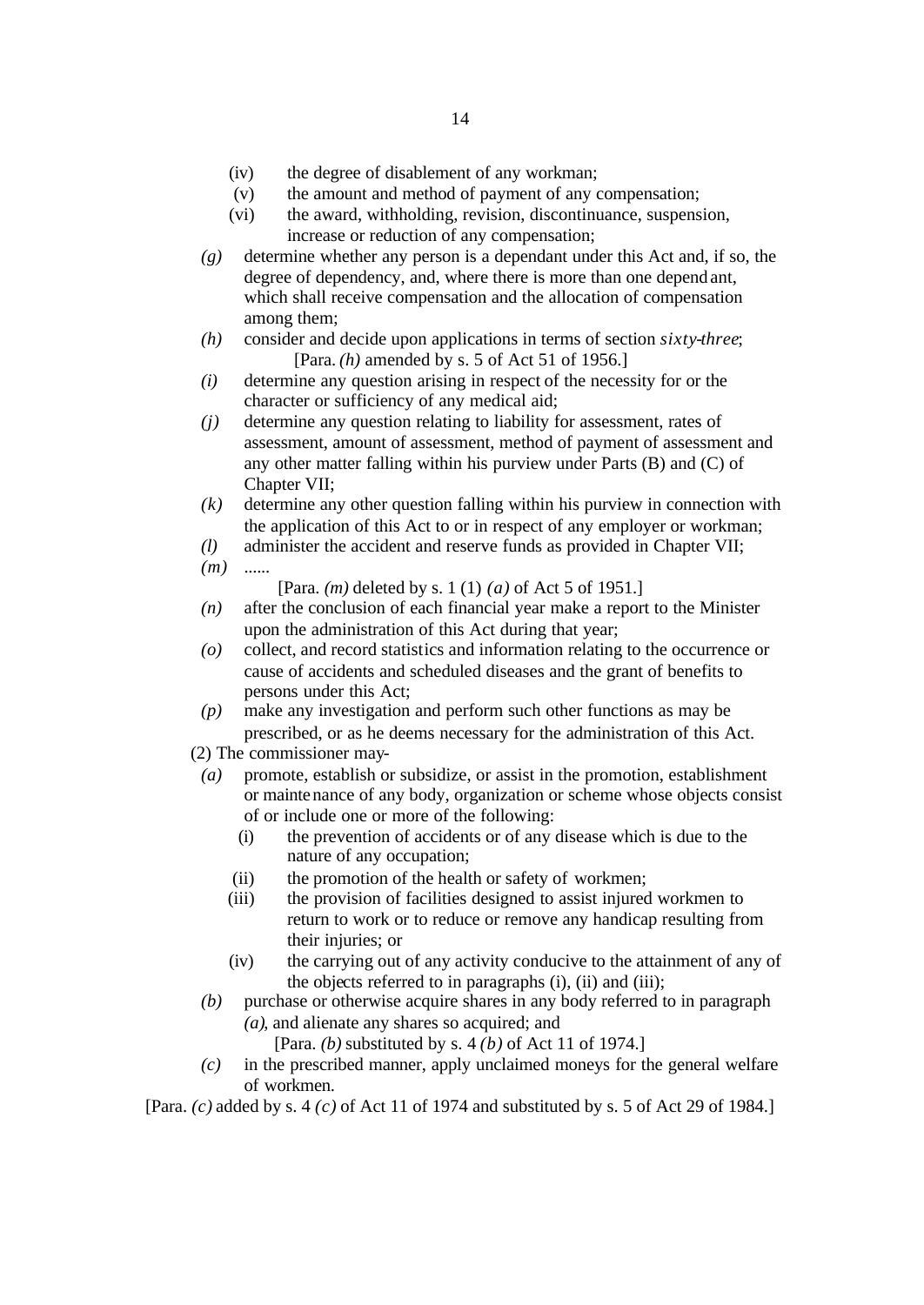#### [Sub-s. (2) added by s. 1 (1) *(b)* of Act 5 of 1951.]

# **15 Power of commissioner to acquire and to alienate property and to borrow money**

Subject to the approval of the Minister of Finance, the commissioner may-

- *(a)* borrow money if, in his opinion, it is necessary to do so in order to meet any unforeseen contingency; or
- *(b)* purchase or otherwise acquire property required wholly or partly for the purposes of this Act and alienate any property so acquired. All property so acquired shall be held in the name of the commissioner in trust for the accident fund.
	- [S. 15 amended by s. 8 of Act 27 of 1945.]

# **16 Powers in regard to witnesses and issue of subpoena**

(1) The commissioner may subpoena any person who in his opinion is able to give material information concerning the subject of any investigation under this Act or who he suspects or believes has in his possession or custody or under his control any book, document or thing which has any bearing on the investigation, to appear before him at a time and place specified in the subpoena, to be interrogated or to produce that book, document or thing. The commissioner may retain for further examination any book, document or thing so produced.

(2) A subpoena under subsection (1) shall be signed by the commissioner.

(3) The commissioner may call and administer an oath to any person present at an investigation who was or might have been subpoenaed in terms of subsection (1); and the commissioner and any assessor may interrogate him and require him to produce any relevant book, document or thing in his possession or custody or under his control.

(4) *(a)* If any person having been duly subpoenaed under subsection (1) fails, without sufficient cause to attend at the time and place specified in the subpoena, he shall be guilty of an offence.

*(b)* If any person such as is referred to in paragraph *(a)* or any person called in terms of subsection (3) fails to remain in attendance until excused by the commissioner from further attendance or refuses to be sworn as a witness or fails to answer fully and satisfactorily to the best of his knowledge and belief all questions lawfully put to him, or to produce any book, document or thing in his possession or custody or under his control when lawfully required to do so he shall be guilty of an offence: Provided that in connection with the interrogation of any such person by, or the production of any such book, document or thing, before the commissioner, the law relating to privilege, as applicable to a witness subpoenaed to give evidence or produce any book, document or thing before a court of law, shall apply.

(5) Any witness who, after having been sworn, gives a false answer to any question put to him or makes a false statement on any matter, knowing that answer or statement to be false, shall be deemed to be guilty of perjury.

(6) The interrogation of a witness shall be conducted in public unless the commissioner otherwise decides.

(7) A person subpoenaed to appear before the commissioner may, if the commissioner is satisfied that he has by reason of such appearance suffered any pecuniary loss or been put to any expense, be paid out of the accident fund the prescribed allowances, or the amount of such loss and such expense, whichever is the less.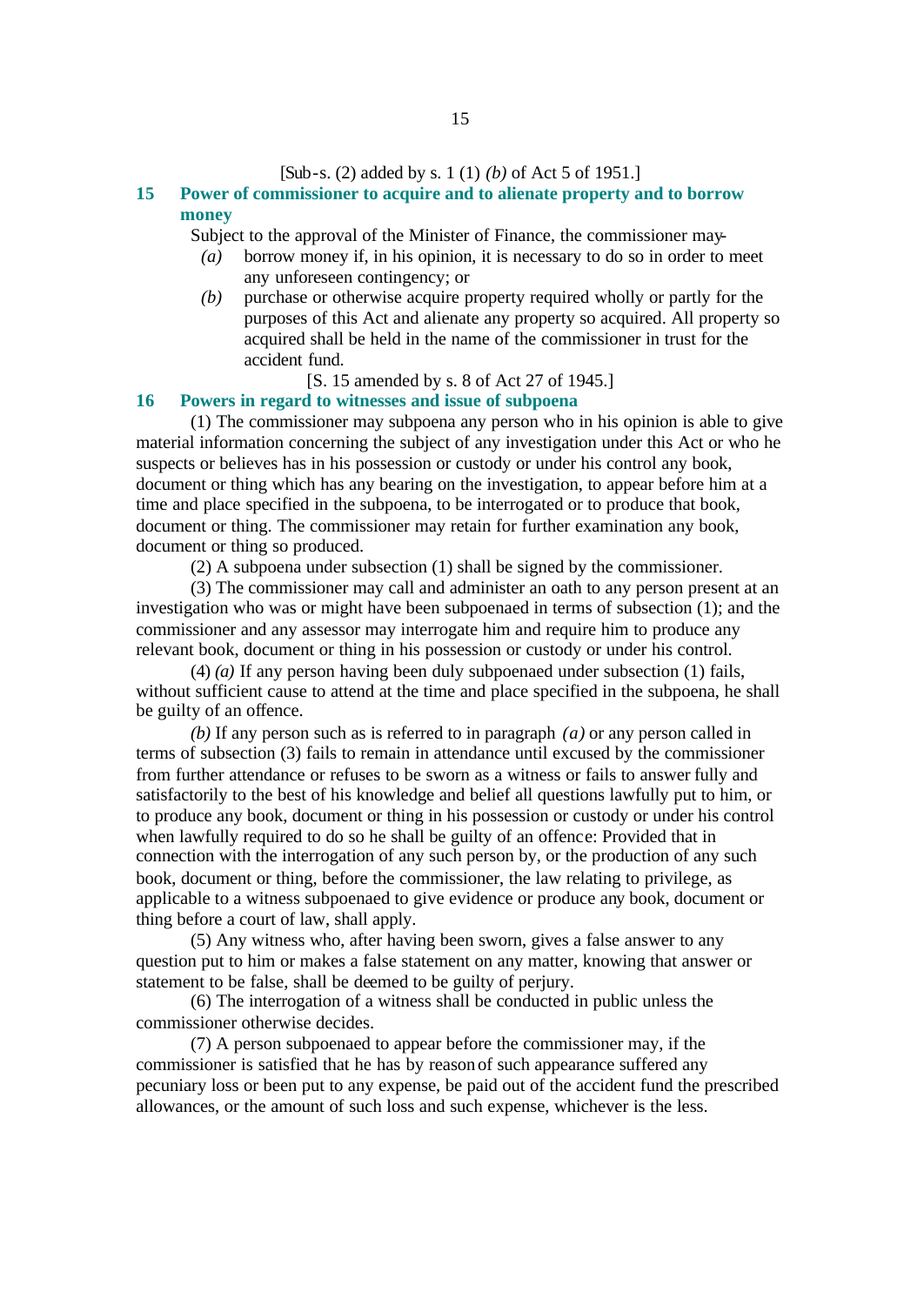(8) Any person who wilfully hinders the commissione r in the exercise of any of the powers conferred upon him by this section shall be guilty of an offence.

(9) The commissioner may, in respect of any investigation which he considers it necessary to make, delegate his powers under this section to any assessor, member of his staff, officer of the public service or medical practitioner, and in this section the 'commissioner' includes any such assessor, member, officer or practitioner while acting within the scope of such delegation.

# **17 Authority to inspect and investigate**

(1) The commissioner may authorize any assessor, member of his staff, officer of the public service or medical practitioner to investigate any specified matter or all matters falling within the commissioner's purview and to report thereon, and every person so authorized shall have power to require and take affidavits or declarations as to any matter to which the investigation relates or to take any other declarations required under this Act.

(2) Every person authorized under subsection (1) (hereinafter referred to as an authorized person) shall be furnished with a certificate to that effect signed by the commissioner.

(3) For the purpose of carrying on his functions under this Act, any authorized person may-

- *(a)* without previous notice at any time enter any premises whatsoever and take with him on to the premises an interpreter or other assistant or any member of the police force;
- *(b)* while he is on the premises, or at any other time, question any person who is or has been on the premises either alone or in the presence of any other person as he thinks fit; and require from any such person the production then and there, or at a time and place fixed by the authorized person, of any book, document or thing which is or has been on the premises or in the possession or custody or under the control of any employer by whom the premises are occupied or used, or of his employee;
- *(c)* at any time and at any place require from any person who has the possession or custody or control of any book, document or thing relating to the business of any person who is or was an employer, the production then and there, or at a time and place fixed by the authorized person, of that book, document or thing;
- *(d)* examine and make extracts from and copies of any such book or document, require an explanation of any entry therein, and seize any such book, document or thing as in his opinion may afford evidence relating to any matter under this Act;
- *(e)* require any workman to appear before him at a specified time and place and then and there question that workman.

(4) Any authorized person exercising any power or performing any duty conferred or imposed upon him by this Act, shall on demand, produce the certificate furnished to him in terms of subsection (2).

(5) Any person who-

- *(a)* falsely holds himself out to be an authorized person; or
- *(b)* refuses or fails to answer to the best of his power any questions which an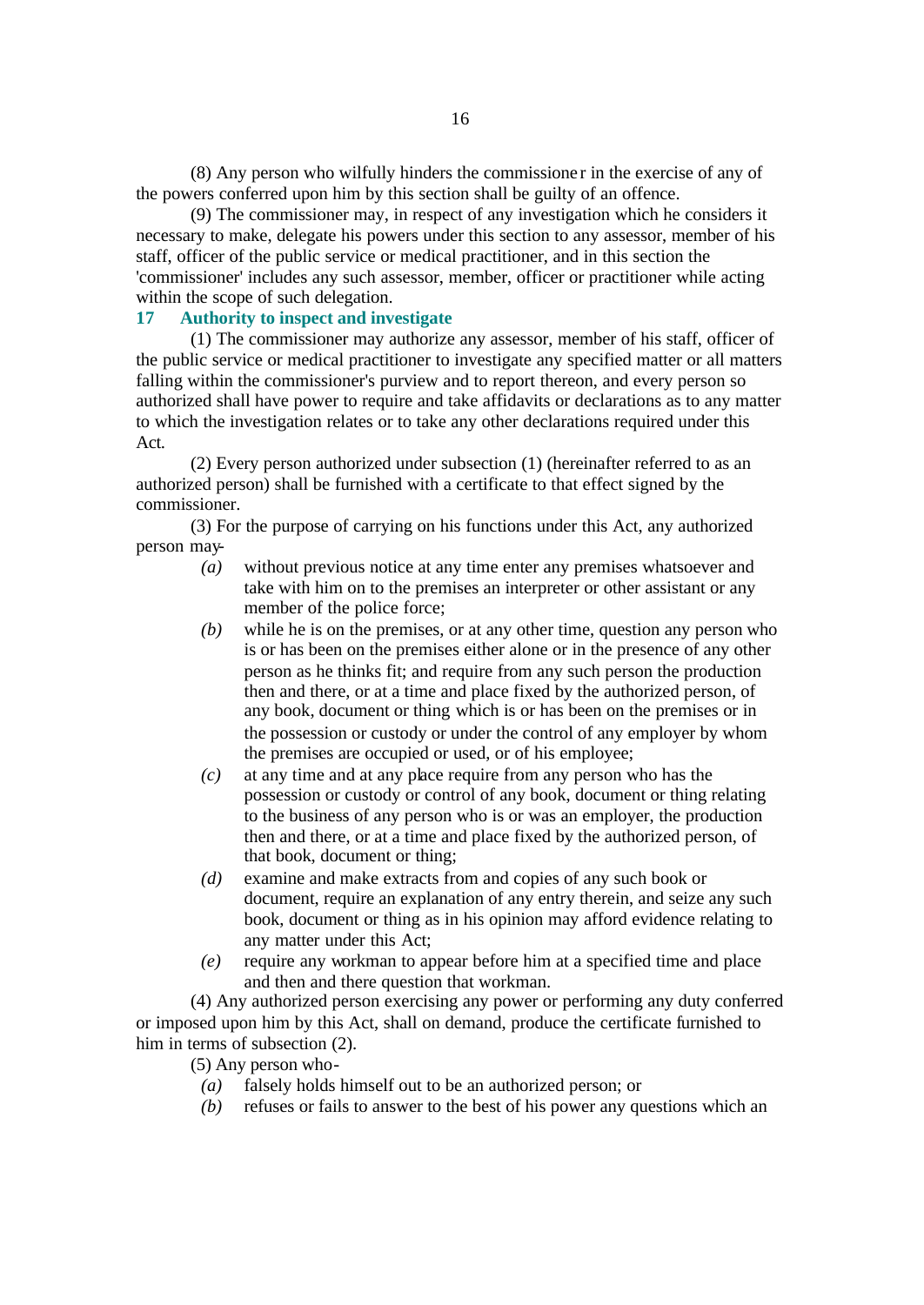authorized person has put to him in the exercise of his functions; or

*(c)* refuses or fails to comply to the best of his power with any lawful requirement made by an authorized person; or

*(d)* delays or hinders an authorized person in the exercise of his functions, shall be guilty of an offence.

(6) The commissioner may himself exercise any powers which under this section are conferred on an authorized person: Provided that neither the commissioner nor any such person shall, without the previous permission of the President or the Speaker, exercise any of such powers within the precincts of Parliament.

### **18 Observance of secrecy**

Any person employed in connection with any enquiry under this Act who discloses, except for official purposes, or when required to do so as a witness in a court of law, any information in relation to any person, firm or business, acquired in the exercise of his powers under this Act, shall be guilty of an offence.

# **19 Advances to the accident fund from public funds**

(1) The Minister may, out of moneys appropriated by Parliament for the purpose, advance to the accident fund moneys sufficient to meet preliminary expenses incurred in connection with the administration of this Act, and such further expenditure as may be required pending payment of assessments by employers.

(2) The moneys so advanced and the interest thereon shall be a charge upon the accident fund.

#### **20 Method of accounting and investment**

(1) All moneys received by the commissioner on behalf of the accident fund shall be paid into a banking account and no moneys shall be withdrawn therefrom except by means of cheques signed by the commissioner and one member of his staff, specifically authorized thereto by him, or by two such members so authorized.

(2) The commissioner may from time to time transfer to the Public Debt Commissioners for investment any portion of the moneys of the accident and reserve funds.

#### **21 Expenses of the commissioner**

The remuneration of all officers appointed under section *twelve* shall be paid out of the State Revenue Fund, which shall be reimbursed from the accident fund. All other expenditure necessary and incidental to the performance of the commissioner's functions shall be paid out of the accident fund.

#### **22 Accounts and audit**

(1) The commissioner shall keep books of account and other books in relation thereto for the accident fund and the reserve fund and shall prepare yearly balance sheets made up to the last day of the financial year, showing in all necessary detail the assets and liabilities and the revenue and expenditure of the funds.

 $[Sub-s. (1)$  substituted by s. 5 of Act 11 of 1974.]

(2) The accounts of the said funds shall be audited by the Auditor-General, and the expense of such audit shall be paid out of the accident fund.

[Sub-s. (2) amended by s. 7 *(a)* of Act 29 of 1984.]

(3) The commissioner shall, as soon as practicable after the completion of the balance sheets referred to in subsection (1), submit a copy thereof and a copy of the report referred to in paragraph *(n)* of section 14 to the Minister, who shall lay such copies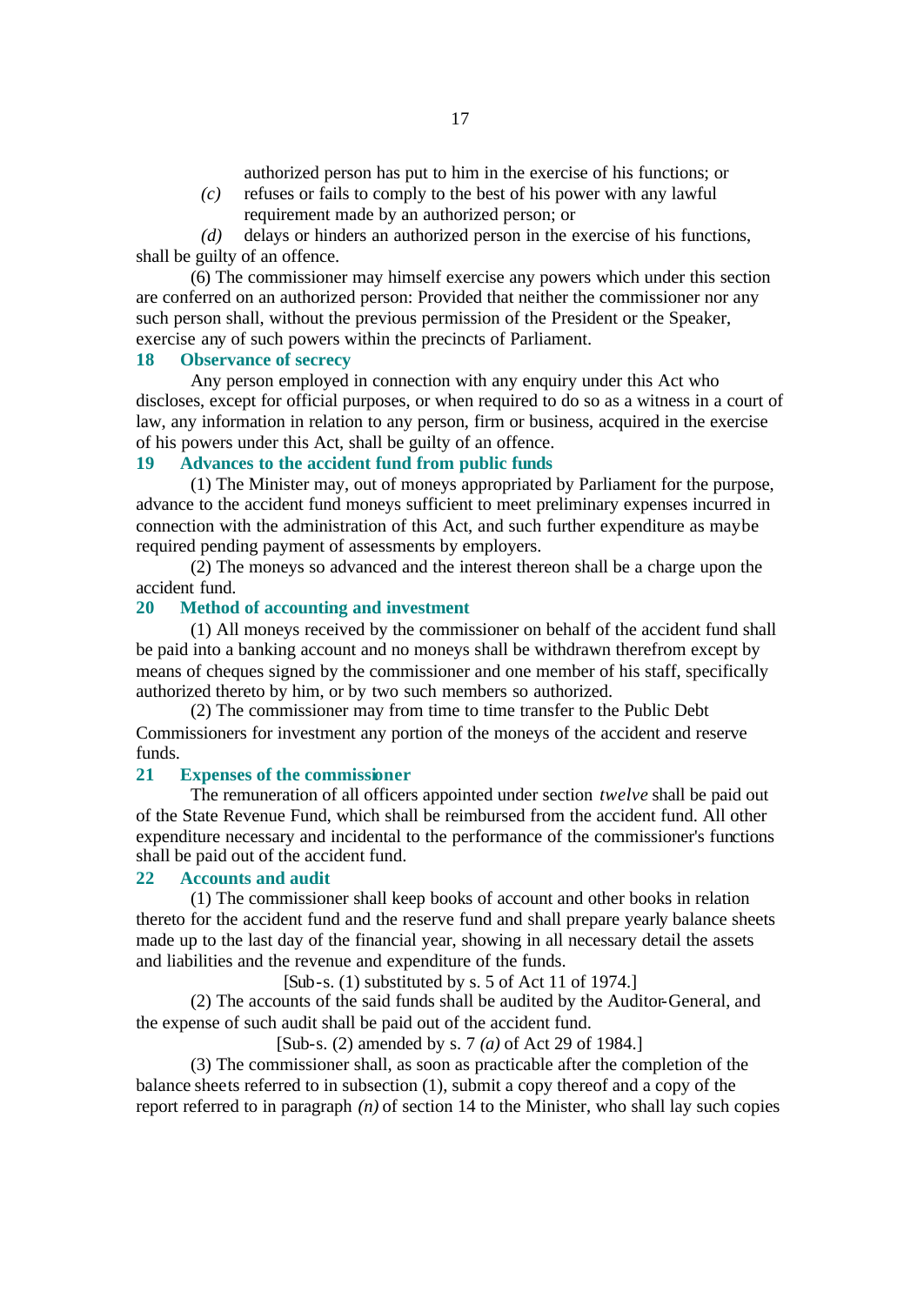upon the Table in the House of Assembly within 30 days after receipt thereof by him if Parliament is then in session, or if Parliament is not then in session, within 30 days after the commencement of its next ensuing session.

[Sub-s. (3) substituted by s. 7 *(b)* of Act 29 of 1984.]

# **23 Income of funds exempt from tax**

The income of the accident and reserve funds, including income from any investments, shall be exempt from income tax.

## **24 Revision of compensation by commissioner**

(1) The commissioner may, after notice to the party concerned and giving him an opportunity to be heard, at any time review the compensation granted, on any of the following grounds-

- *(a)* that the workman has not submitted himself for examination when required to do so in terms of section *sixty*;
- *(b)* that the disablement which gave rise to the award is continued or aggravated by the unreasonable refusal or wilful neglect of the workman to submit himself to medical or surgical treatment;
- *(c)* that the workman has absented himself in such manner that no notice can be served on him;

[Para. *(c)* amended by s. 6 of Act 51 of 1956.]

*(d)* ......

[Para. *(d)* deleted by s. 7 *(a)* of Act 36 of 1949.]

- *(e)* that any such compensation awarded in the form of a periodical payment or pension, is or has become either excessive or insufficient to meet the circumstances of the case;
- *(f)* that the award was based on a mistake or misrepresentation of fact, or that a different award might have been made if evidence presently available but which was not available when the commissioner made the award had been produced.

(1)*bis* The commissioner may, after notice to any party concerned, at any time review any decision, not being an award of compensation, given by him under this Act.

[Sub-s. (1)*bis* inserted by s. 7 *(b)* of Act 36 of 1949.]

(2) The commissioner, after making such enquiry or receiving such evidence as he deems necessary, may confirm the award or order the discontinuance, suspension, reduction or increase of any such compensation, or, in the case of any decision referred to in subsection (1)*bis*, confirm, set aside or vary that decision.

[Sub-s. (2) amended by s. 7 *(c)* of Act 36 of 1949.]

(3) For the purposes of this section 'compensation' shall include medical aid.

# **25 Objections and appeals against decisions of the commissioner**

(1) Any decision of the commissioner on any matter referred to in paragraphs *(c)*, *(e)*, *(f)*, *(g)*, *(h)*, *(i)*, *(j)* or *(k)* of section *fourteen*, or on any other matter that may be prescribed shall, subject to the provisions of this section, and of section *twenty-six*, be final.

(2) *(a)* Any person affected by a decision of the commissioner may, within sixty days of such decision, lodge with the commissioner in the manner prescribed an objection against such decision.

[Para. *(a)* amended by s. 7 of Act 51 of 1956.]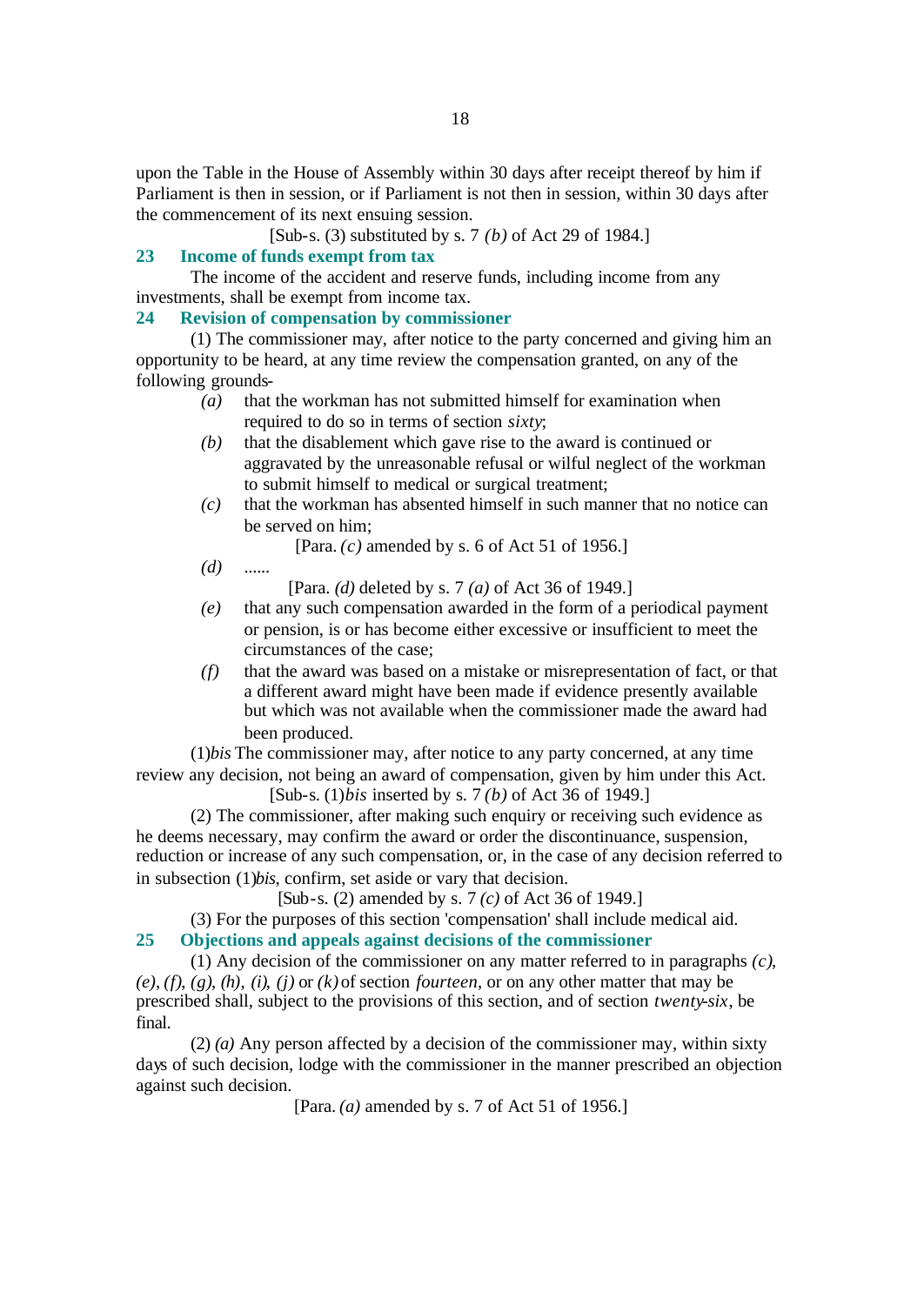*(b)* An objection may similarly be lodged by any trade union or employers' organization of which the person in respect of whom such decision was given was at the relevant times a member.

*(c)* The commissioner, on the recommendation of the assessors referred to in subsection (3), or of a majority of them, may consider an objection similarly lodged by a trade union or employers' organization not falling within the scope of paragraph *(b)*, if, in the opinion of the commissioner, an important principle is involved.

(3) *(a)* An objection lodged in terms of the foregoing provisions shall be considered and determined by the commissioner assisted by two assessors appointed or designated under section *thirteen*, to be selected by him for the purpose, of whom one shall be an assessor representing workmen and one an assessor representing employers: Provided that the commissioner may, if he deems it expedient, invite the assistance of any medical assessors appointed under subsection (4)*bis* of section *thirteen*.

[Para. *(a)* amended by s. 9 *(a)* of Act 27 of 1945 and substituted by s. 8 *(a)* of Act 36 of 1949.]

*(b)* The provisions of Part (C) of Chapter VI shall *mutatis mutandis* apply to the consideration of any such objection.

(4) After consideration of an objection, the commissioner shall, subject to the approval of not less than one half of the assessors referred to in subsection (3), (excluding any medical assessors) confirm any decision in respect of which the objection was lodged or give such other decision as in his opinion is equitable: Provided that if the commissioner and not less than one half of the assessors are unable to reach agreement, the commissioner shall submit the matter in dispute to the Minister.

[Sub-s. (4) amended by s. 9 *(b)* of Act 27 of 1945.]

(5) In any proceedings under this section, the commissioner may make such order as to costs and the payment thereof as he deems fit.

[Sub-s. (5) substituted by s. 8 *(b)* of Act 36 of 1949.]

(6) The Minister may-

- *(a)* refer any matter submitted to him under subsection (4) back for further consideration by the commissioner, assisted by the assessors referred to in subsection (3) with or without additional assessors specified by the Minister, and the provisions of this section shall *mutatis mutandis* apply to any such reconsideration; or
- *(b)* after such enquiry as he deems necessary, determine such matter.

(7) *(a)* Any decision given by the commissioner in accordance with the provisions of subsection (4), or by the Minister under subsection (6) shall be final and not subject to review or appeal in any court of law on any grounds whatsoever, save review or appeal as provided in this subsection.

*(b)* Any person affected by a decision referred to in paragraph *(a)* may appeal to the provincial or local division of the Supreme Court having jurisdiction on any question as to-

- (i) the interpretation of this Act or any other law;
- (ii) whether an accident causing the disablement or death of a workman was attributable to his own serious and wilful misconduct;
- (iii) whether the amount of any compensation awarded is so excessive or so inadequate that the award could not reasonably be made; or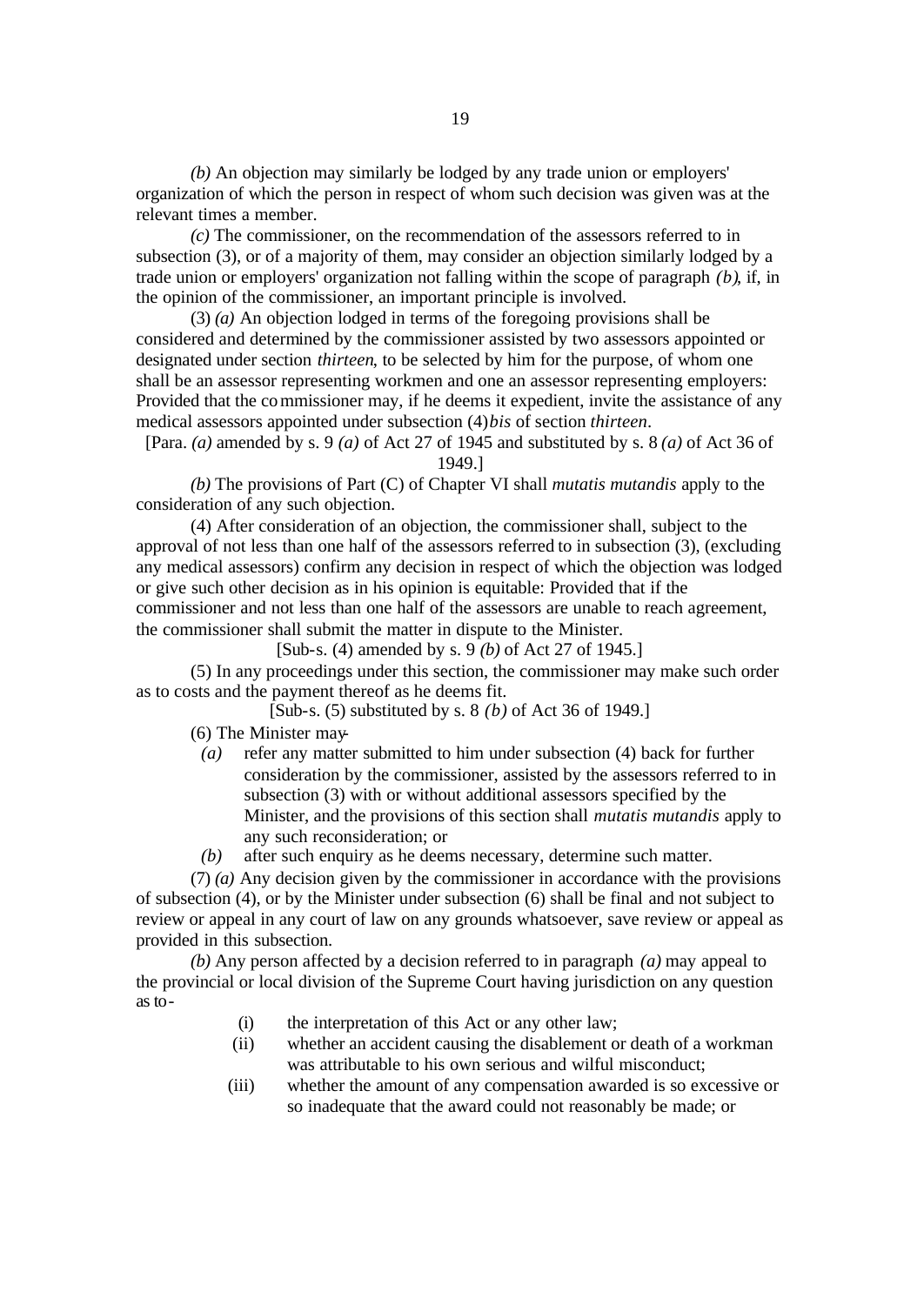(iv) the right to additional compensation in terms of section *forty-three*. *(c)* Subject to the provisions of this subsectio n, such appeal shall be noted and prosecuted as if it were an appeal from a judgment of a magistrate's court in a civil matter and all rules applicable to such last-mentioned appeal shall *mutatis mutandis* apply to an appeal under this subsection.

*(d)* Any decision referred to in paragraph *(a)* may be reviewed by any provincial or local division of the Supreme Court having jurisdiction, on the petition of any person affected by such decision, if it appears to the court that the commissioner and assessors or the Minister in giving their decision exceeded their powers, or refused to exercise powers which they were bound to exercise, or exercised their powers in an arbitrary or *mala fide* or grossly unreasonable manner. Such petition for review shall be lodged within twentyone days of such decision.

#### [Para. *(d)* amended by s. 9 *(c)* of Act 27 of 1945.]

(8) Except where the commissioner otherwise orders, no obligation to pay any assessment, compensation or other amount to the commissioner or the accident fund, or any periodical payments to or in respect of a workman in terms of a decision of the commissioner shall be suspended or deferred by reason of the fact that an objection has been lodged against such decision under subsection (2), or that an appeal has been lodged or application has been made for review under subsection (7). But if as a result of any such objection or review, the amount payable in terms of the original decision is varied, the person who made the payment shall be entitled to a refund or liable to pay the additional amount, as the case may be.

[Sub-s. (8) amended by s. 9 *(d)* of Act 27 of 1945.]

# **26 Commissioner may state a case for Supreme Court**

(1) The commissioner may of his own motion or at the request of an interested party to any proceedings under this Act, state a special case on any question of law in connection with any matter arising in such proceedings, for the decision of the provincial or local division of the Supreme Court having jurisdiction in the area in which the proceedings are held. Every interested party shall have the right to appear in person or by counsel at the hearing of such special case.

(2) In any case so stated the commissioner shall set forth-

- *(a)* the facts which were established; and
- *(b)* the view of the law which he has adopted in relation to those facts.

(3) Whenever the commissioner has any doubt as to the correctness of any

decision given by any provincial or local division of the Supreme Court on any question of law in connection with this Act, he may submit that decision to the Appellate Division of the Supreme Court and cause the matter to be argued before it, in order that it may determine the said question for the future guidance of all courts.

#### **CHAPTER III**

# **RIGHT TO COMPENSATION (ss 27-36)**

# **27 Right of workman to compensation**

(1) If an accident happens to a workman resulting in his disablement or death, the workman shall be entitled to the benefits under this Act: Provided that-

- *(a)* no periodical payments shall be made in respect of the first three days of disablement which lasts for less than two weeks;
- *(b)* if the accident is attributable to the serious and wilful misconduct of the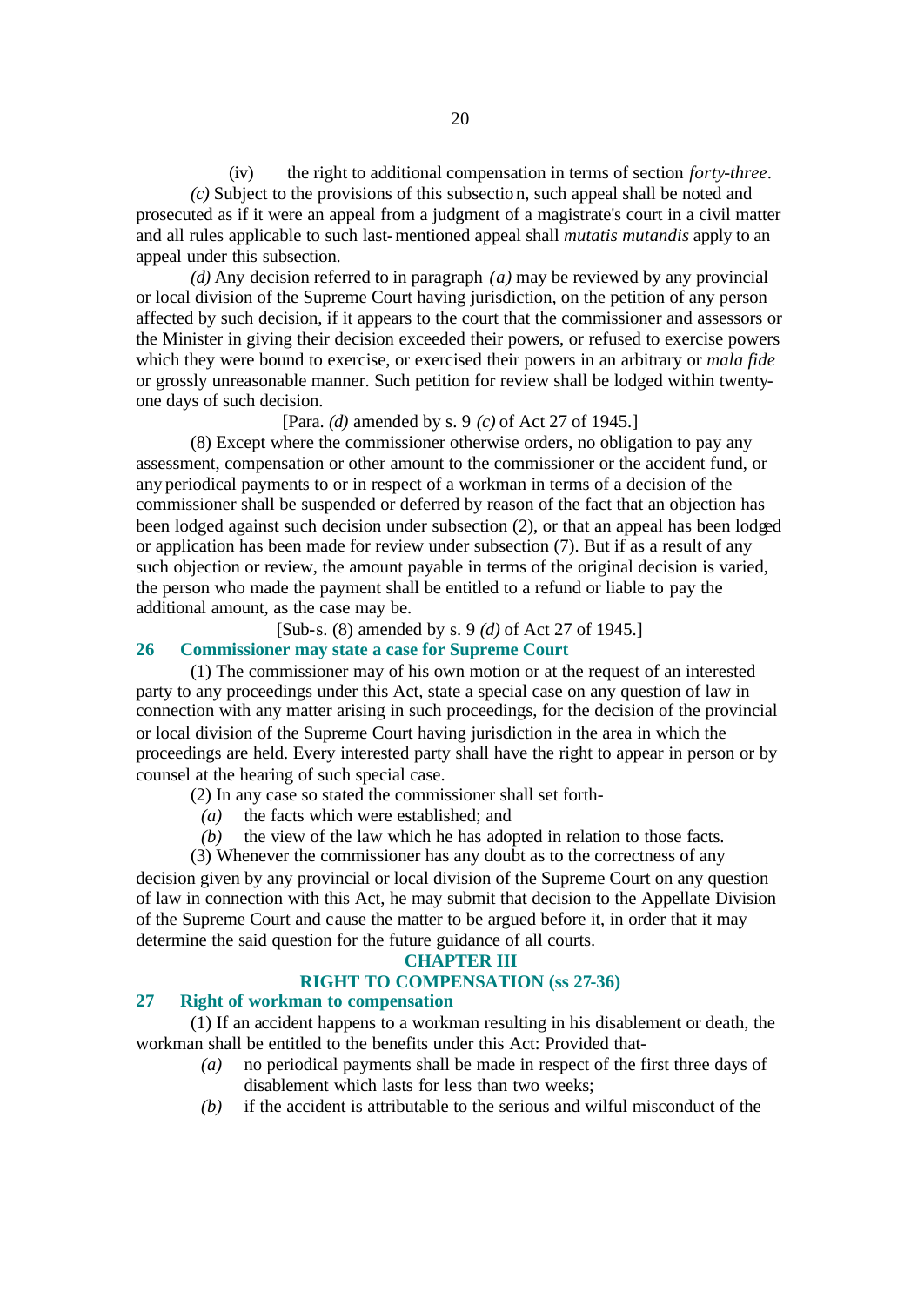workman, no compensation shall be payable under this Act, unless the accident results in serious disablement, or the workman dies in consequence thereof leaving a dependant wholly dependent upon him, and the commissioner or, if authorized thereto by the commissioner, the employer individually liable, may further refuse to pay the cost of medical aid, or such portion thereof as the commissioner may determine;

- *(c)* if any monthly pension payable in terms of this Act on or at any time after the date of commencement of the Workmen's Compensation Amendment Act, 1979, ceases in the course of any month, such pension shall be deemed to have ceased on the last day of such month.
	- [Para. *(c)* added by s. 1 of Act 8 of 1979.]

[Sub-s. (1) amended by s. 10 *(a)* and *(b)* of Act 27 of 1945 and substituted by s. 9 *(a)* of Act 36 of 1949.]

(1)*bis*......

[Sub-s. (1)*bis* inserted by s. 10 *(c)* of Act 27 of 1945 and deleted by s. 9 *(b)* of Act 36 of 1949.]

(2) For the purposes of this Act, an accident resulting in the serious disablement or death of a workman shall be deemed to arise out of and in the course of his employment, notwithstanding that the workman at the time when the accident happened was acting in contravention of any law applicable to his employment, or of any instructions issued by or on behalf of his employer, or that he was acting without instructions from his employer, if such act was done by the workman for the purposes of, and in connection with, his employer's business.

(3) For the purposes of this Act the conveyance of a workman free of charge to or from his place of work by means of transport controlled and specially provided by his employer for the purpose of such conveyance, shall be deemed to take place in the course of such workman's employment.

[Sub-s. (3) added by s. 8 of Act 51 of 1956.]

#### **28 Accidents during training for or performance of emergency services** When a workman meets with an accident-

- *(a)* while, with the consent of his employer, being trained in organized first aid, ambulance or rescue work, fire-fighting or other emergency service, or engaged in any competition in connection therewith; or
- *(b)* in or about his employer's mine, works or premises, while engaged in any organized first aid, ambulance or rescue work, fire-fighting or other emergency service; or
- *(c)* while engaged, with the consent of his employer, in any organized first aid, ambulance or rescue work, fire-fighting or other emergency service on any mine, works or premises, other than his employer's,

resulting in his disablement or death, such accident shall, for the purpose of this Act, be deemed to arise out of and in the course of his employment.

[S. 28 amended by s. 11 of Act 27 of 1945 and substituted by s. 2 of Act 24 of 1981.] **29 ......**

[S. 29 amended by s. 12 of Act 27 of 1945, substituted by s. 9 of Act 51 of 1956, amended by s. 3 of Act 7 of 1961 and repealed by s. 1 (1) of Act 98 of 1969.]

**30 Compensation of workman entitled to pension to which employer contributes**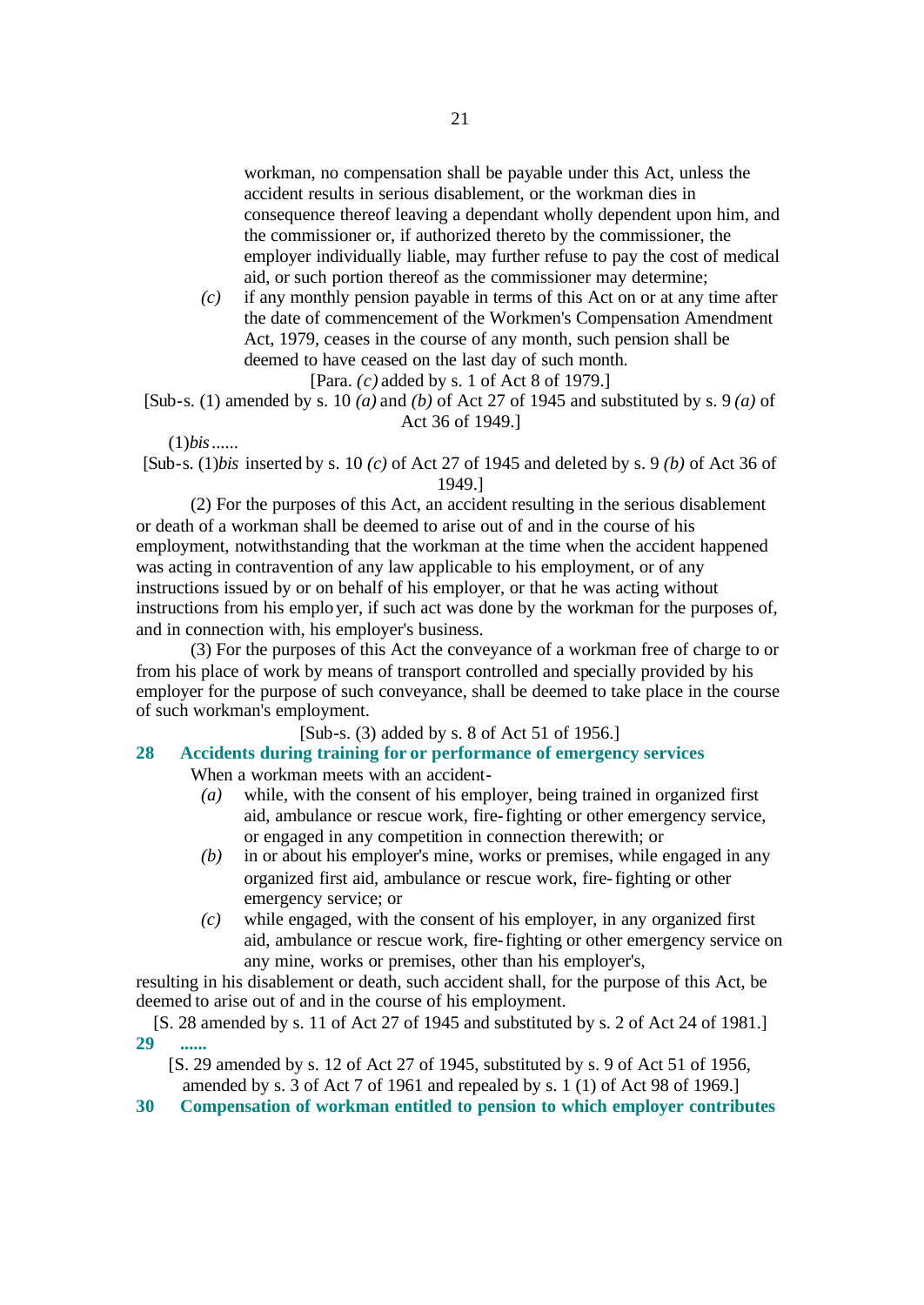If a workman (other than a workman in the employ of the Government as defined in section 1 of the Government Service Pensions Act, 1965 (Act 62 of 1965)), who is entitled to compensation under this Act in respect of an accident, has received or will receive as compensation in respect of the same accident any pension or gratuity payable by the employer, or from a pension, superannuation or provident fund to which the employer has contributed, the commissioner may in his discretion, in determining the amount of the compensation to be awarded, have regard to any amount paid by the employer by way of such pension or gratuity or towards such fund in respect of such workman, and where the compensation is payable out of the accident fund the commissioner may reduce the assessment payable by the employer.

### [S. 30 substituted by s. 2 of Act 98 of 1969.]

# **31 Compensation of workman who has previously received compensation or other benefits**

(1) Save as is provided in section 30, the commissioner may in his discretion, in awarding or revising the award of compensation in respect of permanent disablement or death-

- *(a)* make allowance for-
	- (i) in the case of a workman himself, any compensation and any benefit granted to him under this Act or any other law or by an employer individually liable or a mutual association otherwise than in terms of any law on account of permanent disablement;

[Sub-para. (i) amended by s. 13 *(a)* of Act 27 of 1945 and by s. 10 of Act 36 of 1949.]

- (ii) in the case of dependants any benefits granted to them under any law on account of the injury, death or ill-health of any physical disablement of the workman and any lump sum awarded to the workman in terms of section 45 or 49;
	- [Sub-para. (ii) substituted by s. 4 of Act 28 of 1977.]
- (iii) in case of both a workman and his dependants any benefits which the workman or his dependants may have received from the employer in respect of the accident; and
- *(b)* where compensation is payable out of the accident fund order that the whole or any portion of the value of any such benefit as is referred to in subparagraph (iii) of paragraph  $(a)$  of subsection  $(1)$  be refunded to the employer.

[Sub-s. (1) amended by s. 3 of Act 98 of 1969.]

(1)*bis* Whenever a workman has received compensation for permanent disablement under this Act and subsequently meets with an accident resulting in further permanent disablement in respect of which compensation is payable under this Act, the commissioner may, if the workman shows, to the satisfaction of the commissioner, that it would be to his advantage to do so, calculate his compensation in respect of the further permanent disablement on the earnings which he was receiving when he met with any previous accident in respect of which compensation was paid.

[Sub-s. (1)*bis* inserted by s. 13 *(b)* of Act 27 of 1945.]

(2) Save as is provided in section *forty-three* a workman shall not receive compensation in the form of a pension or pensions, in respect of one or more accidents, exceeding in the aggregate the pension payable in respect of one hundred per cent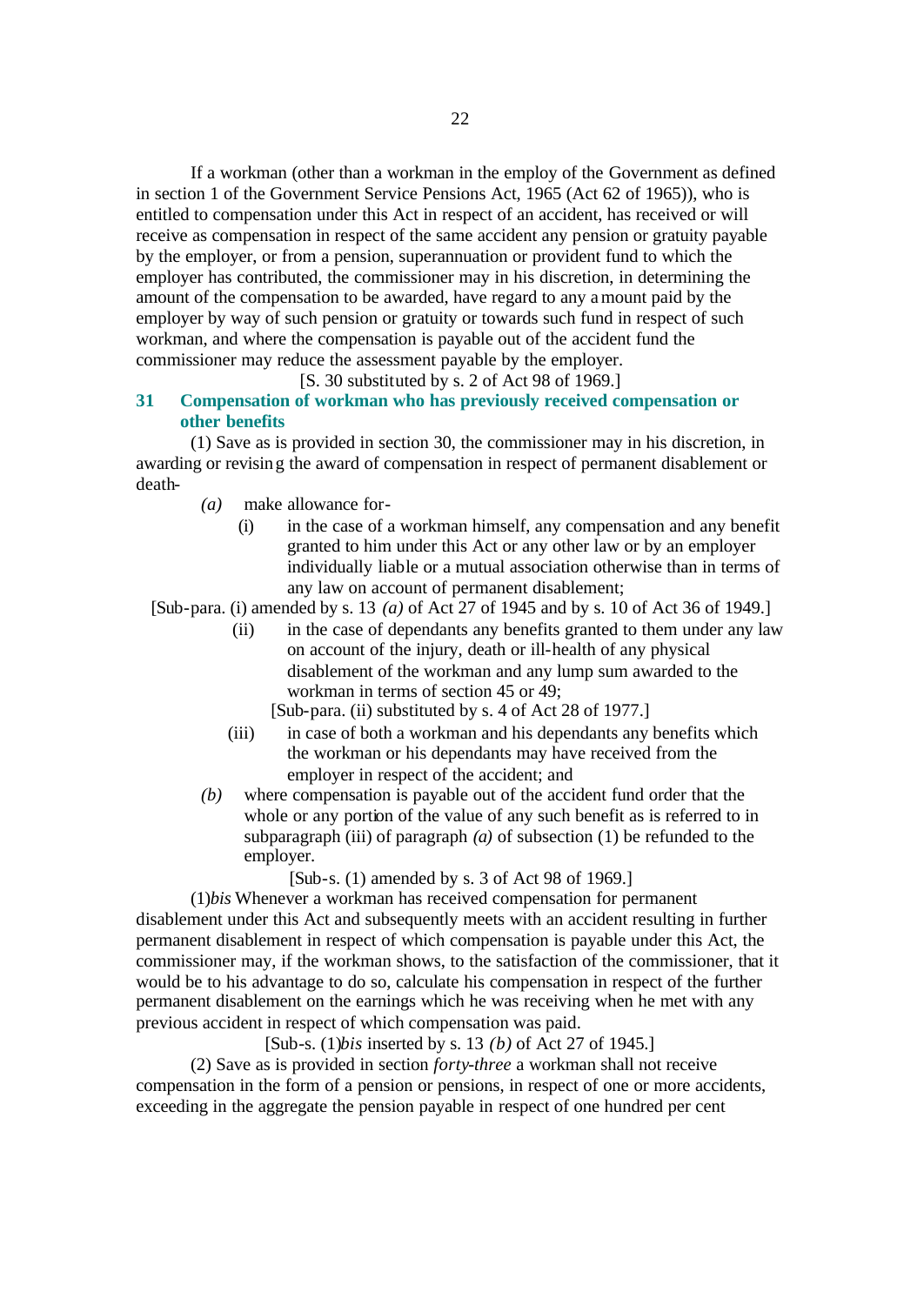permanent disablement: Provided that, in determining such compensation, the calculation shall be based upon the earnings most favourable to the workman at the time of any such accident.

#### **32 Contracting out prohibited**

(1) Any provision in a contract existing at the commencement of this Act or thereafter entered into, whereby a workman relinquishes any right to benefits under this Act, shall be null and void.

[Sub-s. (1) amended by s. 10 *(a)* of Act 51 of 1956 and by s. 10 of Act 29 of 1984.]  $(2)$  ......

[Sub-s. (2) amended by s. 14 of Act 27 of 1945 and deleted by s. 10 *(b)* of Act 51 of

# 1956.]

# **33 Deduction from earnings prohibited** (1) Any employer who deducts from the earnings of any of his workmen any part

of any sum which the employer is or may become liable to pay as compensation under this Act, or who requires or permits any of his workmen to contribute towards the cost of any liability which he has incurred or may incur under this Act, shall be guilty of an offence.

(2) Any court convicting an employer under subsection (1) shall in addition to imposing any lawful criminal penalty upon him, order that, within a fixed period and in instalments or otherwise, as determined by the court, he pay to an officer of the public service specified by the court any amount in respect of which he has been convicted.

(3) Such officer shall pay any amount received by him in pursuance of any such order to the workman in respect of whom the offence occurred.

(4) Upon the application of the person convicted, the court may at any time, for good cause shown, extend the period within which any such amount must be paid or vary the amounts of the instalments.

(5) An order made under this section shall have the legal effect of, and may be executed as if it were a civil judgment in favour of the Government of the Republic.

[Sub-s. (5) amended by s. 11 of Act 51 of 1956 and by Proclamation 45 of 1990.] **34 Benefits payable to assessors**

(1) If an assessor (not being a person in the service of an employer referred to in subparagraph (i) of paragraph *(a)* of subsection (1) of section *seventy)* appointed under section *thirteen* sustains a personal injury as a result of an accident arising out of and in the course of the performance by him of any of his functions as an assessor, he or any other person who would have been a workman in terms of paragraph *(c)* of subsection (1) of section *three* if such assessor were a workman, shall be entitled to such benefits as may be prescribed.

# [Sub-s. (1) amended by s. 3 of Act 21 of 1964.]

(2) Benefits in terms of this section shall be paid by the commissioner from the accident fund and shall be deemed to be expenses incurred by the commissioner in the administration of this Act.

[S. 34 repealed by s. 11 of Act 36 of 1949 and inserted by s. 12 of Act 51 of 1956.] **35 Special circumstances in which commissioner may refuse award**

Where under this Act there exists any right to compensation in respect of the death or disablement of any workman as a result of an accident the commissioner may in his discretion refuse to award the whole or a portion of such compensation and the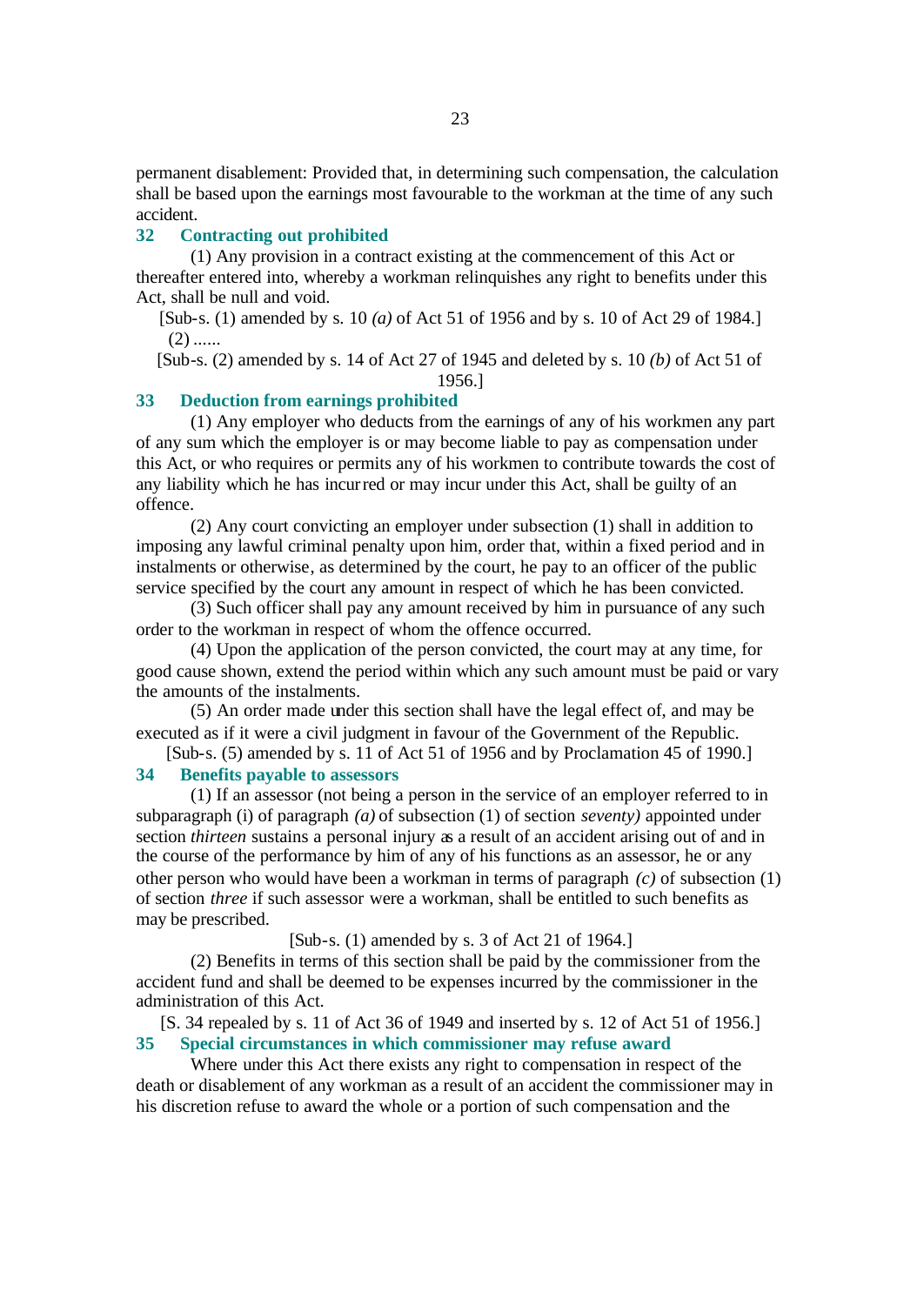commissioner, or, if authorized thereto by the commissioner, the employer individually liable, may further refuse to pay the whole or any portion of the cost of medical aid-

*(a)* if such workman has at any time represented to the employer or the commissioner that he was not suffering or had not previously suffered from a serious injury or a scheduled disease or a serious illness knowing that the representation was false and the accident has been caused by or the death has resulted from or the disablement has resulted from or been aggravated by such injury, disease or illness; or

[Para. *(a)* amended by s. 12 of Act 36 of 1949.]

*(b)* if, in the opinion of the commissioner, the death was caused or the disablement was caused, continued or aggravated by an unreasonable refusal or wilful neglect of the workman to submit to medical or surgical treatment in respect of any injury, disease or illness, whether caused by the accident or sustained or contracted before the accident.

[Para. *(b)* amended by s. 15 *(b)* of Act 27 of 1945.]

[S. 35 amended by s. 15 *(a)* of Act 27 of 1945.]

# **36 When right to periodical payments ceases**

The right to periodical payments shall *ipso facto* cease-

- *(a)* upon termination of temporary disablement, or when the workman resumes the work upon which he was employed at the time of the accident, or resumes any work at the same or greater earnings; or [Para. *(a)* amended by s. 16 *(a)* of Act 27 of 1945.]
- *(b)* when the workman is awarded compensation for permanent disablement: [Para. *(b)* amended by s. 16 *(b)* of Act 27 of 1945.]

Provided that the commissioner may revive the right to periodical payments if-

- (i) the workman suffers further disablement as a result of the same accident; or
- (ii) the workman undergoes further medical, surgical or remedial treatment necessitating further absence from work if, in the opinion of the commissioner, the treatment will reduce the disability from which the workman suffers,

and any pension payable to the workman shall be suspended while the workman is in receipt of periodical payments in terms of this proviso.

[S. 36 amended by s. 16 *(c)* of Act 27 of 1945.]

# **CHAPTER IV**

# **LIABILITY FOR COMPENSATION (s 37)**

# **37 Liability for compensation**

Compensation shall be paid to any workman entitled thereto either-

- *(a)* by the employer individually liable; or
- *(b)* by the commissioner from the accident fund.
- [S. 37 amended by s. 17 of Act 27 of 1945 and by s. 13 of Act 36 of 1949 and substituted

# by s. 11 of Act 29 of 1984.]

# **CHAPTER V**

# **AMOUNT AND METHOD OF COMPENSATION (ss 38-49)**

# **38 Amount of compensation for temporary partial or total disablement**

(1) *(a)* Compensation for temporary total disablement shall be periodical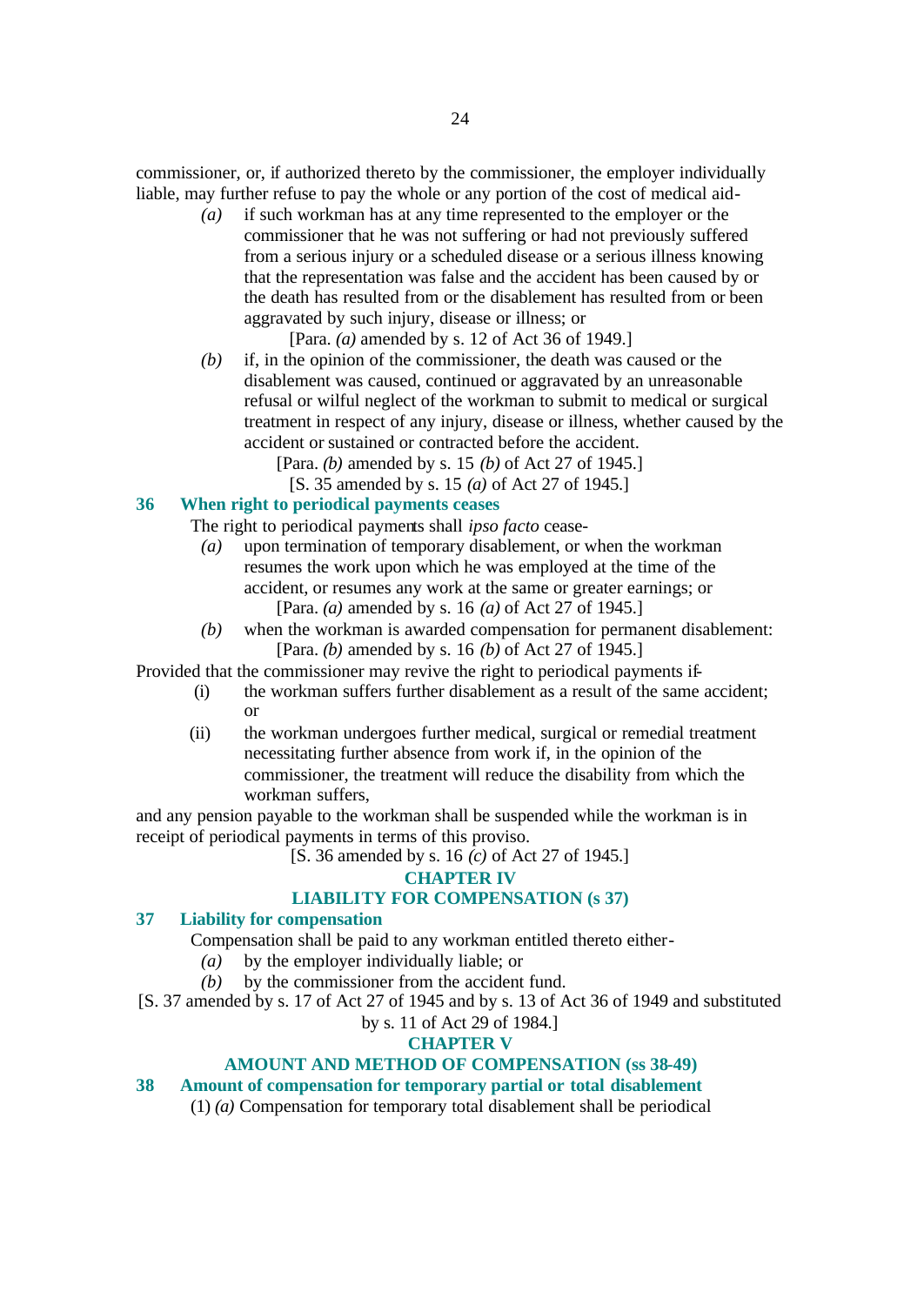payments during such temporary disablement at a rate of seventy-five per cent of the monthly earnings of the workman or, as from a date fixed by the Minister by notice in the *Gazette*, such higher percentage of such earnings determined by the Minister in such notice, up to R1 500 of such earnings or, as from a date so fixed, such higher amount<sup>III\*</sup> of such earnings so determined: Provided that the periodical payment shall not be less than R13 per month or, as from a date so fixed, such higher amount as may be so determined or the rate of the workman's earnings at the time of the accident, whichever is the lesser.

[Para. *(a)* amended by s. 14 *(a)* and *(b)* of Act 36 of 1949, by s. 13 *(a)* of Act 51 of 1956 and by s. 4 *(a)* of Act 7 of 1961, substituted by s. 2 *(a)* of Act 58 of 1967 and by s. 1 *(a)* of Act 60 of 1971, amended by s. 6 *(a)* of Act 11 of 1974 and by s. 5 *(a)* of Act 28 of

1977 and substituted by s. 3 *(a)* of Act 24 of 1981, by s. 12 *(a)* of Act 29 of 1984 and by s. 2 *(a)* of Act 35 of 1987.]

*(b)* Such periodical payments shall be made during the period of temporary total disablement, but not exceeding a period of twelve months: Provided that, if such disablement continues after the expiration of the said period of twelve months, the commissioner may, in his discretion, direct the continuation of such payments for such further period or periods as he may from time to time determine.

[Para. *(b)* amended by s. 18 *(a)* of Act 27 of 1945.]

*(c)* ......

[Para. *(c)* deleted by s. 18 *(b)* of Act 27 of 1945.]

 $(2)$  ......

[Sub-s. (2) deleted by s. 18 *(c)* of Act 27 of 1945.]

(3) Periodical payments shall be made at such times and at such intervals (but not at intervals of longer than one month) as the commissioner may determine.

(4) In determining the amount of any periodical payments, any excess of any monthly earnings of a workman above R1 500 or, if the Minister has in terms of subsection (1) determined a higher amount<sup>iv\*</sup> of such earnings, any excess of such higher amount shall not be taken into consideration.

[Sub-s. (4) amended by s. 14 *(c)* of Act 36 of 1949, by s. 13 *(b)* of Act 51 of 1956 and by s. 4 *(b)* of Act 7 of 1961, substituted by s. 2 *(b)* of Act 58 of 1967 and by s. 1 *(b)* of Act 60 of 1971, amended by s. 6 *(b)* of Act 11 of 1974, by s. 5 *(b)* of Act 28 of 1977, by s. 3 *(b)* of Act 24 of 1981 and by s. 12 *(b)* of Act 29 of 1984 and substituted by s. 2 *(b)* of Act 35 of 1987.]

(5) The compensation in case of temporary partial disablement shall be such portion of the periodical payments referred to in subsection (1) as the commissioner may deem equitable.

[Sub-s. (5) substituted by s. 5 *(c)* of Act 28 of 1977.]

(6) Periodical payments shall not be payable in respect of any period during which the employer, in terms of any law relating to merchant shipping, pays the expenses of maintaining an injured seaman: Provided that notwithstanding such payment, the commissioner may, in his discretion, direct that such periodical payments, not exceeding those referred to in subsection (1), as he may deem equitable be paid.

(7) Temporary total disablement lasting for more than eighteen months may, in the discretion of the commissioner, be presumed to be permanent.

**39 Amount of compensation for permanent disablement**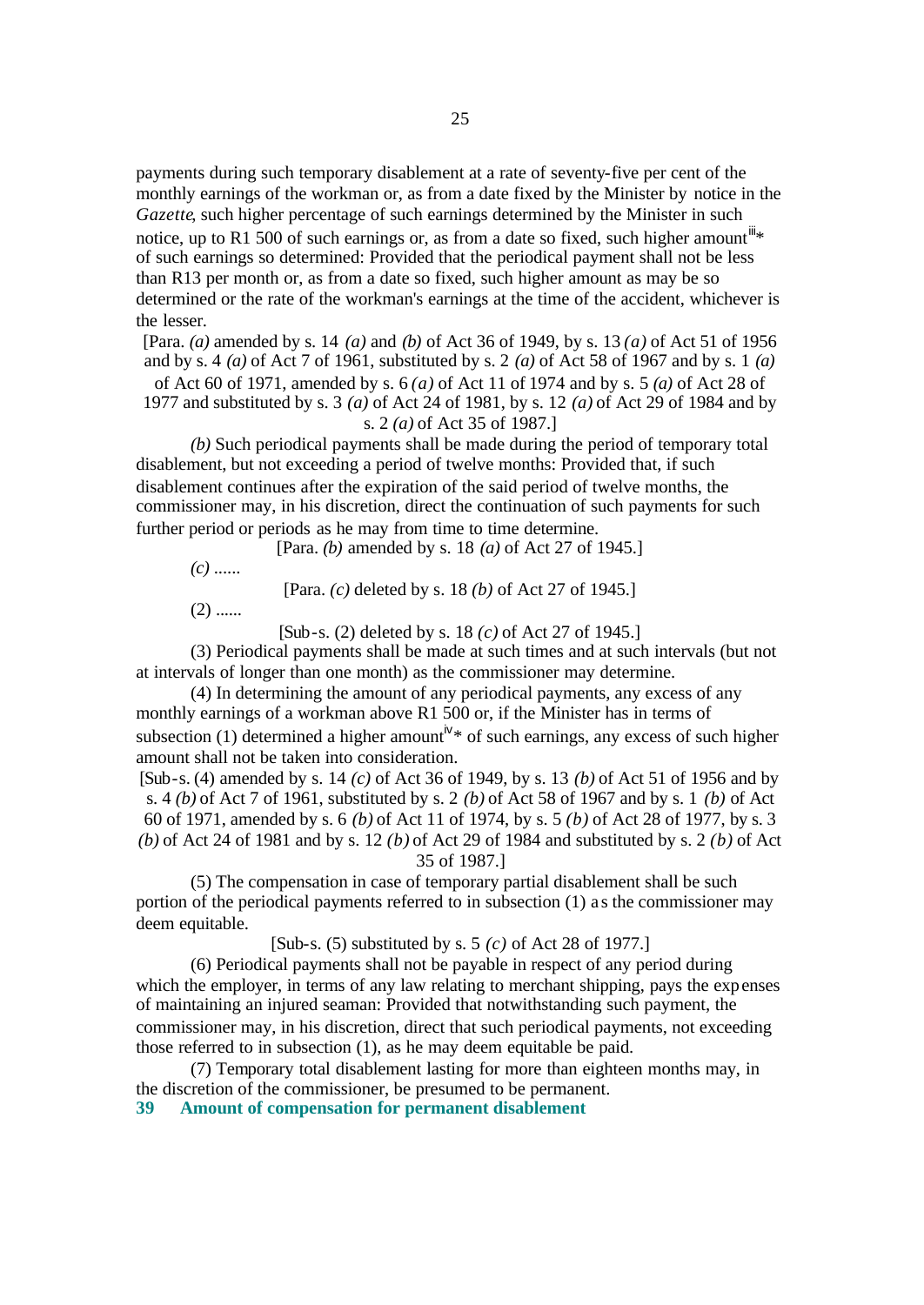(1) Compensation for permanent disablement shall be fixed according to the degree of disablement and in accordance with the following rules-

> *(a)* Where the degree of disablement is thirty per cent, a lump sum equal to 15 times the monthly earnings of the workman or, as from a date fixed by the Minister by notice in the *Gazette*, a lump sum equal to as many times the monthly earnings of the workman as the Minister may determine in such notice, up to R840 of such earnings or, from a date so fixed, up to such higher amount<sup>v\*</sup> of such earnings so determined.

[Para. *(a)* amended by s. 15 *(a)* of Act 36 of 1949 and by s. 14 *(a)* of Act 51 of 1956, substituted by s. 5 *(a)* of Act 7 of 1961, by s. 3 *(a)* of Act 58 of 1967 and by s. 2 *(a)* of Act 60 of 1971, amended by s. 7 *(a)* of Act 11 of 1974 and by s. 6 *(a)* of Act 28 of 1977 and substituted by s. 4 *(a)* of Act 24 of 1981, by s. 13 *(a)* of Act 29 of 1984 and by s. 3 *(a)* of Act 35 of 1987.]

- *(b)* Where the degree of disablement is under thirty per cent, a lump sum bearing the same proportion to a lump sum calculated in accordance with paragraph *(a)* as the degree of disablement bears to thirty per cent. [Para. *(b)* amended by s. 5 *(b)* of Act 7 of 1961.]
- *(c)* Where the degree of disablement is one hundred per cent, a monthly pension equal to seventy-five per cent of the monthly earnings of the workman or, as from a date fixed by the Minister by notice in the *Gazette*, such higher percentage of the monthly earnings as the Minister may determine in such notice, up to R1 500 of such earnings or, as from a date so fixed, such higher amount vi<sup>\*</sup> of such earnings so determined: Provided that the pension payable shall not be less than R13 per month or, as from a date fixed by the Minister by notice in the *Gazette*, such higher amount per month as the Minister may determine in such notice or the rate of the workman's earnings at the time of the accident, whichever is the lesser.

[Para. *(c)* amended by s. 19 *(a)* and *(b)* of Act 27 of 1945, by s. 15 of Act 36 of 1949, by s. 14 *(b)* of Act 51 of 1956 and by s. 5 *(c)* of Act 7 of 1961, substituted by s. 3 *(b)* of Act 58 of 1967 and by s. 2 *(b)* of Act 60 of 1971, amended by s. 7 *(a)* of Act 11 of 1974 and by s. 6 *(a)* of Act 28 of 1977 and substituted by s. 4 *(b)* of Act 24 of 1981, by s. 13 *(b)* of Act 29 of 1984 and by s. 3 *(b)* of Act 35 of 1987.]

*(d)* Where the degree of disablement is under one hundred per cent, but more than thirty per cent, a monthly pension  $\sinh^{\theta}$  bearing the same proportion to a pension calculated in accordance with paragraph *(c)* as the degree of disablement bears to one hundred per cent.

[Para. *(d)* amended by s. 5 *(d)* of Act 7 of 1961.]

(2) In determining the compensation under subsection (1) any excess of the monthly earnings of a workman above R1 500 or, as from a date fixed by the Minister by notice in the *Gazette*, above such higher amount<sup> $V^{\text{iii}}$ \* as the Minister ma y determine in</sup> such notice, shall not be taken into consideration.

[Sub-s. (2) amended by s. 15 *(a)* of Act 36 of 1949, by s. 14 *(c)* of Act 51 of 1956 and by s. 5 *(e)* of Act 7 of 1961, substituted by s. 3 *(c)* of Act 58 of 1967 and by s. 2 *(c)* of Act 60 of 1971, amended by s. 7 *(b)* of Act 11 of 1974, by s. 6 *(b)* of Act 28 of 1977, by s. 4 *(c)* of Act 24 of 1981 and by s. 13 *(c)* of Act 29 of 1984 and substituted by s. 3 *(c)* of Act 35 of 1987.]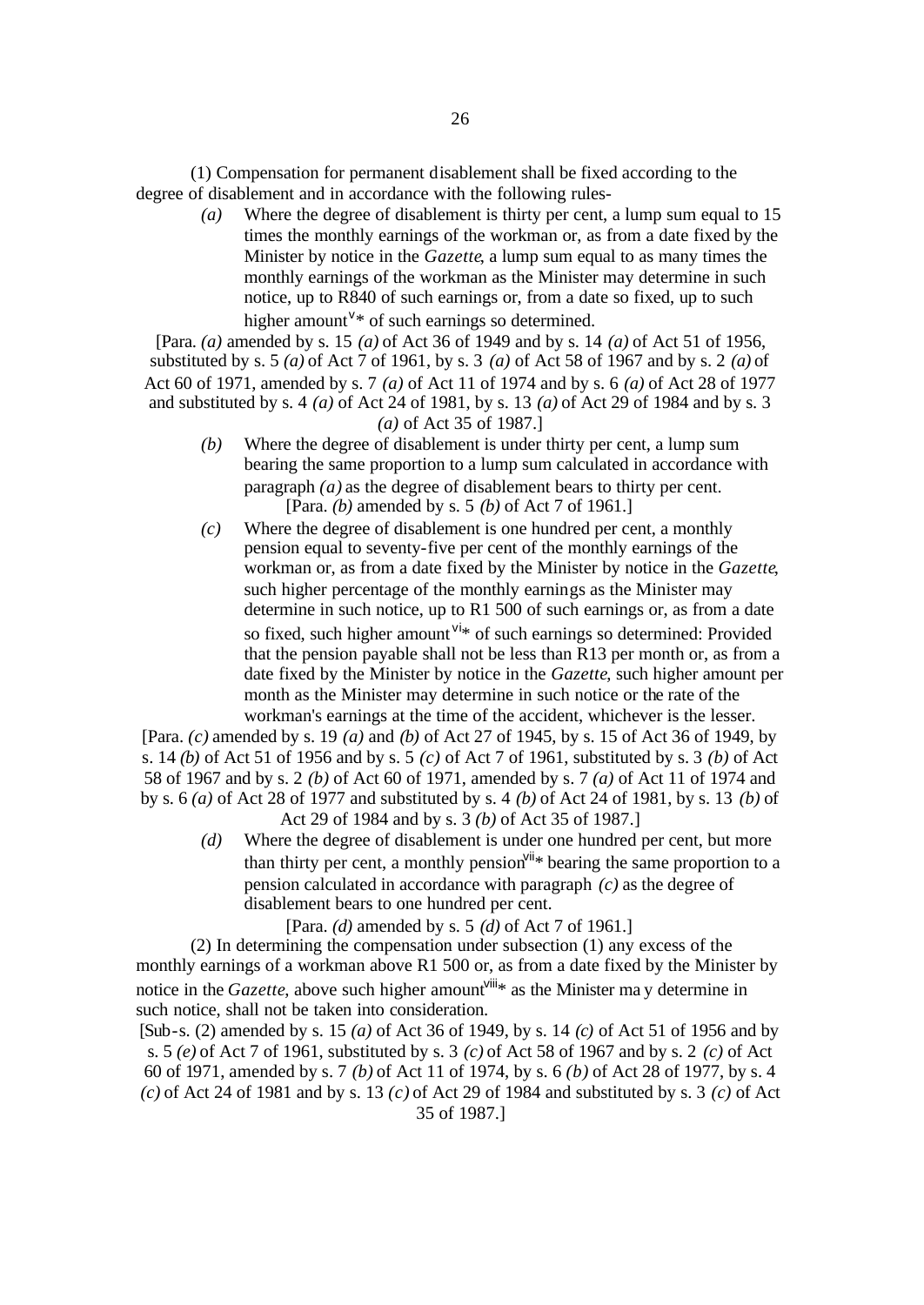(3) Where a workman has sustained an injury specified in the First Schedule to the Act, he shall be regarded, for the purposes of this Act, as being permanently disabled to the extent set out in the second column of the said Schedule: Provided that where the injury is not specified in such Schedule, the commissioner shall adopt a percentage of disablement which, in his opinion, is not inconsistent with the provisions of the Schedule: Provided further, that where the injury has unusually serious consequences, having regard to the special nature of the workman's occupation, and the commissioner considers that the percentage of disablement which he would otherwise have adopted is clearly inadequate, he may adopt such higher percentage as he deems equitable.

(4) From any compensation awarded under this section, no deduction shall be made on account of any periodical payments in respect of temporary disablement under section *thirty-eight*.

(5) In this section 'monthly pension' means a pension payable monthly during the lifetime of the workman.

(6) *(a)* After carrying out such investigation as he deems necessary the commissioner may recommend to the Minister that the First Schedule to the Act be amended in accordance with the provisions of this subsection.

*(b)* The Minister may, by notice in the *Gazette*, amend the said Schedule in accordance with any such recommendation: Provided that not less than one month before the publication of this notice there has been published in the *Gazette* a notice-

- (i) of the intention to publish the first-mentioned notice and of its proposed contents; and
- (ii) inviting any person who objects to the publication of the first-mentioned notice to lodge an objection thereto in writing with the commissioner.

[Para. *(b)* substituted by s. 2 of Act 51 of 1991.]

*(c)* Any notice which amends the First Schedule to this Act may include amendments whereby the percentage of disablement for any injury or class of injury differs in respect of specified occupations or classes of occupations, or according to specified circumstances.

[Para. *(c)* substituted by s. 2 of Act 51 of 1991.]

[Sub-s. (6) added by s. 19 *(c)* of Act 27 of 1945.]

# **40 Amount of compensation where workman dies**

(1) Where the workman dies from an injury caused by accident, compensation shall be as follows:

> *(a)* If the workman leaves as a dependant a widow or invalid widower and no children, a lump sum not exceeding twice the workman's monthly earnings or R840, whichever is the lesser, or, as from a date fixed by the Minister by notice in the *Gazette*, such higher amount  $x^*$  as the Minister may determine in such notice, but not exceeding twice the workman's monthly earnings, whichever is the lesser, and a monthly pension equal to forty per cent of the pension which would have been granted to the workman if totally and permanently disabled, under section 39 (1) *(c)*.

[Para. *(a)* amended by s. 20 *(a)* of Act 27 of 1945, by s. 16 *(a)* of Act 36 of 1949, by s. 15 *(a)* of Act 51 of 1956 and by s. 6 *(a)* of Act 7 of 1961 and substituted by s. 4 *(a)* of Act 58

- of 1967, by s. 14 *(a)* of Act 29 of 1984 and by s. 4 *(a)* of Act 35 of 1987.]
- *(b)* If the workman leaves as dependants, a widow or invalid widower and one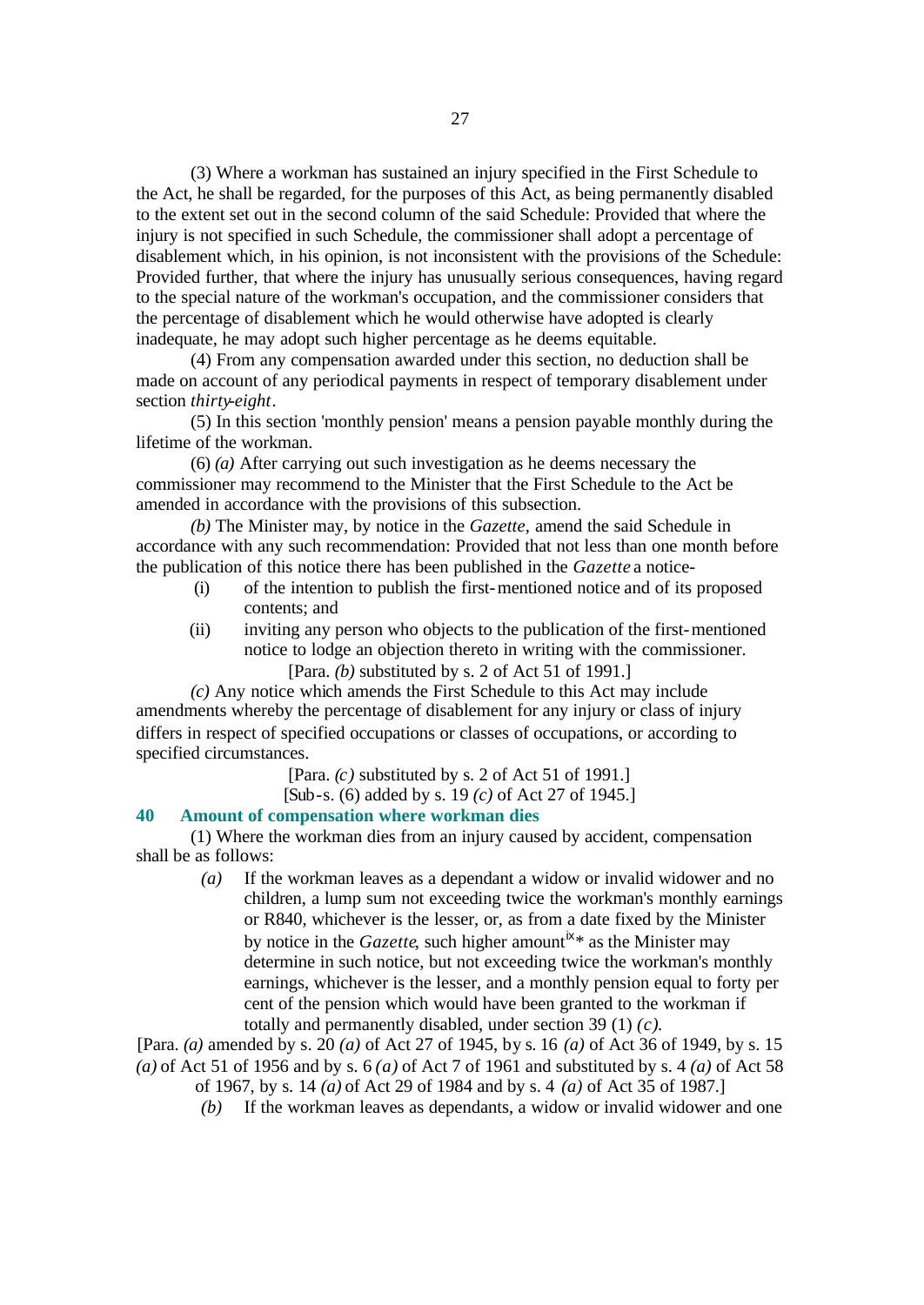or more children, compensation<sup>x\*</sup> to the widow or invalid widower calculated in terms of paragraph *(a)* and in respect of the children compensation calculated in terms of paragraph *(c)*: Provided that the pensions payable under this paragraph shall not in all exceed the pension which would have been awarded to the workman, if totally and permanently disabled, under paragraph *(c)* of subsection (1) of section *thirty-nine*, and any reduction under this proviso shall be allocated in such manner as the commissioner may from time to time determine.

[Para. *(b)* amended by s. 16 *(b)* of Act 36 of 1949.]

- *(c)* If the workman leaves as dependants one or more children, a monthly pension<sup> $x_i$ </sup> in respect of each child equal to twenty per cent, of the pension which would have been awarded to the workman, if totally and permanently disabled, under paragraph *(c)* of subsection (1) of section *thirty-nine*: Provided that-
	- (i) the pension payable in respect of a child shall cease when the child attains the age of eighteen years, or dies or marries before reaching that age;

[Para. (i) amended by s. 15 *(b)* of Act 51 of 1956 and substituted by s. 8 of Act 11 of 1974.]

- (ii) the commissioner may, in his discretion, direct that the pension awarded in respect of a child shall continue after he attains the age of eighteen years, or that a similar pension be awarded in respect of any son or daughter not being a child as in this Act defined, if he or she is, in the opinion of the commissioner, unable by reason of mental or physical disability to earn an income, for so long as it might reasonably have been expected that the deceased workman would have continued to contribute towards his or her support;
- [Para. (ii) amended by s. 15 *(b)* of Act 51 of 1956 and substituted by s. 8 of Act 11 of 1974.]
	- (iii) where a workman does not leave as a dependant a widow or an invalid widower, the aggregate amount of the pensions payable in terms of this paragraph may, in the discretion of the commissioner, and subject to revision by him from time to time, be increased by an amount not exceeding the pension which would have been payable to a widow or invalid widower under paragraph *(a)*;
	- (iv) where in the circumstances referred to in subparagraph (iii) of this proviso, the total maximum amount payable in respect of the pensions awarded, including any increase under that subparagraph, but disregarding the provisions of subparagraph (ii) of this proviso, will in the opinion of the commissioner, be less than two years' earnings of the workman or two thousand five hundred rand, whichever is the less, he may in his discretion, and subject to revision by him from time to time, increase such pensions, but so that the total maximum amount payable does not exceed two years' earnings of the workman or two thousand five hundred rand, whichever is the less;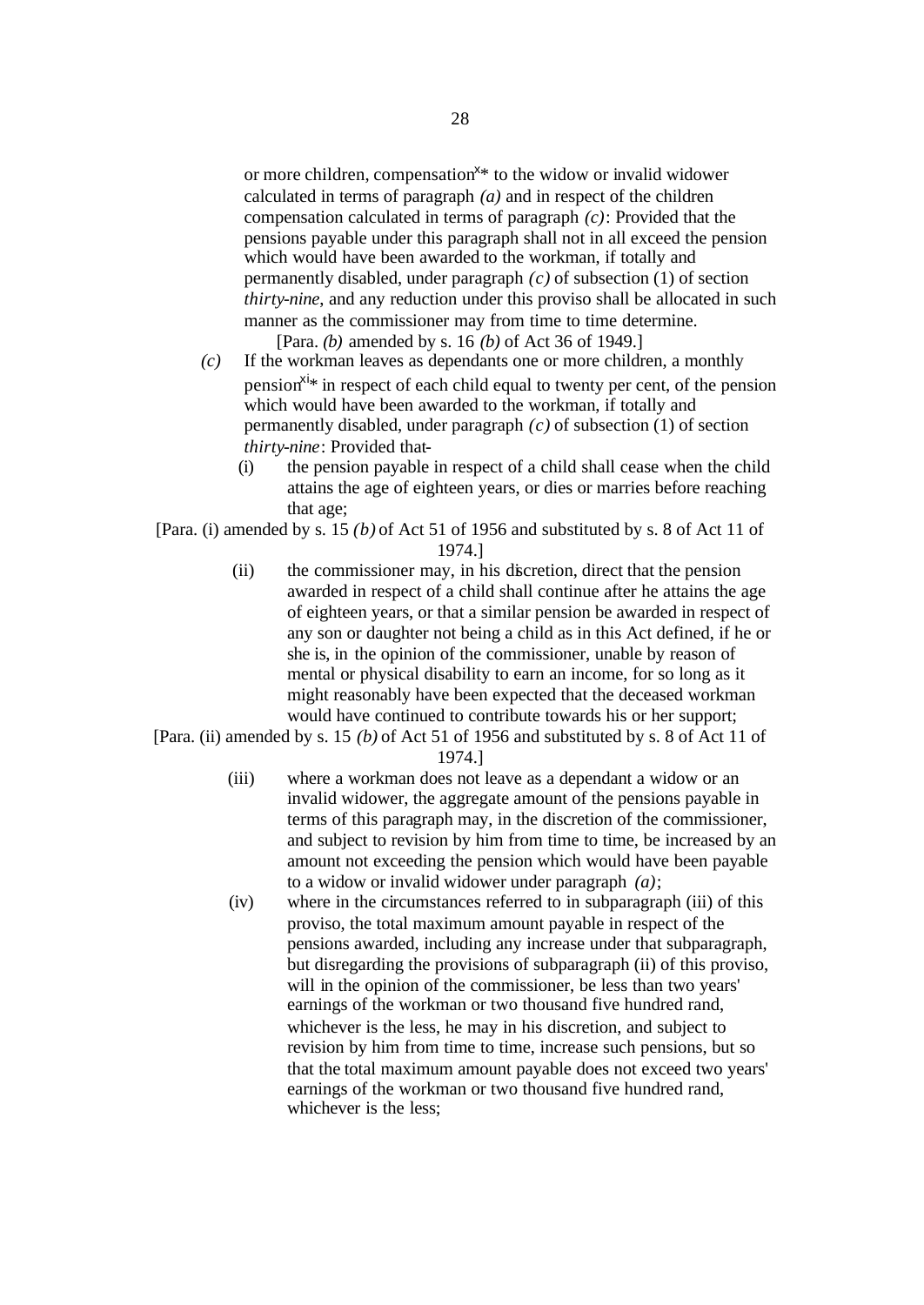- [Para. (iv) amended by s. 15 *(c)* of Act 51 of 1956, by s. 6 *(b)* of Act 7 of 1961 and by s. 7 *(a)* of Act 28 of 1977.]
	- (v) the pensions payable under this paragraph shall not in all exceed the pension which would have been awarded to the workman, if totally and permanently disabled, under paragraph *(c)* of subsection (1) of section *thirty-nine*;
	- (vi) any increase or reduction in pensions  $x^{iii}$  made in terms of this proviso shall be allocated in such manner as the commissioner may deem equitable, and the amount thereof and the method of allocation may be revised by him from time to time;

[Para. *(c)* amended by s. 20 *(b)* of Act 27 of 1945 and substituted by s. 16 *(c)* of Act 36 of 1949.]

- *(d)* If the workman leaves no dependants of any class referred to in paragraph *(a)*, *(b)* or *(c)*, such monthly pension<sup> $xiii#$ </sup> to any dependants wholly dependent upon the workman as the commissioner may, in his discretion, award, and for so long as it might reasonably have been expected that the deceased workman would have continued to contribute towards their support, but not exceeding in the aggregate forty per cent of the pension which would have been awarded to the workman under paragraph *(c)* of subsection (1) of section *thirty-nine*, if totally and permanently disabled. [Para. *(d)* amended by s. 16 *(d)* of Act 36 of 1949.]
- *(e)* If the workman leaves no dependant of any class referred to in paragraph *(a)*, *(b)*, *(c)* or *(d)*, to the dependants partly dependent upon the workman, at the discretion of the commissioner, a lump sum not exceeding a sum which bears the same proportion to two years' earnings or two thousand five hundred rand, whichever is the less, as the degree of dependency bears to total dependency.

[Para. *(e)* amended by s. 15 *(d)* of Act 51 of 1956, by s. 6 *(c)* of Act 7 of 1961 and by s. 7 *(b)* of Act 28 of 1977.]

(2) The commissioner may in his discretion pay out of the accident fund, or, as the case may be, direct the employer individually liable to pay, an allowance not exceeding R900 or, as from a date fixed by the Minister by notice in the *Gazette*, such higher amount<sup>xiv<sub>\*</sub></sup> as the Minister may determine in such notice towards the necessary burial expenses of the workman.

[Sub-s. (2) amended by s. 16 *(e)* of Act 36 of 1949, by s. 15 *(e)* of Act 51 of 1956 and by s. 6 *(d)* of Act 7 of 1961, substituted by s. 4 *(b)* of Act 58 of 1967, amended by s. 7 *(c)* of Act 28 of 1977 and substituted by s. 5 of Act 24 of 1981, by s. 14 *(b)* of Act 29 of 1984 and by s. 4 *(b)* of Act 35 of 1987.]

(3) Save as provided in section *thirty-one*, no deduction shall be made from the compensation awarded under this section to a dependant, in respect of any compensation awarded to the workman himself for the same accident.

(4) *(a)* The pension payable to a widow or invalid widower under this section shall cease if she or he dies.

[Para. *(a)* substituted by s. 7 *(d)* of Act 28 of 1977.]

*(b)* The provisions of subparagraphs (iii), (iv), (v) and (vi) of the proviso to paragraph *(c)* of subsection (1) shall *mutatis mutandis* apply in the case of the death of a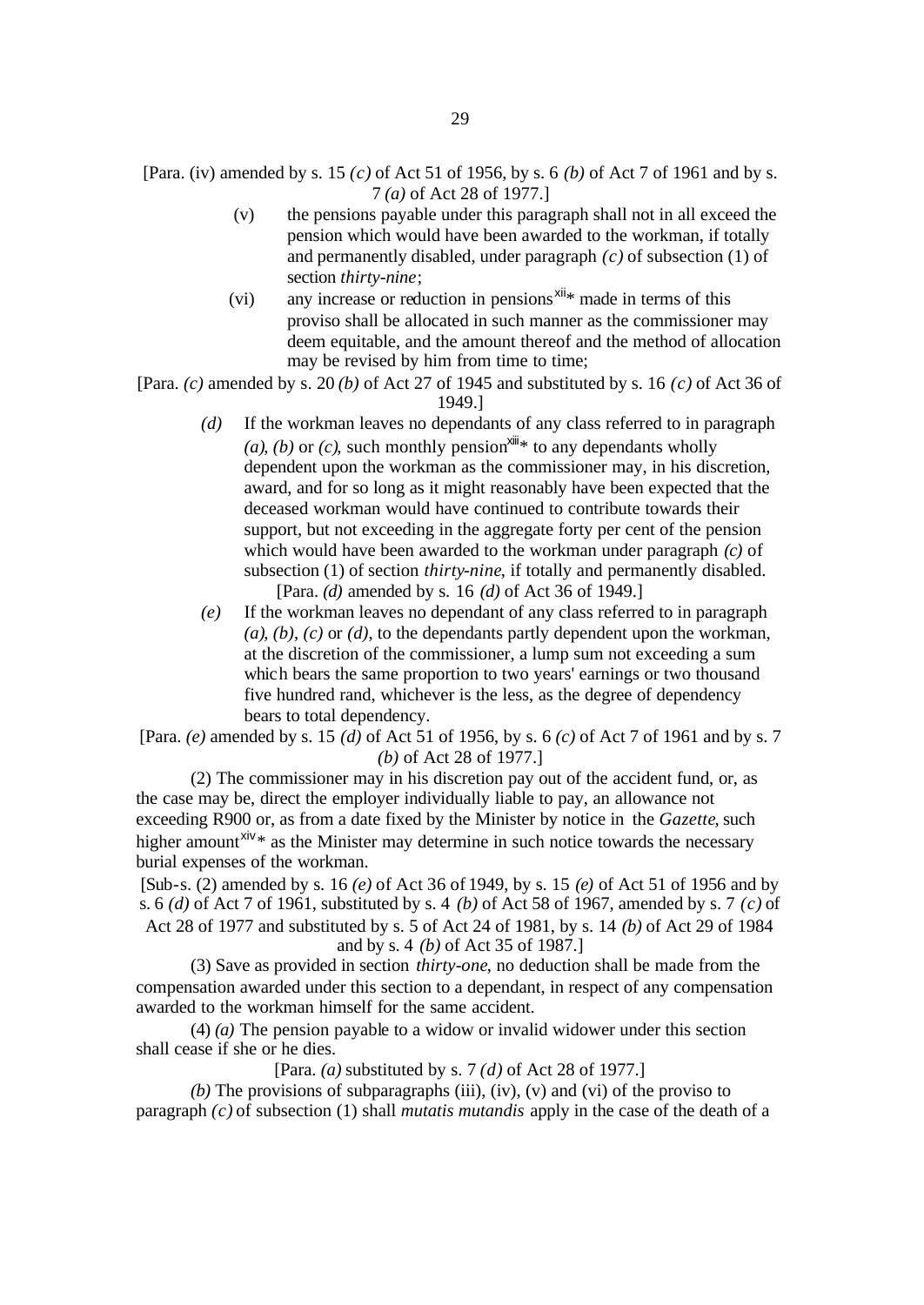widow or invalid widower.

*(c)* ......

[Para. *(c)* substituted by s. 4 *(c)* of Act 58 of 1967 and deleted by s. 7 *(e)* of Act 28 of 1977.]

[Sub-s. (4) substituted by s. 20 *(c)* of Act 27 of 1945 and by s. 16 *(f)* of Act 36 of 1949.]

(5) In this section 'widow' includes a woman referred to in paragraph *(b)* of subsection (1) of section *four*.

(6) If the workman leaves two or more dependants of the classes referred to in paragraphs *(a)*, *(b)* or *(c)* of subsection (1), and the total monthly pensions payable to them in terms of this section do not at least equal the rate of the workman's earnings, or thirteen rand per month, whichever is the less, the commissioner may, notwithstanding the proviso to paragraph *(b)* of subsection (1), increase the pensions to the said amount when in his opinion the said dependants would be unable to maintain themselves on the pensions otherwise payable. The increase shall be allocated in such manner as the commissioner may deem equitable, and the amount thereof and the method of allocation may be revised by him from time to time.

[Sub-s. (6) added by s. 20 *(d)* of Act 27 of 1945 and amended by s. 6 *(e)* of Act 7 of 1961.]

# **41 Method of calculating earnings**

(1) For the purpose of determining the compensation payable, the commissioner shall compute the earnings of the workman in such manner as, in his opinion, is best calculated to give the monthly rate at which the workman was being remunerated by his employer at the time of the accident including-

- *(a)* the value of any food or quarters supplied by the employer save for the purpose of determining the amount of any periodical payment payable in respect of any period of temporary disablement during which the workman receives both food and quarters to the satisfaction of the commissioner from his employer, or as part of the medical aid to which he is entitled; [Para. *(a)* amended by s. 21 *(a)* of Act 27 of 1945.]
- *(b)* any overtime payments or other special remuneration of a constant character or for work habitually performed,

but excluding remuneration for intermittent overtime and casual payments of a nonrecurrent nature, sums paid by an employer to a workman to cover any special expense entailed on the workman by the nature of the work, or any *ex gratia* payment to the workman, whether given by the employer or any other person.

(2) Where the workman's remuneration is fixed at a rate calculated upon work performed, his earnings shall be taken to be his remuneration for similar work upon the same terms of remuneration for as long a period as possible prior to the accident but not exceeding twelve months. Where by reason of the shortness of time during which the workman has been in the employment of the employer it is impracticable to compute his earnings in such employment, the earnings shall be computed if possible upon the basis of the amount which the workman earned at similar work at the same terms of remuneration with another employer during the twelve months immediately preceding the accident, or upon the basis of the amount which during the twelve months immediately preceding the accident has been earned by other workman with the first-mentioned employer at similar employment on the same terms of remuneration, or would have been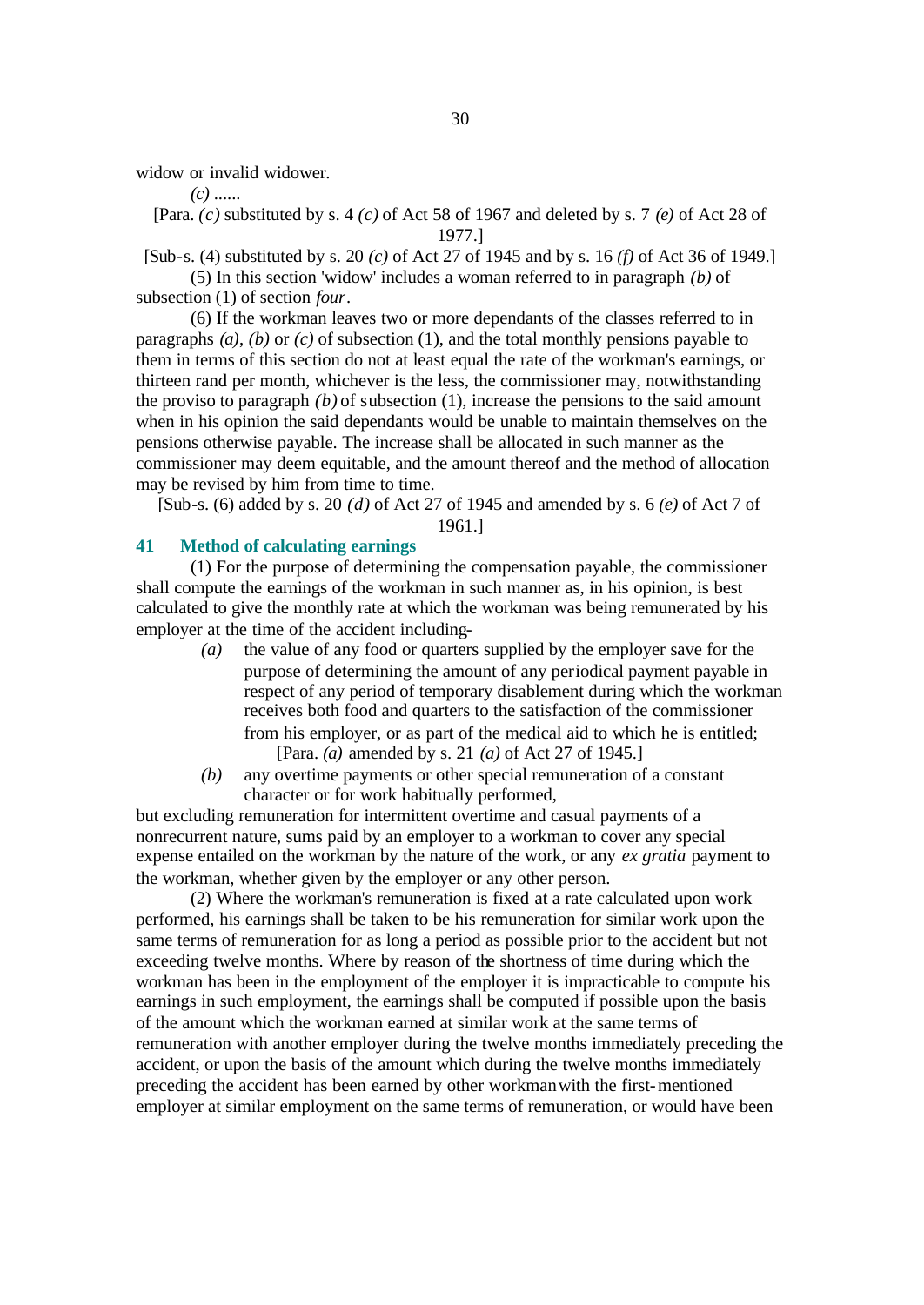earned by the workman during such preceding twelve months had he been so employed.

(3) Where the workman has entered into concurrent contracts of service with two or more employers, and has worked under those contracts at one time for one employer and at another time for another employer, his earnings shall be computed as if his earnings under all such contracts were earnings in the employment of the employer for whom he was working at the time of the accident.

(3)*bis*......

[Sub-s. (3)*bis* inserted by s. 21 *(b)* of Act 27 of 1945, amended by s. 4 of Act 21 of 1964 and deleted by s. 15 of Act 29 of 1984.]

(3)*ter* In any case where in the opinion of the commissioner it is not practicable to compute the workmen's earnings in accordance with the preceding provisions, the commissioner may determine such earnings in such other manner as he deems equitable, but with due regard to the principles laid down in those provisions.

[Sub-s. (3)*ter* inserted by s. 17 of Act 36 of 1949.]

(4) Nothing in this section shall prevent the computation of earnings on a weekly basis. Where the earnings are so computed the monthly earnings shall be calculated as equal to four and one-third times the amount of such weekly earnings.

# **42 Compensation for permanent disablement where workman is under twentysix**

Where a workman who has suffered permanent disablement was at the date of the accident under twenty-six years of age, or was employed under a contract of apprenticeship, improvership, or learnership, the amount of his compensation shall be based on the earnings which had he not met with the accident he would in the opinion of the commissioner, probably have been receiving upon the twenty-sixth anniversary of his birthday or at the end of five years after the accident, or upon completion of his apprenticeship, improvership, or learnership, whichever calculation is more favourable to the workman.

[S. 42 amended by s. 18 of Act 36 of 1949.]

## **43 Compensation may be increased when accident due to employer's negligence**

(1) Notwithstanding anything to the contrary in this Act contained, if a workman meets with an accident which is due:

- *(a)* to the negligence-
	- (i) of his employer; or
	- (ii) of a person entrusted by such employer with the management, or in charge of the business or any branch or department thereof; or
	- (iii) of a person having the right to engage or discharge workmen on behalf of the employer; or
	- (iv) of a certificated engineer appointed to be in general charge of machinery, or a person appointed to assist such certificated engineer in terms of any regulation made under the Mines and Works Act, 1956 (Act 27 of 1956); or

[Sub-para. (iv) inserted by s. 22 *(a)* of Act 27 of 1945, amended by s. 16 *(a)* of Act 51 of 1956, substituted by s. 16 *(a)* of Act 29 of 1984 and amended by Proclamation 45 of

1990.]

(v) of a person appointed to be in charge of machinery in terms of any regulations made under the Machinery and Occupational Safety Act,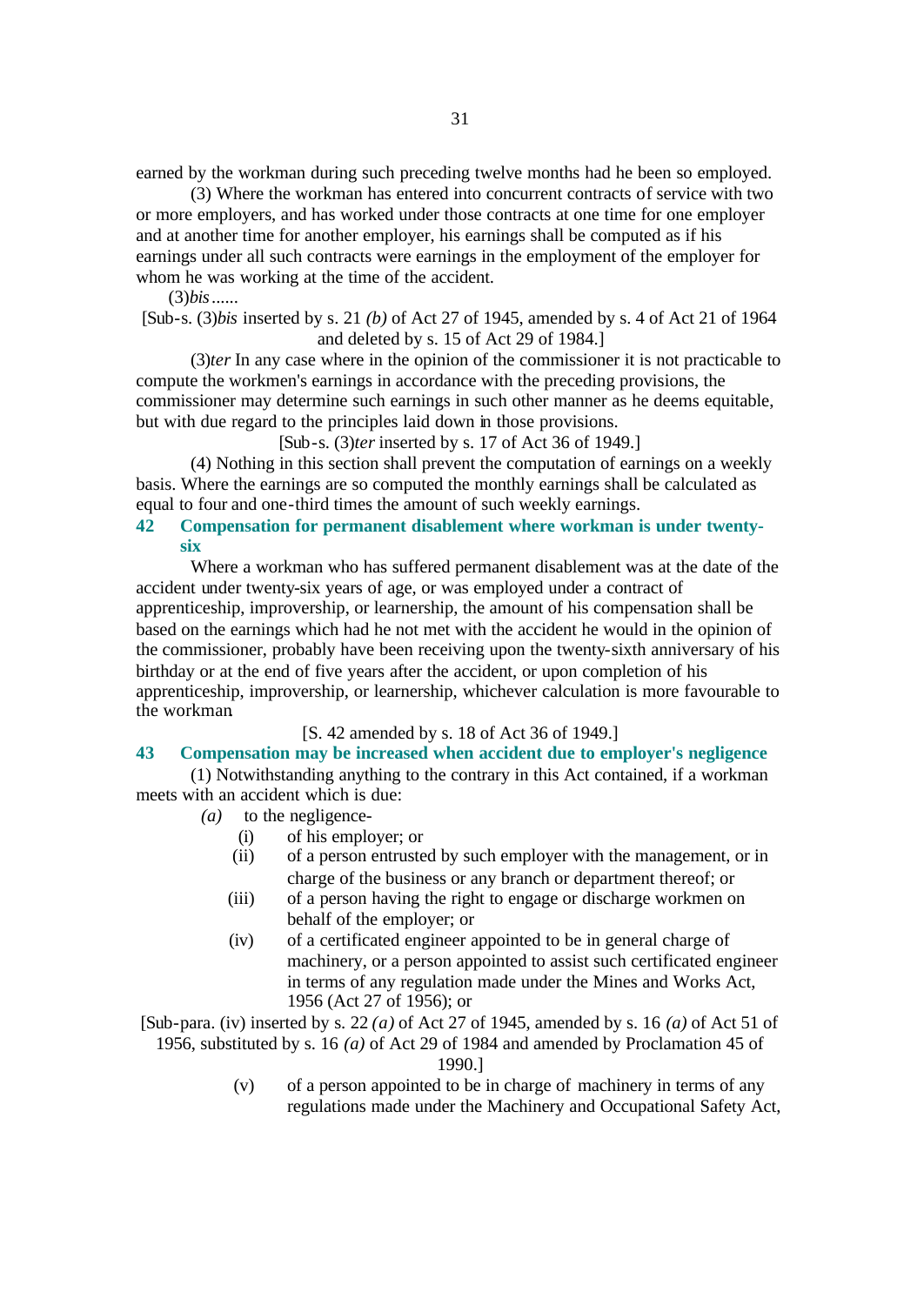#### 1983 (Act 6 of 1983); or

[Sub-para. (v) inserted by s. 22 *(a)* of Act 27 of 1945, amended by s. 16 *(b)* of Act 51 of 1956, substituted by s. 16 *(b)* of Act 29 of 1984 and amended by Proclamation 45 of

1990.]

*(b)* to a patent defect in the condition of the premises, works, plant, material or machinery used in such business, which defect the employer or any such person has knowingly or negligently caused or failed to remedy, [Para. *(b)* amended by s. 19 *(a)* of Act 36 of 1949.]

the workman may apply to the commissioner for increased compensation in addition to the compensation ordinarily payable under this Act.

[Sub-s. (1) amended by s. 22 *(b)* of Act 27 of 1945 and by s. 19 *(b)* of Act 36 of 1949.] (2) *(a)* An application for increased compensation under this section shall be

lodged with the commissioner in the prescribed manner within a period of six months of the date of the accident and shall contain the prescribed particulars: Provided that the commissioner may extend the said period by a further period not exceeding eighteen months if he is satisfied that the workman had good reason for not making the application within the said period, and that neither the accident fund nor the employer will be seriously prejudiced by the extension of the said period.

[Para. *(a)* amended by s. 2 of Act 8 of 1979.]

*(b)* As soon as practicable after receipt of such an application, the commissioner shall transmit a copy thereof to the person who employed the workman at the time of the accident.

*(c)* Subject to any rules which the commissioner may prescribe for the purpose of facilitating the consideration of applications under this section, the provisions of Part (C) of Chapter VI shall *mutatis mutandis* apply in respect of any such application.

[Sub-s. (2) substituted by s. 19 *(c)* of Act 36 of 1949.]

(3) If the commissioner is satisfied that the accident was due to any such negligence or defect as is referred to in subsection (1), he shall award the applicant such additional compensation as he deems equitable: Provided that the amount of such additional compensation, together with any other compensation awarded under this Act, shall not exceed the amount of the pecuniary loss which, in the opinion of the commissioner, the applicant has suffered or may reasonably be expected to suffer as a direct result of the said accident.

[Sub-s. (3) amended by s. 19 *(d)* of Act 36 of 1949.]

(3)*bis* An application under subsection (1) may in the discretion of the commissioner be dealt with *mutatis mutandis* in accordance with the procedure prescribed in subsections (3) *(a)*, (4) and (6) of section *twenty-five*, as if it were an objection referred to in subsection (2) of that section.

[Sub-s. (3)*bis* inserted by s. 19 *(e)* of Act 36 of 1949.]

(4) In any proceedings under this section, the commissioner may make such order as to costs and the payment thereof as he deems fit.

(5) If increased compensation has been awarded under the preceding provisions of this section, the commissioner may, in his discretion during such period as he thinks fit, apply the provisions of subsection (4) of section *seventy-one* against the employer of the workman in question.

(6) The provisions of this section may *mutatis mutandis* be applied by the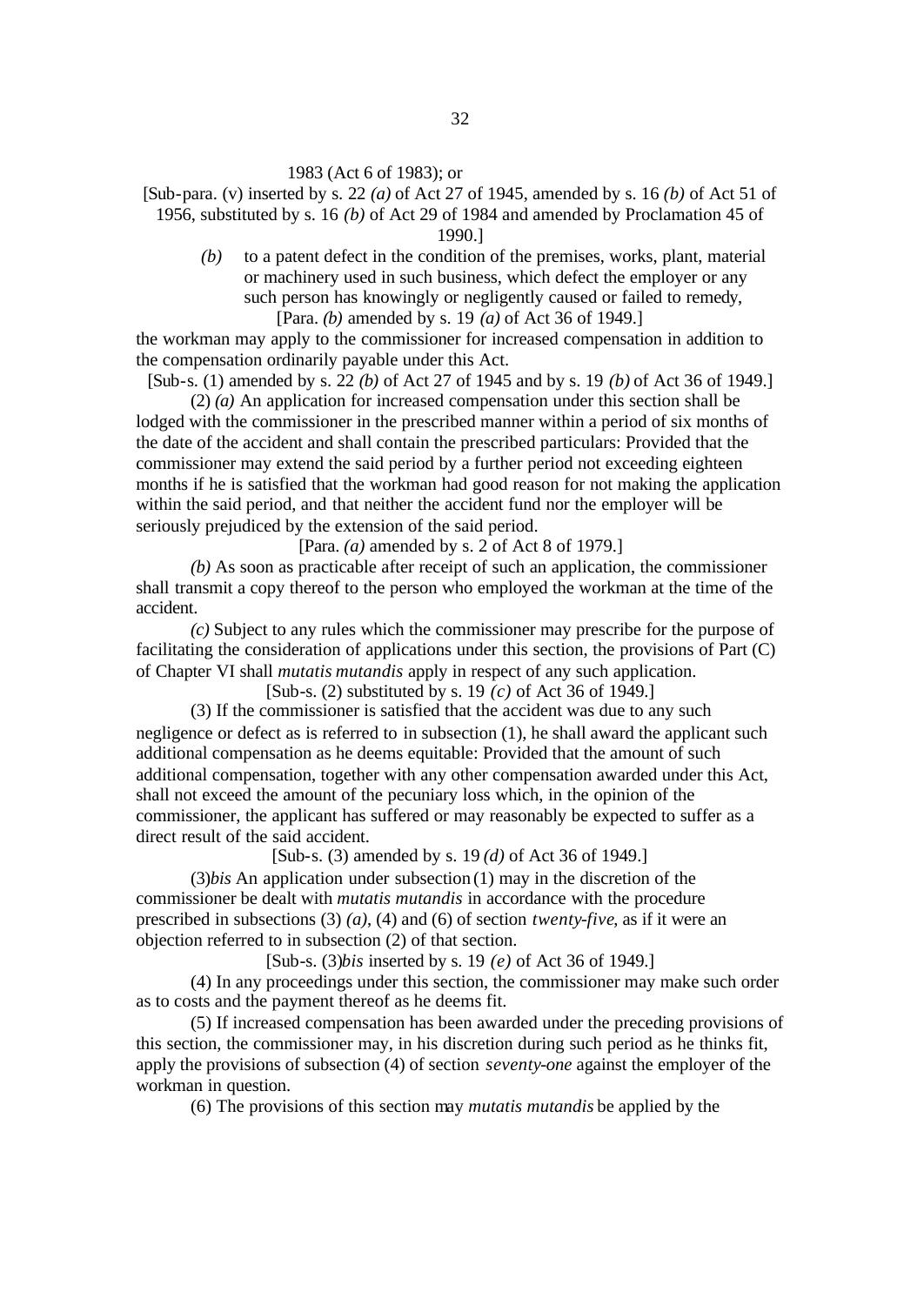commissioner at any time before the expiration of a period of twelve months after the date on which the accident has been reported to the commissioner by the employer, in any case where, notwithstanding the fact that no application has been made under subsection (1), the commissioner considers that there is *prima facie* proof that the workman is entitled to additional compensation in terms of this section.

[Sub-s. (6) added by s. 22 *(c)* of Act 27 of 1945 and substituted by s. 5 of Act 9 of 1970.] **43***bis* **Increase of monthly pensions**

(1) The Minister may by notice in the *Gazette* increase the monthly pensions payable in terms of section 39 or 40 by such percentage<sup> $xy$ \*</sup> as he may so determine.

(2) In determining the percentage contemplated in subsection (1) the Minister may differentiate between accidents which happened on different dates.

[S. 43*bis* inserted by s. 17 of Act 51 of 1956, amended by s. 6 of Act 9 of 1970, by s. 9 of Act 11 of 1974, by s. 3 of Act 8 of 1979, by s. 6 of Act 24 of 1981, by s. 17 of Act 29 of

1984 and by s. 5 of Act 35 of 1987 and substituted by s. 1 of Act 40 of 1990.] **44 Where workman requires constant attendance**

Where the injury in respect of which compensation is payable causes disablement of such a nature that the workman is unable to perform the essential actions of life, without the constant help of another person, the commissioner may in his discretion in addition to any other benefits under this Act grant an allowance towards the cost of such help as may be required from time to time.

# **45 Pensioner resident outside the Republic**

If a workman who is entitled to a pension under this Act resides outside the Republic or is absent from the Republic for a period or periods totalling more than six months, the commissioner may, after due notice to the workman and after having considered any representations made by the workman within a period fixed by the commissioner, award such workman a lump sum in lieu of such pension, and after payment of such lump sum the pension shall cease: Provided that such lump sum, together with any compensation paid in accordance with the provisions of section *thirtynine* and any lump sum paid in lieu of a portion of a pension in terms of section *forty-nine* or together with any compensation paid in accordance with the provisions of section *forty*, as the case may be, shall be not less than two thousand rand or the capitalized value of the pension, as determined by the commissioner, whichever is the less.

[S. 45 substituted by s. 20 of Act 36 of 1949 and amended by s. 18 of Act 51 of 1956 and by s. 7 of Act 7 of 1961.]

#### **46 Control of payment of compensation**

(1) Any compensation payable to or in respect of any person under this Act may, in the discretion of the commissioner and for reasons deemed by him to be sufficient, be-

*(a)* paid to the workman or dependant entitled thereto or to any other person on behalf of such workman or dependant, in instalments or in such other manner as the commissioner may direct;

[Para. *(a)* substituted by s. 21 of Act 36 of 1949.]

- *(b)* invested or applied from time to time as the commissioner may deem to the advantage of the workman, or those dependent on him for maintenance;
- *(c)* paid to a Master of the Supreme Court, a trustee, or other person to be used subject to such conditions as may be imposed by the commissioner;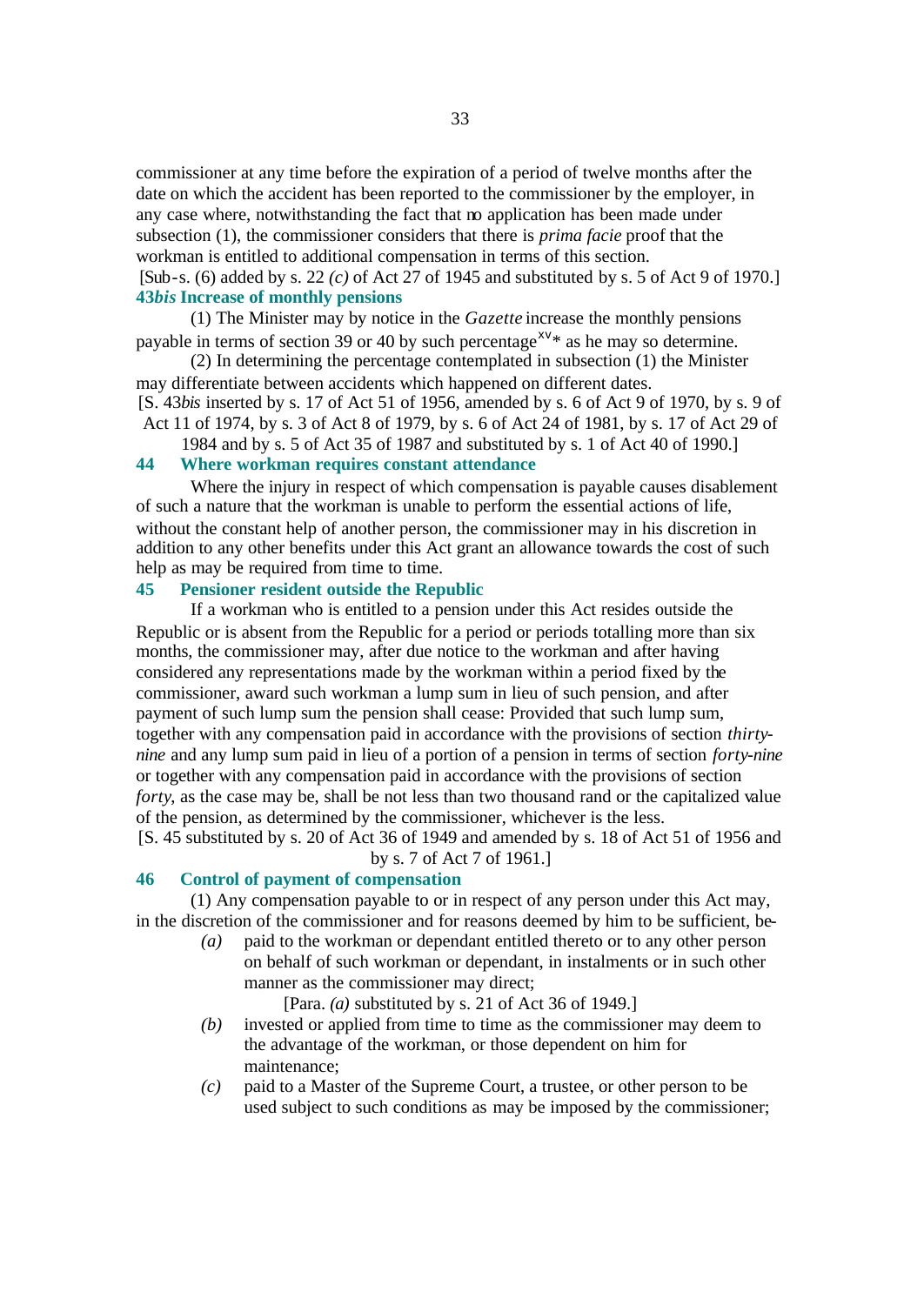*(d)* applied partly in one and partly in another of the methods mentioned in paragraphs *(a)*, *(b)* and *(c)*, as the commissioner may determine.

(2) Notwithstanding any other provision of this Act, where compensation is payable by an employer individually liable, the commissioner may direct the said employer to pay the whole or any portion of the compensation on or as from a specified date to the commissioner to be dealt with as in subsection (1) provided.

(3) On the death of a workman the unpaid balance of any accrued compensation shall be paid to such dependants as the commissioner may determine, and shall not form part of the estate of the deceased workman: Provided that where no dependants exist the commissioner may, in his discretion, pay such balance or part thereof to any creditor of the estate of the deceased workman.

# **47 Advances against compensation**

In anticipation of the award of compensation, the commissioner may, where in his opinion the interest or pressing need of the workman warrants it, make or order an advance not exceeding R500 in all to be made to or on behalf of the workman on such conditions as the commissioner may think fit.

[S. 47 amended by s. 19 of Act 51 of 1956 and by s. 8 of Act 7 of 1961 and substituted by s. 18 of Act 29 of 1984.]

# **48 Payment of compensation by employers individually liable**

(1) Where a pension is payable by an employer individually liable, the payments referred to in section *thirty-nine* or *forty* shall be made-

- *(a)* by such employer; or
- *(b)* on agreement with the commissioner, by the commissioner from funds furnished by the employer for this purpose:

Provided that, in either event, the employer shall, if the commissioner so directs, deposit with the commissioner such funds or furnish to the commissioner such security as the commissioner may consider sufficient to ensure payment of the pension.

[Sub-s. (1) amended by s. 22 *(a)* of Act 36 of 1949.]

 $(2)$  ......

[Sub-s. (2) deleted by s. 22 *(b)* of Act 36 of 1949.]

(3) When an employer has deposited with the commissioner funds or securities in terms of this section, and thereafter-

- *(a)* his estate is sequestrated or assigned under the law relating to insolvency, or
- *(b)* if such employer is a company, it is wound up under the law relating to companies, or
- *(c)* such employer enters into compromise with his creditors, whereunder he is released from any part of his liabilities, otherwise than by payment in full.

then, notwithstanding anything to the contrary in any other law, any unused part of the funds or securities so deposited shall vest in the accident fund, which shall thereupon become liable for the payment of the compensation, medical aid or other benefit in respect of which such funds or securities were deposited.

# **49 Payment of lump sum in lieu of pension**

(1) When a pension under section 39 or 40 does not exceed a prescribed amount, the commissioner may, in his discretion, pay or order the payment of a lump sum in lieu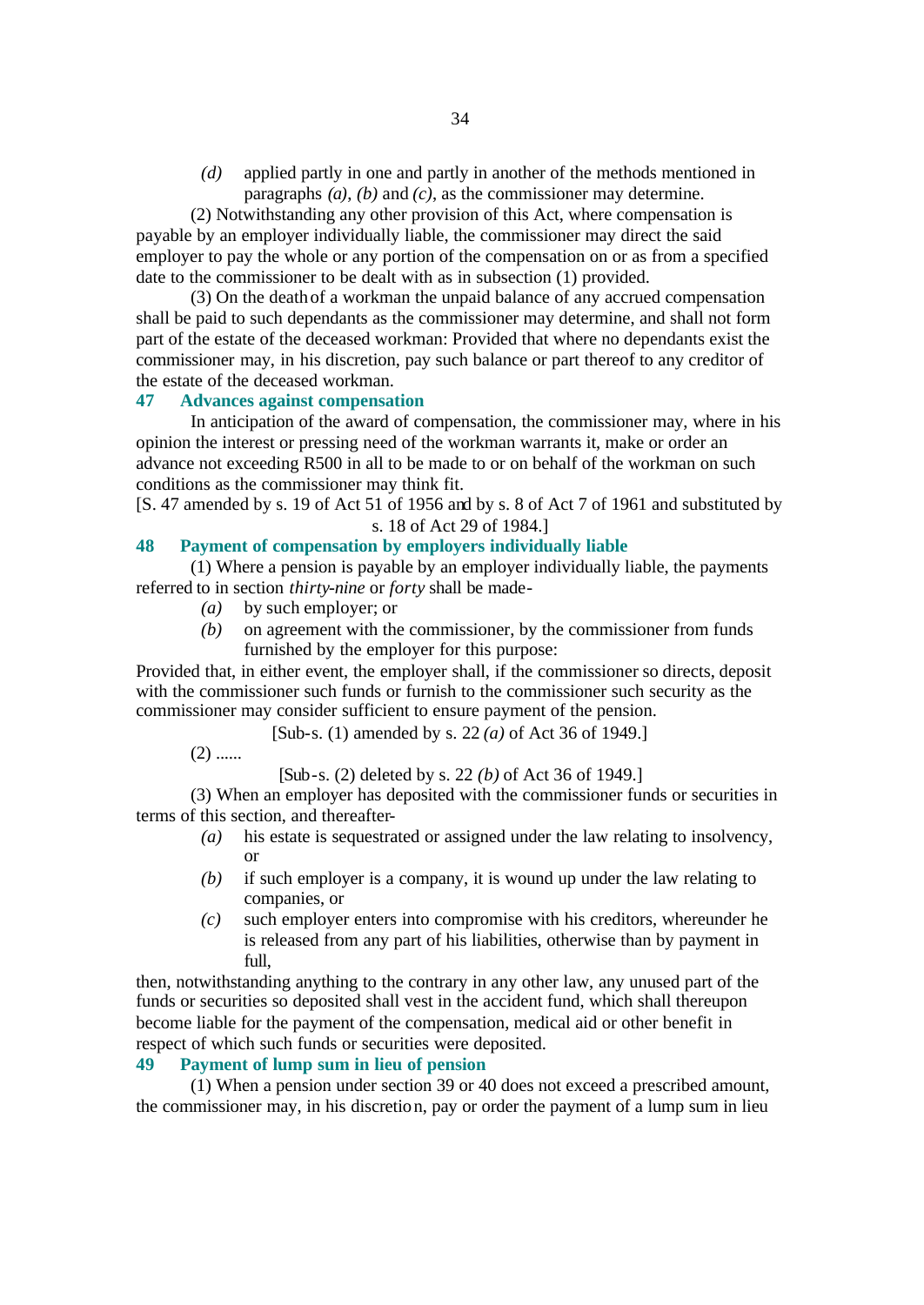of a portion or the whole of such pension.

[Sub-s. (1) substituted by s. 8 *(a)* of Act 28 of 1977.]

(2) When such pension exceeds the prescribed amount, the commissioner may, in his discretion, in lieu of a portion of such pension, pay or order the payment of a lump sum not exceeding the maximum sum, which, in the opinion of the commissioner, would have been payable under subsection (1) had the pension not exceeded the prescribed amount: Provided that if the balance of the pension payable is less then ten rand per month, the commissioner may pay or order the payment of a lump sum in lieu of the whole of such pension.

[Sub-s. (2) amended by s. 23 of Act 27 of 1945, by s. 23 of Act 36 of 1949 and by s. 9 of Act 7 of 1961 and substituted by s. 8 *(b)* of Act 28 of 1977.]

(3) Any lump sum under this section shall be calculated on a basis determined by the commissioner and payment thereof shall be subject to the control of the commissioner as provided in section *forty-six*.

# **CHAPTER VI**

# **RECOVERY OF COMPENSATION (ss 50-63) (A)** *Notice of Accidents* **(ss 50-53)**

#### **50 Notice of accident by the workman**

(1) In order that compensation may be obtained under this Act, written notice of the accident, in the prescribed manner, shall be given by or on behalf of the workman to the employer as soon as is reasonably possible after the accident: Provided that-

- *(a)* failure to give such notice shall not bar the right to compensation if it be proved that the employer had knowledge of the accident from any other source at or about the time of the accident; and
- *(b)* failure to give such notice or any defect or inaccuracy therein shall not bar the right to compensation if in the opinion of the commissioner-
	- (i) the accident fund or the employer is not, or would not, if notice or an amended notice were then given, be seriously prejudiced by such failure, defect or inaccuracy; or

[Sub-para. (i) amended by s. 24 *(a)* of Act 27 of 1945.]

(ii) such failure, defect or inaccuracy was occasioned by mistake, absence from the Republic, or other reasonable cause.

(2) Notwithstanding the provisions of subsection (1)-

- *(a)* in the case of an accident to a seaman the master or other person in command of the ship shall be deemed to have received notice of the accident although no notice in terms of subsection (1) has actually been given to him and for the purposes of this section the master or such other person shall be deemed to be the employer; and
- *(b)* in the case of an accident happening outside the Republic to a workman employed on any aircraft the owner or person in command of the aircraft shall be deemed to have received notice of the accident although no notice in terms of subsection (1) has actually been given to him, and for the purposes of this section such owner or person in command shall be deemed to be the employer.

[Para. *(b)* amended by s. 24 *(b)* of Act 27 of 1945.]

**51 Employer to give notice of accident to commissioner**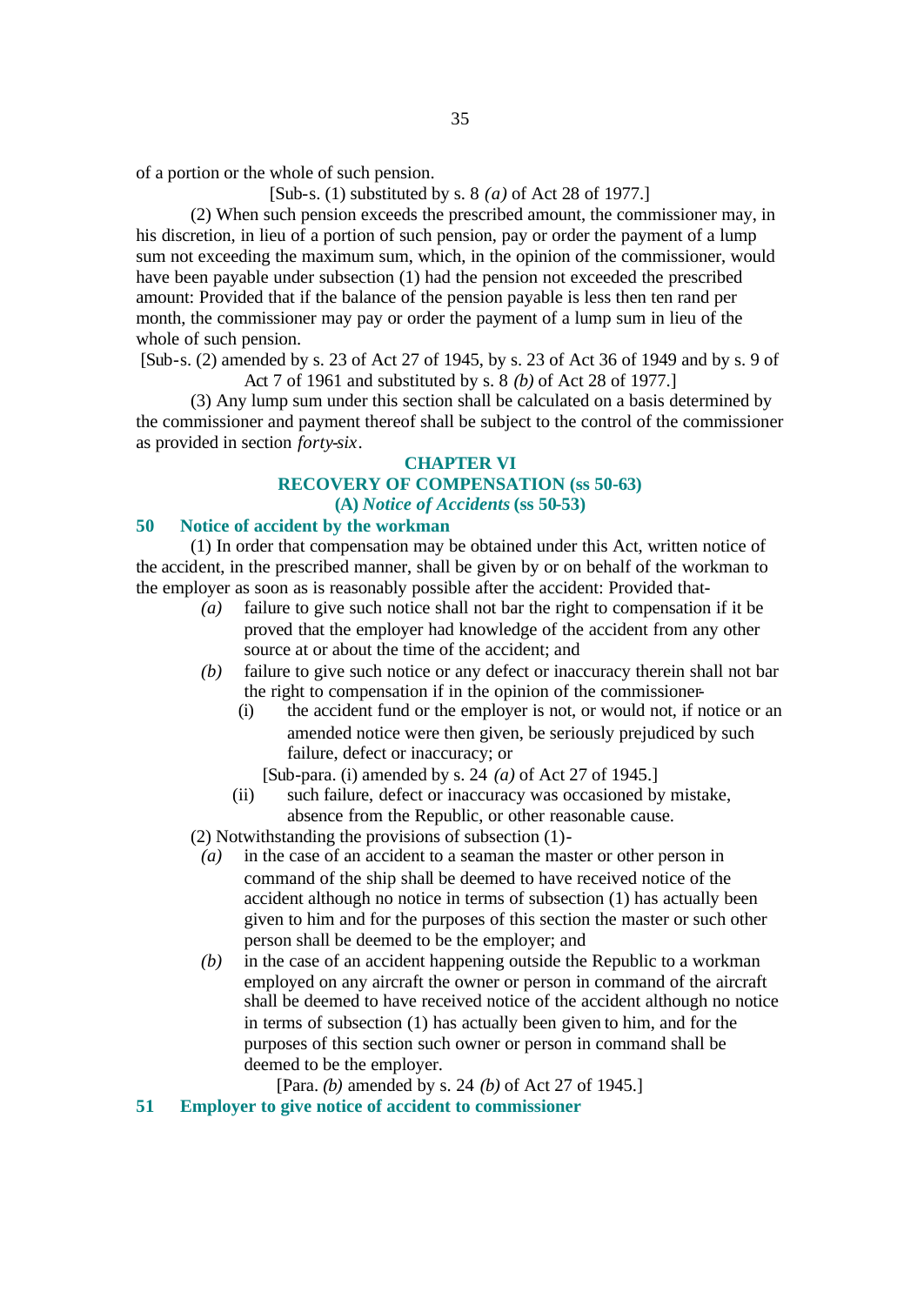(1) Every employer shall forthwith, after having been notified or having gained knowledge of the happening of an accident to a workman, report the accident to the commissioner in the manner prescribed. Any employer who fails to comply with the provisions of this subsection shall be guilty of an offence.

(2) Notwithstanding the provisions of subsection (1) an employer individually liable may, if specially authorized by the commissioner, report such accidents at such intervals and in such manner as may be approved by the commissioner.

(3) For the purposes of this section, 'accident' includes any personal injury sustained by a workman and reported by him to his employer, if in making the report the workman alleges that such injury arose out of and in the course of his employment.

[Sub-s. (3) added by s. 24 of Act 36 of 1949.]

(4) An employer other than an employer individually liable who fails to report the happening of an accident to a workman in his employ in the prescribed manner and within thirty days after having been notified or having gained knowledge thereof, shall, in addition to any other penalty, pay to the commissioner a penalty as determined by the commissioner, but not exceeding the full amount of the compensation payable in respect of such an accident: Provided that the commissioner, if satisfied that the default was due to inadvertence or to some cause over which the employer had no control, or that the payment of the full amount of the capitalized value as determined in terms of subsection (5), would be likely to result in the insolvency or assignment of the estate of such employer or, where the employer is a company, the winding-up thereof, may waive the provisions of this subsection in whole or in part or accept payment in instalments or otherwise as the commissioner may determine.

[Sub-s. (4) added by s. 10 of Act 11 of 1974.]

(5) For the purpose of subsection (4) 'compensation' includes the cost of medical aid and any amount paid or payable in terms of section 40 (2), 44 or 76 (2), and in the case of a continuing liability, also the capitalized value, as determined by the commissioner, of the pension (irrespective of whether a lump sum is at any time paid in lieu of the whole or a portion of such pension in terms of section 49), periodical payment or allowance, as the case may be, which constitutes the liability.

[Sub-s. (5) added by s. 10 of Act 11 of 1974 and substituted by s. 9 of Act 28 of 1977.] **52 Additional information by workman and employer**

(1) The workman shall supply such further particulars of the accident and the injury as his employer or the commissioner may require.

(2) The employer shall supply such further particulars as the commissioner may require of the accident to the workman, his injuries, his earnings, and such other matters as are within his knowledge.

(3) A workman or employer who fails to comply with the provisions of this section shall be guilty of an offence.

# **53 Procedure upon information of accident**

Whenever an accident is reported to the commissioner, or whenever it shall come to the notice of the commissioner by other means that an accident has happened which might result in a claim under this Act, the commissioner shall-

> *(a)* make or cause to be made such inquiry and take such other steps as he may deem necessary to enable him to decide upon any claim or question of liability under this Act;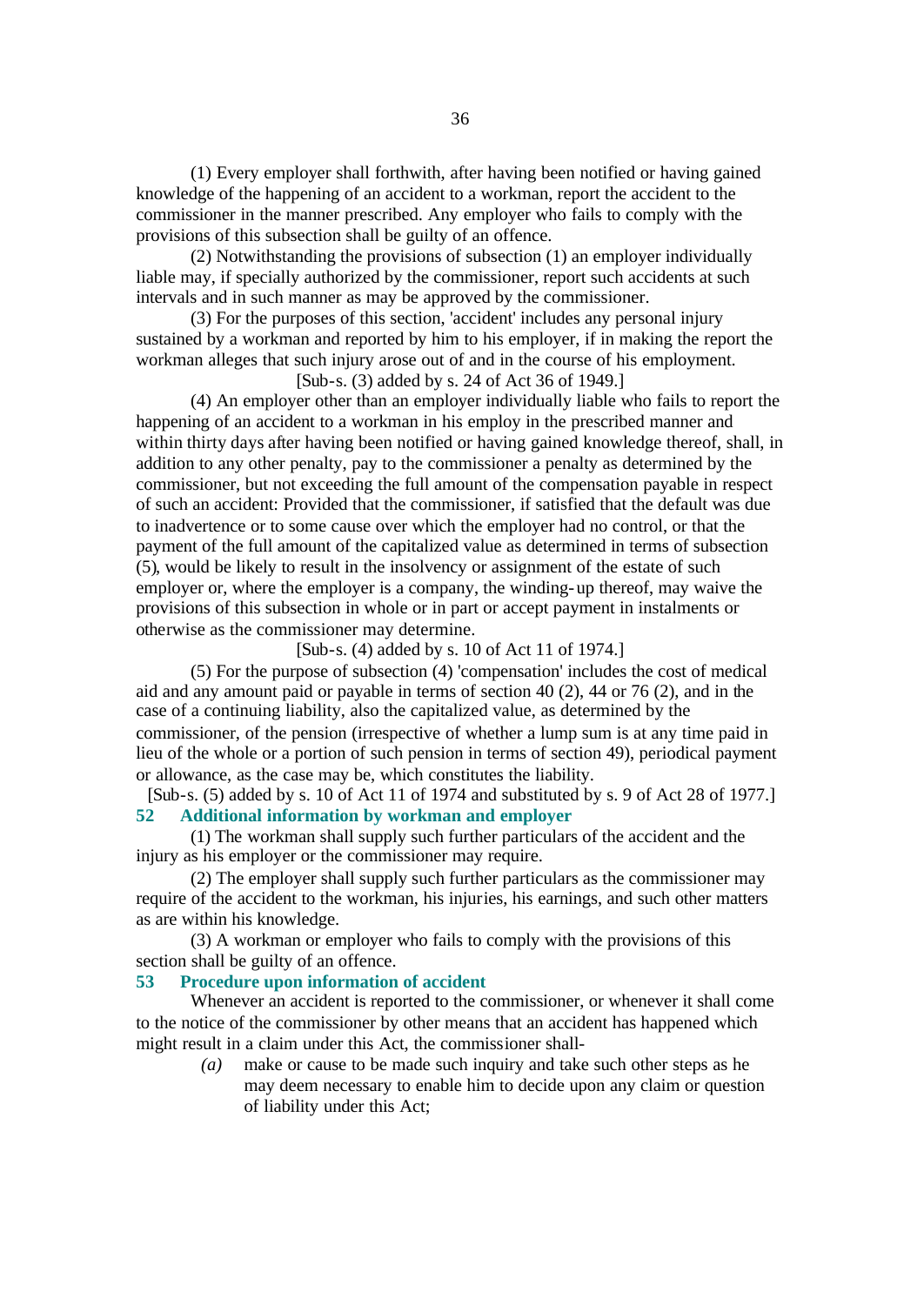*(b)* at the request of an injured workman or of his employer, furnish such information as the commissioner deems necessary to enable such workman or employer to comply with any requirements of this Act. **(B)** *Lodging of Claims* **(s 54-55)**

#### **54 Claim for compensation**

(1) Save as provided in subsections (2) and (3) of this section no claim for compensation under this Act shall be entertained unless it is lodged by or on behalf of the claimant in the prescribed manner with the commissioner or the employer concerned within six months after the date of the accident, or in the case of death within six months after the death.

[Sub-s. (1) amended by s. 25 *(a)* of Act 36 of 1949.]

(2) If an accident happens to a seaman or airman then a claim for compensation may, except when the seaman or airman is the person in command of the ship or aircraft, be presented to the person in command of the ship or aircraft as if he were the employer, or to the employer himself, and for the purpose of any claim for compensation the person in command or the employer shall, at the option of the claimant, be deemed to be the employer and shall carry out the obligations of an employer under this Act. If the accident happened to any such seaman or airman outside the Republic resulting in death a claim for compensation shall be made within six months after news of the death has been received by any dependant claiming compensation.

(3) The provisions of section *fifty* shall *mutatis mutandis* apply in respect of any failure to make a claim or in respect of any defect or inaccuracy in any claim made under subsection (1) or (2) of this section: Provided that the right to benefits under this Act shall lapse if the accident does not come to the notice of the employer or of the commissioner or of the mutual association (if any) responsible for the payment of those benefits, within 12 months of the date of the accident.

[Sub-s. (3) amended by s. 25 *(b)* of Act 36 of 1949 and by s. 19 of Act 29 of 1984.]

# **55 Particulars in support of claim**

(1) A workman claiming compensation shall, with his claim, or thereafter at the request of the commissioner, submit such information and documents as may be prescribed or as the commissioner may direct.

(2) An employer, unless specially authorized in terms of section *sixty-three*, shall forthwith upon receipt of a claim submitted to him under section *fifty-four* transmit the claim and any information or document furnished under subsection (1) of this section to the commissioner.

# **(C)** *Procedure for Determination of Claims* **(ss 56-63) 56 Procedure on presentation of claim**

# (1) Upon receipt of any claim under section *fifty-four* the commissioner, after

making or causing to be made any enquiry which he may deem necessary, shall consider and determine such claim in the prescribed manner: Provided that, if the commissioner considers that a formal hearing is necessary, he shall fix a time and place therefor.

(2) The commissioner shall forthwith give notice in the prescribed manner to the claimant and to the employer of the time and place of such formal hearing.

(3) If the commissioner considers that the attendance of any witness, including the claimant and the employer, is necessary in order to enable him to decide any question arising out of the claim, he may issue a subpoena for the attendance of such person.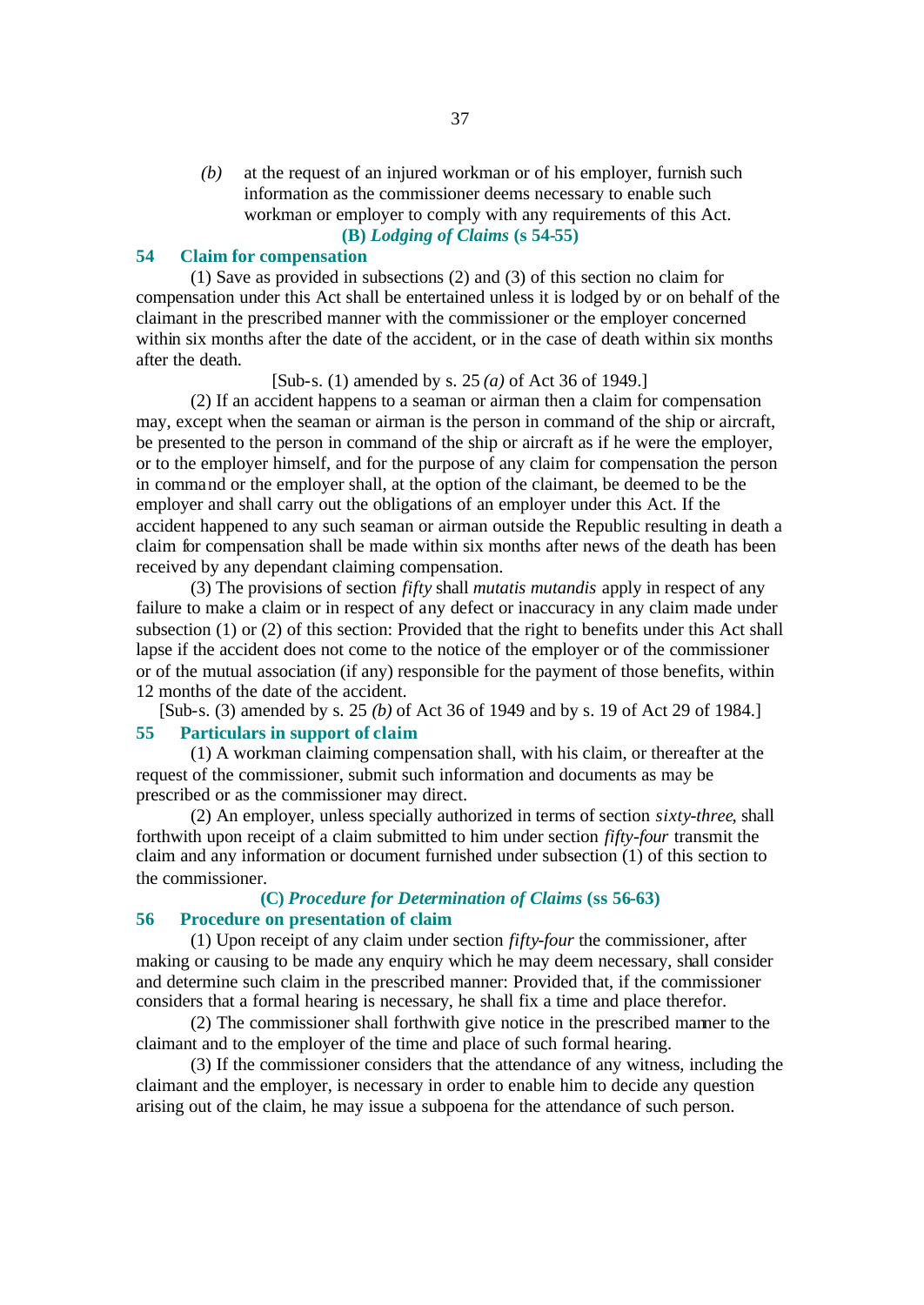(4) Upon receiving a request from any person for the subpoenaing of a witness the commissioner shall, if he considers that the presence of such witness is desirable, issue such a subpoena, but if he does not consider such presence desirable he shall issue a subpoena only if the party making the request deposits with the commissioner a sum sufficient to cover the necessary expenses to be incurred by the witness, together with the costs of service of such subpoena.

#### **57 Commissioner's powers at hearing of claim**

(1) Upon the hearing of any claim the commissioner shall receive any evidence presented by the parties which he deems relevant to any question for his decision and may call for and receive any evidence which he deems necessary.

(2) The commissioner may from time to time adjourn or postpone any hearing for the purpose of continuing it at some time or place deemed by him to be more proper or convenient.

#### **58 Keeping of records**

The commissioner shall keep or cause to be kept a true record of any proceedings before him upon the hearing of any claim and upon payment of the prescribed fee any person may at any time obtain copies of the record or of any part thereof.

#### **59 Appearance of parties**

(1) Every party to a claim for compensation may appear before the commissioner-

- *(a)* in person; or
- *(b)* by a member of his family; or
- *(c)* by a person in the regular employment of such party; or
- *(d)* by an advocate or an attorney; or
- *(e)* in the case of a workman, by an officer of a trade union, or in the case of an employer by an officer of an employers' organization; or
- *(f)* ......

[Para. *(f)* deleted by s. 1 (2) of Act 114 of 1991.]

*(g)* with the leave of the commissioner by any other person.

(2) No person other than an advocate or attorney shall be entitled to recover any fee or costs or reward except such necessary expenses as may be allowed by the commissioner. No fee or costs whatsoever shall be recoverable from a workman or an employer, in connection with any compensation proceedings, save with the approval of the commissioner.

(3) The commissioner of his own motion or on an*ex parte* application by a party to any compensation proceedings may order an attorney employed by such party in connection with such proceedings to hand in a statement showing what he has received or contracted to obtain from his client and also to submit to taxation his bill of costs against such party including attorney and client costs. Upon such taxation the commissioner may allow such fees, costs and expenses as in the circumstances he considers reasonable. Any payment made or reward given in excess of the amount so allowed shall be refunded, and any contract to make any payment or give any reward in excess of the amount so allowed shall be void as to that excess.

(4) Any person who accepts or attempts to recover any fee, costs, reward or expenses in respect of any assistance rendered to a workman in connection with any compensation proceedings under this Act, to which he is not entitled under subsection (2) or (3), shall be guilty of an offence.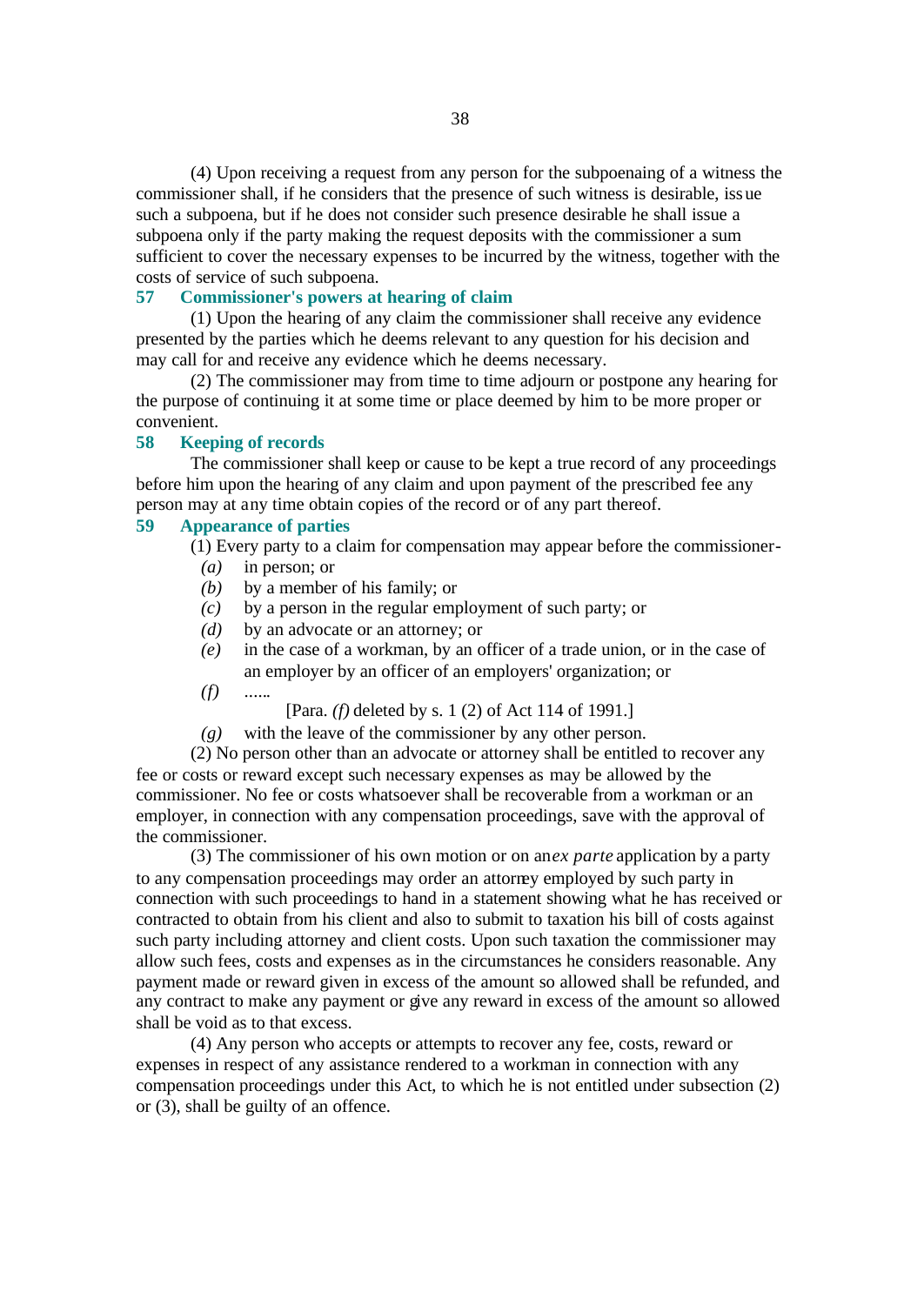# [Sub-s. (4) added by s. 25 of Act 27 of 1945.]

(5) For the purpose of this section 'compensation proceedings' includes any act done in connection with a claim for compensation, whether or not such claim forms the subject of a formal hearing under the provisions of this Chapter.

[Sub-s. (5) added by s. 25 of Act 27 of 1945.]

#### **60 Workman to submit to medical examination**

A workman who claims compensation or to whom compensation has been paid or is payable shall when so required by his employer or the commissioner, and after reasonable notice, submit himself for examination by a medical practitioner nominated by the employer or the commissioner as the case may be, at the time and place notified, provided such time and place are reasonable. Any necessary expenses incurred by the

workman in complying with the provisions of this section as determined by the commissio ner, shall be paid by the employer or by the commissioner, as the case may be. In the event of the workman being, in the opinion of any medical practitioner not in a fit

state to attend on the medical practitioner named in the notice, the workman or some person on his behalf shall notify the employer or the commissioner as the case may be of that fact, and may require the medical practitioner so named to attend on the workman at a reasonable time and place to be agreed upon. The workman shall be entitled at his own expense to have a medical practitioner nominated by himself present at such examination. **61 ......**

[S. 61 repealed by s. 10 of Act 7 of 1961.]

# **62 Recovery of compensation or other benefit**

Whenever any compensation or other pecuniary benefit must, in terms of any provision of this Act, be paid to a workman by some person other than the commissioner, the commissioner may make an order in the prescribed form, and such order shall upon being filed with the clerk of the magistrate's court of the area in which the person liable to pay such compensation or benefit resides or has his place of business, have all the effects of, and may be executed as if it were, a civil judgment lawfully given in that court in favour of the commissioner. Any amount recovered by the commissioner in terms of any order so executed shall be paid into the accident fund, and the provisions of section *fortysix* shall, *mutatis mutandis*, apply in respect of such amount.

# **63 Agreements as to compensation**

(1) Notwithstanding anything to the contrary in this Act, the commissioner may authorise an employer individually liable, or a mutual association with which such employer is insured, subject to such conditions as he may determine, to make provisional settlements of claims for compensation with his workmen, including provisional settlements in respect of lump sums payable under section 45 or 49 in lieu of pensions: Provided that such employer or association shall report such provisional settlements to the commissioner with such particulars and at such intervals as the commissioner may determine, and the commissioner shall either make an award confirming any such provisional settlement or shall deal with any such claim in the manner provided in section 56 as if such provisional settlement had not been made.

 $[Sub-s. (1)$  substituted by s. 10 of Act 28 of 1977.]

(2) Notwithstanding anything to the contrary in this Act, the commissioner may, subject to such conditions as he may determine, approve of any scheme for the settlement of claims for compensation in respect of accidents to workmen or any specified group of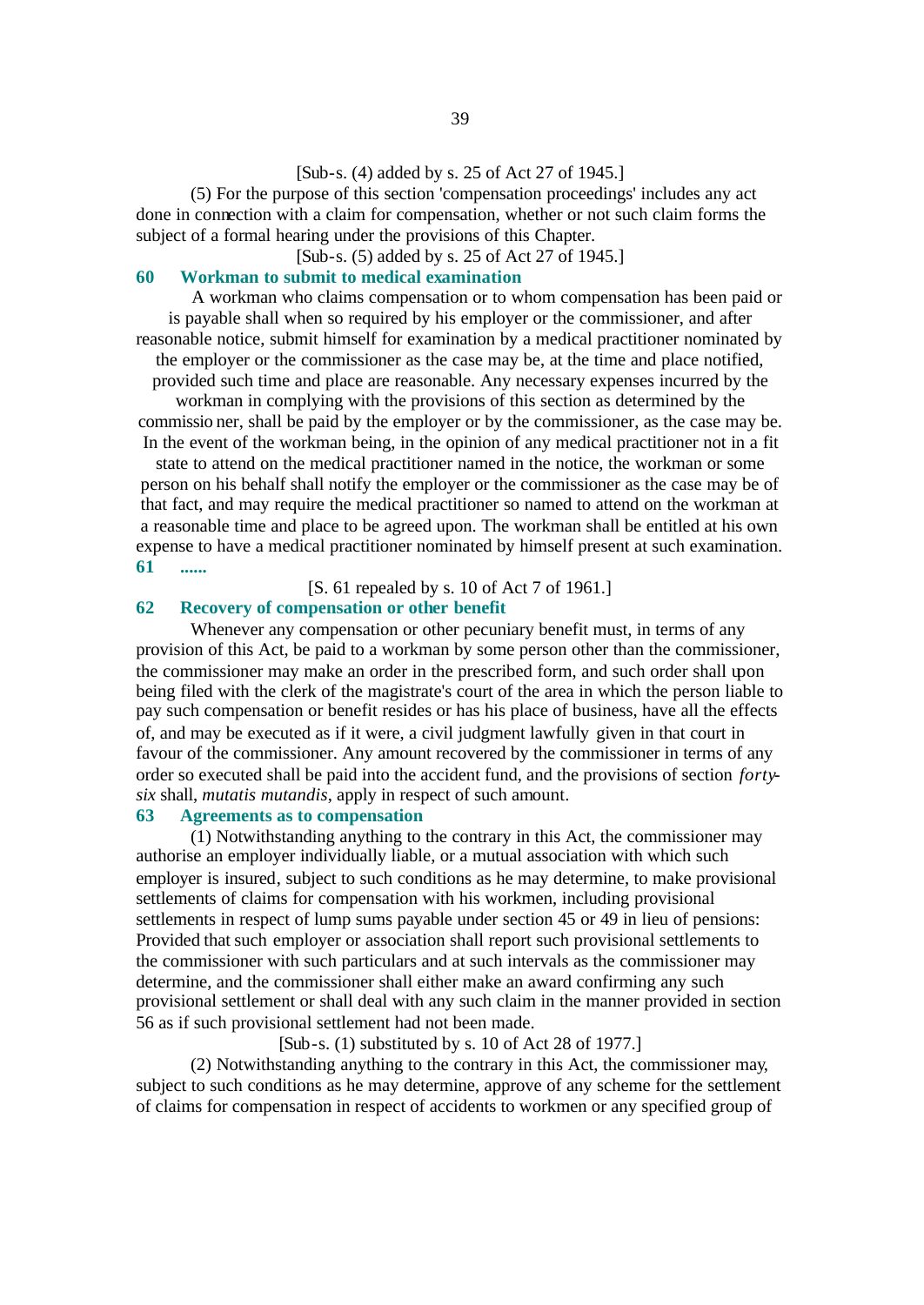workmen in the employment of any employer referred to in subparagraph (i) of paragraph *(a)* of subsection (1) of section *seventy*: Provided that the commissioner is satisfied, after consultation with the assessors concerned (if any), that the benefits under such scheme are more favourable to the workman concerned than the benefits under this Act.

#### **CHAPTER VII**

#### **THE ACCIDENT AND RESERVE FUNDS (ss 64-74) (A)** *Establishment of Funds* **(ss 64-67)**

#### **64 Establishment of accident fund**

There shall be established on a date fixed by the Minister a fund to be known as the accident fund, which shall consist of-

- *(a)* the assessments paid by employers under this Act;
- *(b)* any moneys paid by employers to the commissioner under this Act;
- *(c)* any moneys paid as penalties imposed under this Act other than by a court of law;
- *(d)* any interest from investments of the accident fund and reserve fund;
- *(e)* any sums transferred from the reserve fund in terms of section *sixty-six*;
- *(f)* any advances made in terms of section *nineteen*;
- *(g)* any payments made to the commissioner in terms of section *seventy-four*; and
- *(h)* any other sums to which the fund may become entitled.

# **65 Application of accident fund**

(1) The accident fund shall, subject to the provisions of this Act, be under the control of the commissioner and its funds shall be applied by the commissioner to-

- *(a)* the payment of compensation, medical aid or other pecuniary benefit to or on behalf of or in respect of workmen under this Act wherever no other person is made liable for such payment;
- *(b)* the creation and maintenance of a reserve fund in cash or investments, or both;
- *(c)* any expenses incurred in or in connection with the exercise of his powers under subsection (2) of section *fourteen*;

[Para. *(c)* substituted by s. 2 of Act 5 of 1951]

- *(d)* the repayment of advances made to the accident fund in terms of section *nineteen*;
- *(e)* the reimbursement of the State Revenue Fund in respect of remuneration paid to officers in terms of section *twenty-one*;
- *(f)* the payment of the prescribed remuneration and travelling and subsistence allowances to assessors;
- *(g)* any charges necessary for or in connection with the medical examination of workmen;
- *(h)* the payment of witness fees as provided in subsection (7) of section *sixteen*; and
- *(i)* the payment of any other expenditure incurred by the commissioner in carrying out his functions under this Act.

(2) At the discretion of the commissioner any surplus in the accident fund may be applied to the reduction of future annual assessments made under section *sixty-nine* or may be transferred to the reserve fund, or may be allowed to remain in the accident fund,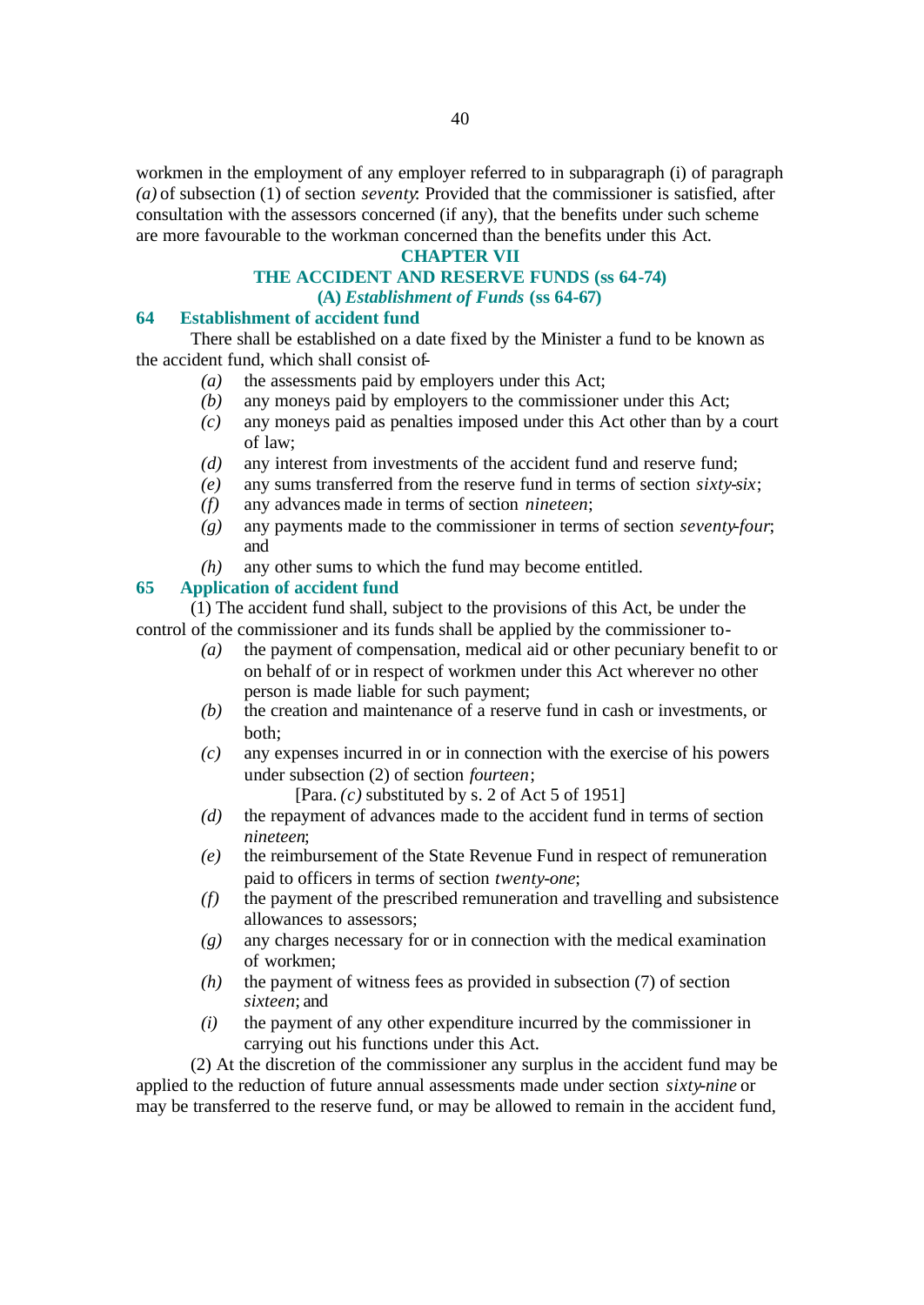and any deficiency in the accident fund may be made good by an increase in the amount of any future assessment on employers in terms of section *sixty-nine* or by a transfer from the reserve fund.

# **66 Establishment of reserve fund**

(1) There shall be established a fund to be known as the reserve fund, the amount of which shall be in the discretion of the commissioner, as a provision against unforeseen demands upon the accident fund and for the purpose of stabilizing from year to year as far as practicable the rates of assessments fixed under section *sixty-nine*, and for such other purposes as the commissioner considers advisable.

(2) The reserve fund shall consist of appropriations from the accident fund made from time to time at the discretion of the commissioner, and shall be applied by transferring to the accident fund such moneys as may from time to time be deemed necessary by the commissioner to fulfil the purposes set forth in subsection (1).

# **67 Valuation of accident fund**

The assets and liabilities of the accident fund shall from time to time as considered necessary by the commissioner, and in any case at intervals of not more than three years, be valued by an actuary appointed by the Minister, in order to determine the sufficiency of the fund, and the result of such valuation shall be included in the annual report of the commissioner next succeeding the completion of the valuation.

# **(B)** *Rendering of Wage Returns by Employers* **(s 68)**

# **68 Wage-statements to be furnished by employers**

(1) Every employer liable to assessment shall between the first and thirty-first day of March in each year, or if he becomes liable to be assessed after the last mentioned date, within one month after having become so liable, transmit to the commissioner a statement in the prescribed form, certified by him as true, showing-

- *(a)* the amount of wages paid to his workmen during the period with effect from the first day of March of the immediately preceding year up to and including the last day of February of the following year;
- *(b)* ......

[Para. *(b)* deleted by s. 11 of Act 7 of 1961.]

*(c)* such other information as may be prescribed or as the commissioner may require from him.

[Sub-s. (1) amended by s. 7 (1) of Act 9 of 1970.]

(2) Where an employer carries on business in more than one place or carries on more than one class of business the commissioner may require from him a separate statement in respect of each place or class.

(3) If in any statement transmitted to the commissioner in terms of subsection (1) the amount of the wages alleged to have been paid during any period is less than the amount actually paid, the employer who transmitted such statement may be required to pay to the commissioner as a penalty such proportion of the difference between the amount stated and the correct amount, not exceeding ten per cent, as the commissioner may determine.

(4) If in any such statement the estimate of the wages which the employer expects to pay during any period is, in the opinion of the commissioner, too low or if the employer has failed to transmit such statement the commissioner may himself estimate the wages which the employer will probably pay during that period.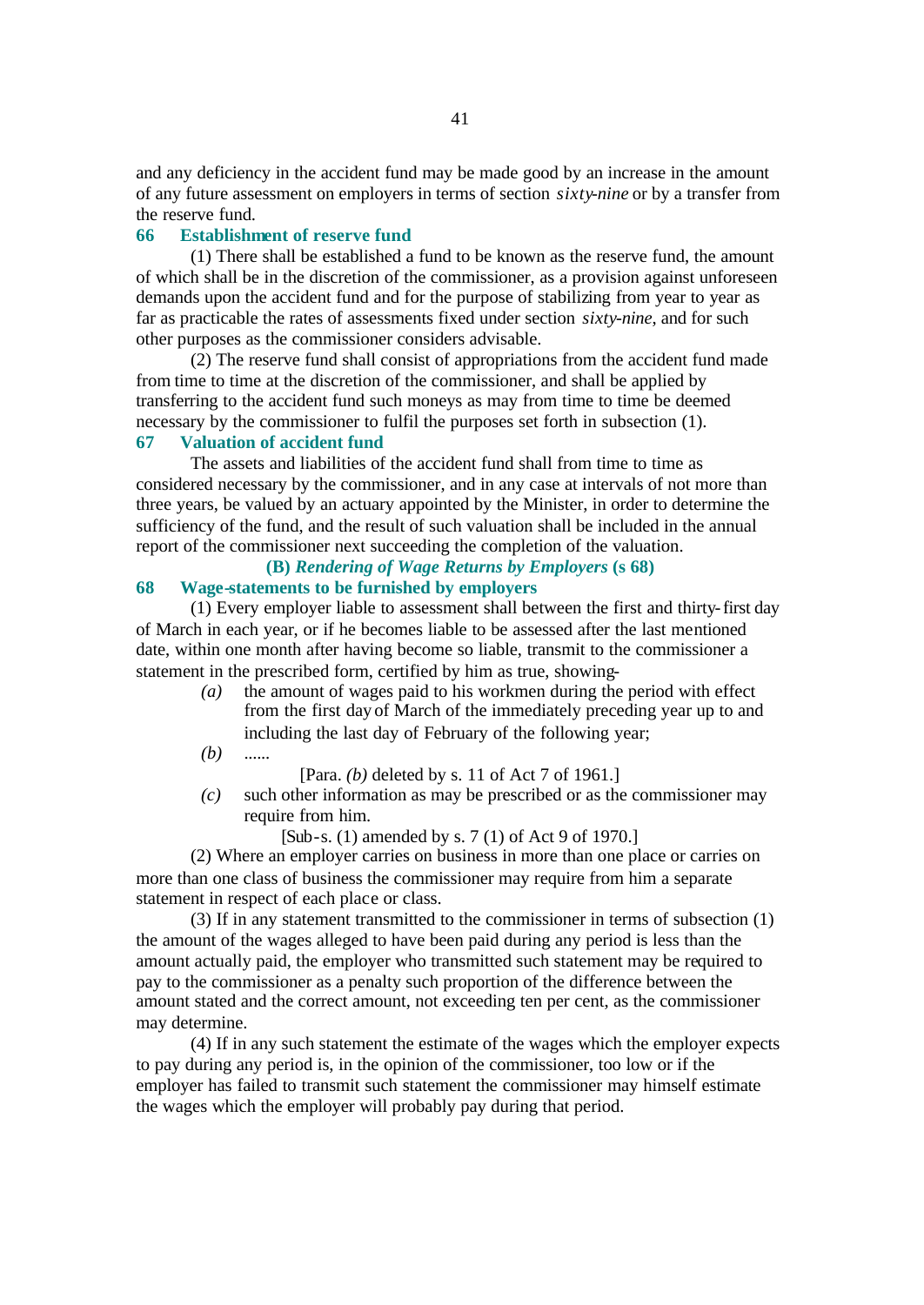(5) An employer who fails to comply with the provisions of subsection (1), or with any requirement of the commissioner under subsection (2) or (3) shall be guilty of an offence.

# **(C)** *Levying and Recovery of Assessments and other Charges* **(ss 69-74) 69 Assessments on employers**

(1) The commissioner shall as soon as practicable after the thirty-first day of March in every year or in the case of an employer becoming liable to be assessed after that date, as soon as practicable after receipt of the statement referred to in section 68, assess every employer other than an employer exempted from payment of assessments in terms of section 70 on the basis of such percentage of the annual wages of his workmen as the commissioner deems necessary for the requirements of the accident fund for the year of assessment: Provided that the commissioner may-

- (i) in respect of any employer or class of employers adopt such alternative method of assessment as he may deem necessary; or
- (ii) levy a minimum assessment on any employer.
- [Sub-s. (1) amended by s. 26 *(a)* of Act 27 of 1945 and by s. 8 of Act 9 of 1970.]

(2) Save as otherwise provided in this Act, the rates of assessment of any employer shall be fixed by the commissioner from time to time in his discretion according to the estimated risk and cost of accidents.

(3) In estimating the rates of assessments deemed to be necessary for the requirements of the accident fund, the commissioner shall make provision for the capitalized value of pensions, and any other liabilities due or likely to become due in respect of accidents during the year of assessment.

(4) For the purposes of assessment, wages shall be determined in such manner as may from time to time be prescribed.

(5) When the wages actually paid by an employer during any period have been ascertained, his assessment in respect of that period shall be adjusted accordingly.

(6) If the annual assessment is less than the adjusted assessment, the employer shall pay the difference and if the annual assessment is more than the adjusted assessment, the commissioner shall refund the difference to the employer or credit him therewith in respect of his following annual assessment.

(7) If an employer has failed to transmit within the prescribed time a statement in terms of section *sixty-eight* in respect of any period, the commissioner may-

- *(a)* assess him and such assessment shall be final and not subject to adjustment under subsection (5) or (6); and
- *(b)* in his discretion, impose upon and recover from the employer, a penalty, to be determined by him, not exceeding ten per cent of the amount so assessed, or one rand, whichever is the greater:

[Para. *(b)* amended by s. 12 of Act 7 of 1961.]

Provided that if it is subsequently ascertained that the amount assessed under paragraph *(a)* would have been greater had the employer transmitted the required statement within the prescribed time, the employer shall pay to the commissioner the difference between the amount assessed and the amount which would have been assessed had the statement been available.

[Sub-s. (7) substituted by s. 26 *(b)* of Act 27 of 1945.]

(8) Every assessment of an employer shall be paid at such times and places and in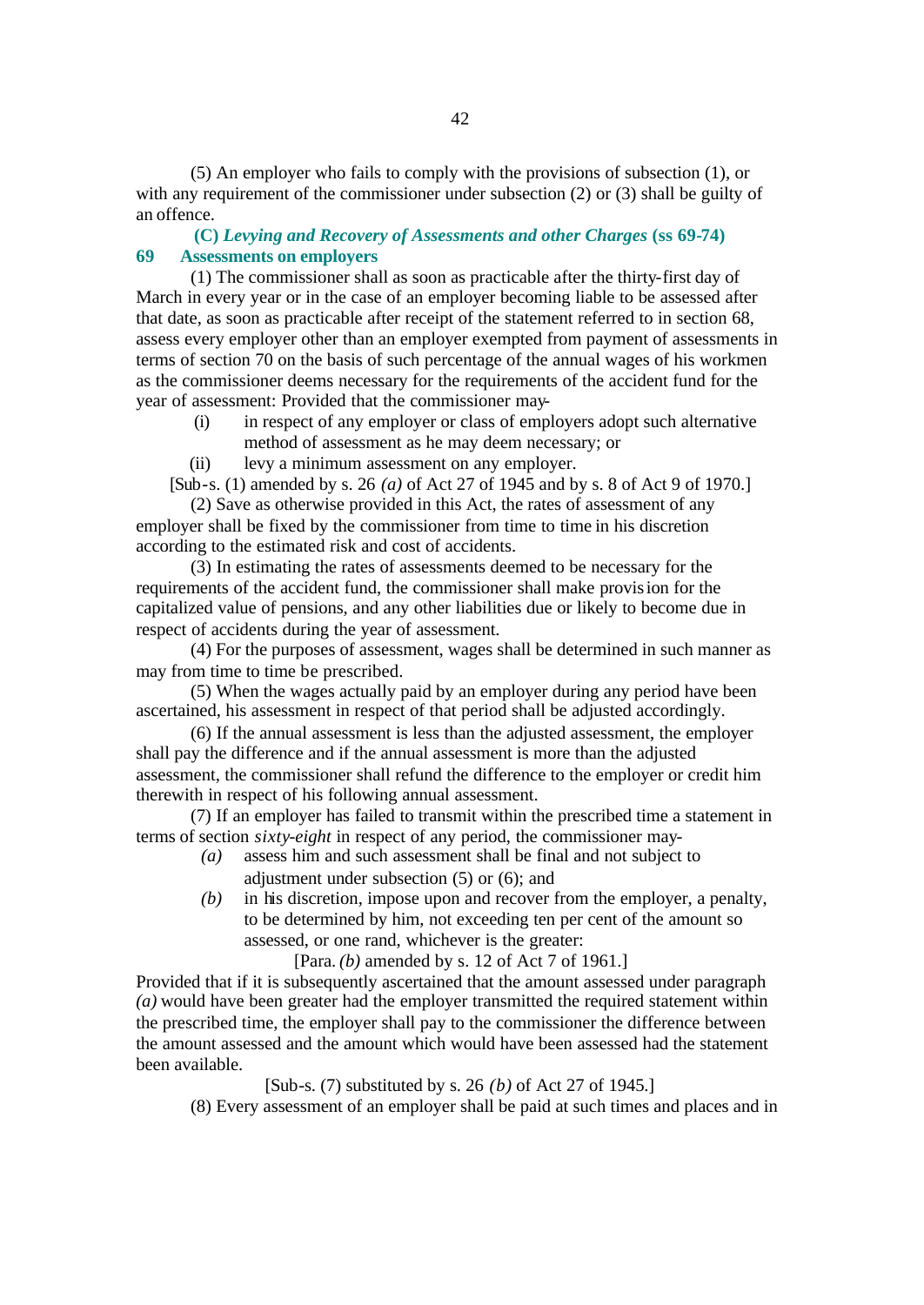such manner as the commissioner may determine, with interest on any amounts overdue at such rate not exceeding ten per cent per annum as the commissioner may fix.

(9) If an employer liable to assessment who in respect of any period, has transmitted to the commissioner the statement referred to in subsection (1) of section *sixty-eight*, has not been assessed in respect of that period, he shall nevertheless be liable at any time thereafter to be assessed.

#### **70 Certain employers exempt from assessments**

(1) Subject to the provisions of subsection (1A), assessments for the benefit of the accident fund shall not be payable in respect of workmen-

- *(a)* in the employ of-
	- (i) the State, including Parliament, the government of any territory which is a self-governing territory within the Republic in terms of any law, a territorial authority established under the Black Authorities Act, 1951 (Act 68 of 1951), and a legislative assembly established under the National States Constitution Act, 1971 (Act 21 of 1971);

[Sub-para. (i) amended by s. 13 of Act 7 of 1961, substituted by s. 11 (1) *(a)* of Act 11 of 1974 (but part to be proclaimed) and amended by Proclamation 45 of 1990 and by s. 14

(1) of Act 108 of 1991.]

- (ii) a local authority employing five hundred or more European workmen, if such local authority has obtained from the commissioner a certificate of exemption, the issue and renewal of which shall be subject to such conditions as the commissioner may determine; or
- *(b)* whose employer ha s, with the approval of the commissioner, obtained from a mutual association a policy of insurance for the full extent of his potential liability under this Act to all workmen employed by him, and for so long as he maintains such policy in force.

[Sub-s. (1) amended by s. 2 *(a)* of Act 27 of 1970.]

(1A) An exemption contemplated in subsection (1) *(a)* (i) shall apply in respect of a particular territorial authority or legislative council mentioned therein only from a date determined by the commissioner in respect of such authority or council after consultation with the Director-General: Co-operation and Development, and in respect of a legislative assembly mentioned therein, from the date on which such legislative assembly is established.

[Sub-s. (1A) inserted by s. 2 *(b)* of Act 27 of 1970 and substituted by s. 11 (1) *(b)* of Act

11 of 1974 and by s. 20 of Act 29 of 1984 but part to be proclaimed.]

(2) The commissioner may, in his discretion, upon the application of any employer referred to in subsection (1) of this section permit such employer to pay assessments to the accident fund in respect of his workmen and any such employer referred to in subsection (1) of this section shall from a date to be fixed by the commissioner cease to be individually liable to pay compensation except in respect of accidents which occurred before such date.

#### **71 Variation of rate of assessment**

(1) When in the opinion of the commissioner, the business of an employer is designed, equipped, organized or conducted in a manner which is specially calculated to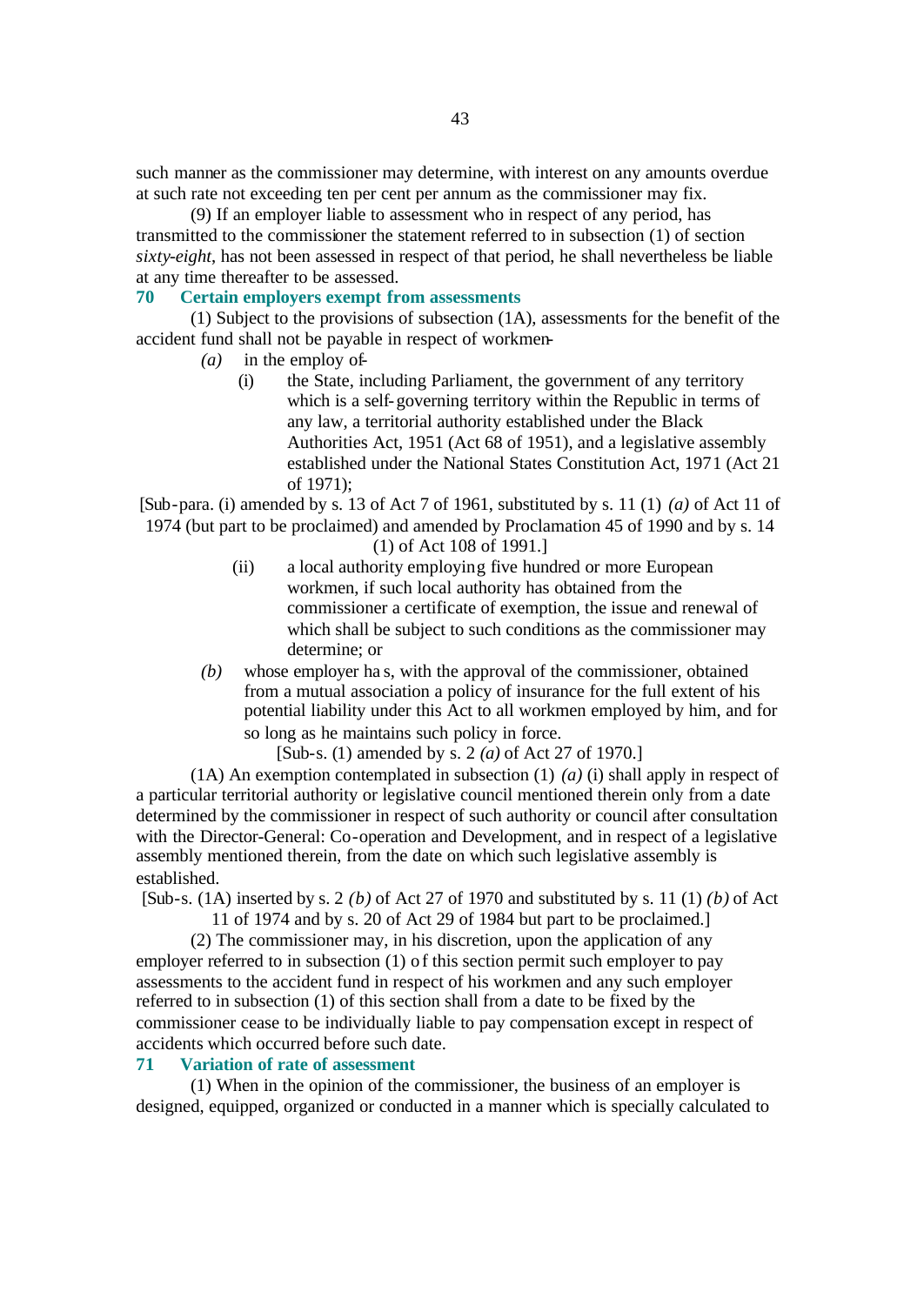prevent the occurrence of accidents to workmen and the number or cost of accidents in consequence thereof is or is likely to be considerably less than those usually obtaining in other businesses of that class, the commissioner may, in his discretion, use a lower percentage of annual wages in calculating the annual assessment of such employer than is used in the assessment of other employers in that business.

(2) Where the cost or number of accidents which have occurred or, in the opinion of the commissioner, are likely to occur, is greater than the commissioner considers would have occurred had the business of the employer been designed, equipped, organized or conducted in a manner which is specially calculated to prevent the occurrence of accidents, the commissioner may, in his discretion, assess such employer on the basis of a higher percentage of the annual wages of his workmen than other employers in a similar class of business.

(3) If, during any period, the accident experience of an employer is, in the opinion of the commissioner, more favourable than the average accident experience of employers in his class of business, the commissioner may, in his discretion, award such employer a special rebate on any assessments payable or paid by him.

[Sub-s. (3) amended by s. 26 of Act 36 of 1949.]

(4) If, during any period, the accident experience of an employer is, in the opinion of the commissioner, less favourable than the average accident experience for employers in his class of business, the commissioner may, in his discretion, assess such employer for a higher percentage of the annual wages of his workmen in respect of any subsequent period.

#### **72 Assessments to be paid by employers to the commissioner**

(1) The amount of any assessment shall be paid by an employer to the commissioner within thirty days after the date specified in the notice of assessment, unless the commissioner has, on the application of the employer, agreed to accept payment by instalments on such conditions as he may specify, and where payment is made by instalments, the said instalments shall be paid at the times specified by the commissioner.

(2) The notice of assessment may be sent to the employe r by post either in a registered or an unregistered letter.

# **73 Failure to pay assessment or other moneys**

(1) If an assessment or any instalment thereof is not paid by an employer at the time when it becomes payable, the defaulting employer shall be liable to pay as a penalty for his default such percentage (not exceeding ten per cent) of the amount unpaid as the commissioner may determine.

(2) Any employer who fails to pay his assessment or to render within the prescribed period the returns referred to in section *sixty-eight* shall, in addition to any other penalty, pay to the commissioner a penalty as determined by the commissioner not exceeding the full amount of the compensation payable in respect of any accident to a workman in his employment during the period of such default: Provided that the commissioner, if satisfied that the default was due to inadvertence or to some cause over which the employer had no control, or that the payment of the full amount of the capitalized value would be likely to result in the insolvency or assignment of the estate of such employer or where the employer is a company, the winding up thereof, may waive the provisions of this subsection in whole or in part or accept payment in instalments or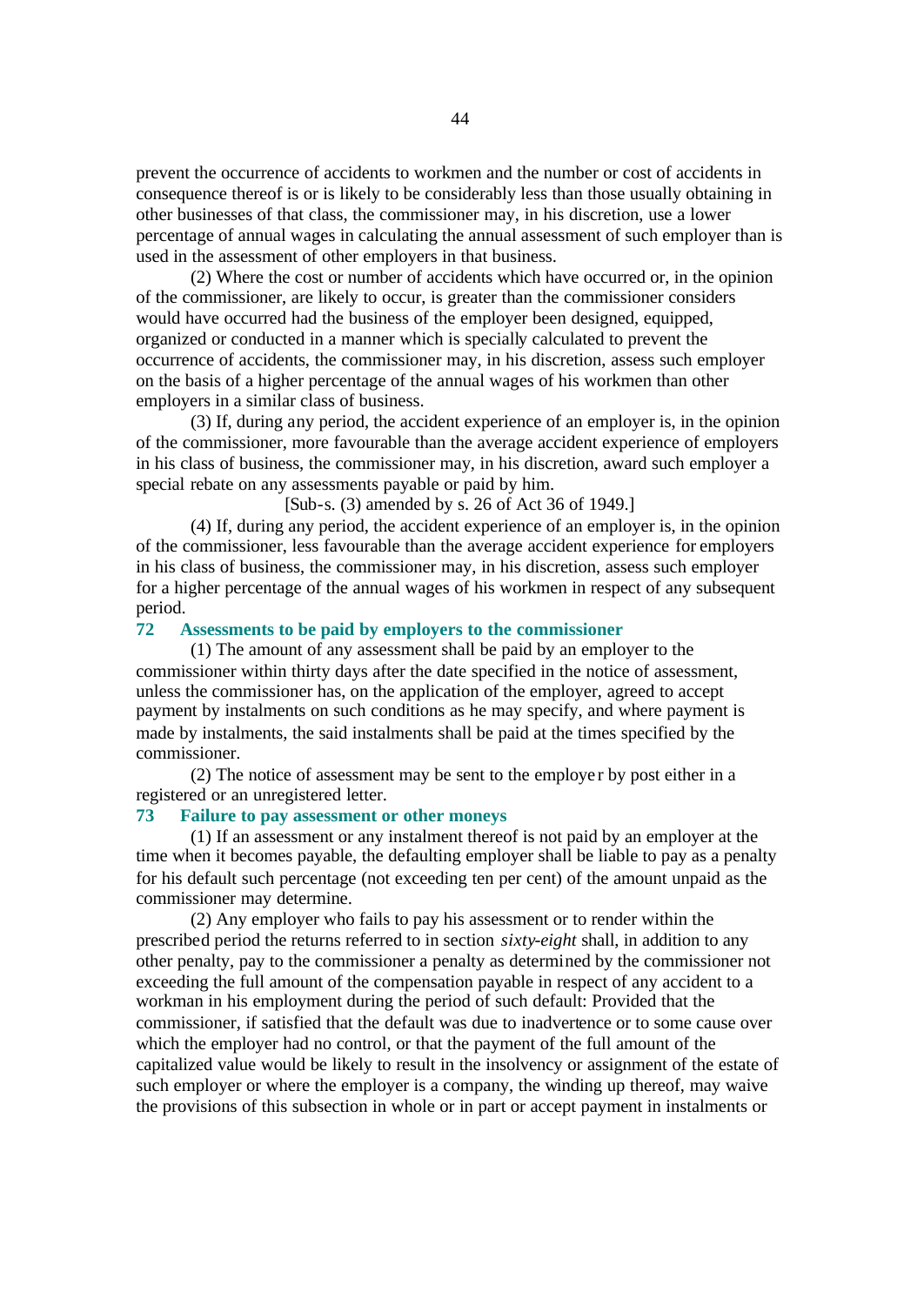otherwise as the commissioner may determine.

[Sub-s. (2) amended by s. 27 *(a)* of Act 27 of 1945.]

(3) Any employer who contravenes or fails to comply with any provision of this Act in regard to the payment of assessments or penalties, or any other moneys payable to the commissioner under this Act, shall be guilty of an offence.

(4) Whenever an employer fails to pay to the commissioner any money due the commissioner may make an order in the prescribed form, and such order shall, on being filed with the clerk of the magistrate's court of the area in which the employer concerned resides or has his place of business, have all the effects of, and may be executed as if it were a civil judgment lawfully given in that court in favour of the commissioner.

(5) For the purpose of this section 'compensation' includes the cost of medical aid and any amount paid or payable in terms of section 40 (2), 44 or 76 (2), and in the case of a continuing liability, also the capitalized value, as determined by the commissioner, of the pension (irrespective of whether a lump sum is at any time paid in lieu of the whole or a portion of such pension in terms of section 49), periodical payment or allowance, as the case may be, which constitutes the liability.

[Sub-s. (5) added by s. 27 *(b)* of Act 27 of 1945 and substituted by s. 11 of Act 28 of 1977.]

# **74 Contributions by employers individually liable**

(1) Notwithstanding anything to the contrary in this Act, the employers individually liable referred to in paragraph *(a)* of subsection (1) of section *seventy* and every mutual association shall pay annually to the commissioner, in such manner and at such times as he may determine, such proportion of the expenses incurred by the commissioner in the administration of this Act as he may deem equitable.

(2) The commissioner shall, as soon as possible after the close of each financial year estimate the loss incurred during that year as a result of compensation becoming payable out of the accident fund in respect of workmen for whom their employers have failed to pay assessments. The loss shall consist of the difference between such compensation, as estimated by the commissioner, together with any expenses incurred or likely to be incurred in connection therewith and any amounts recovered or likely to be recovered from such employers, whether by way of compensation, penalty or otherwise. The loss for any financial year may be revised by the commissioner in subsequent years according to the amounts actually paid or recovered. The employers individually liable referred to in paragraph *(a)* of subsection (1) of section *seventy* and every mutual association shall pay to the commissioner, in such manner and at such times as he may determine, such proportion of the said loss as he may deem equitable.

[Sub-s. (2) amended by s. 28 (1) *(a)* of Act 27 of 1945.]

(3) Any amount payable by an employer or by a mutual association under this section may, subject to the provisions of section *four* of the Crown Liabilities Act, 1910 (Act 1 of 1910), be recovered by the commissioner in the same manner as assessments and the provisions of this Act relating to the assessments shall *mutatis mutandis* apply to every such amount.

[Sub-s. (3) amended by s. 20 of Act 51 of 1956 and by Proclamation 45 of 1990.]

(4) For the purpose of this section 'compensation' includes the cost of medical aid and any amount paid or payable in terms of section 40 (2), 44 or 76 (2), and in the case of a continuing liability, also the capitalized value, as determined by the commissioner, of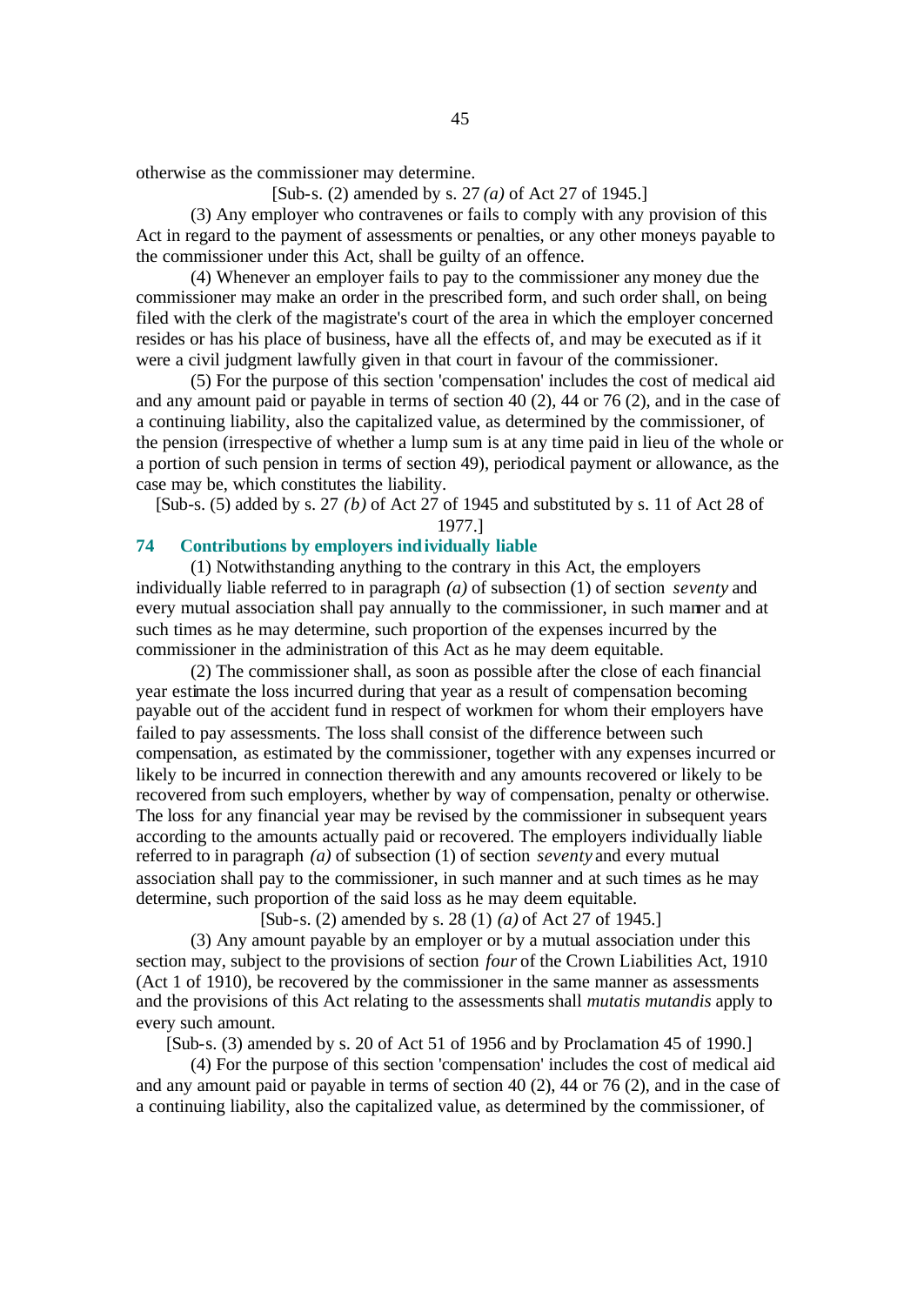the pension (irrespective of whether a lump sum is at any time paid in lieu of the whole or a portion of such pension in terms of section 49), periodical payment or allowance, as the case may be, which constitutes the liability.

[Sub-s. (4) substituted by s. 28 (1) *(b)* of Act 27 of 1945 and by s. 12 of Act 28 of 1977.]

### **CHAPTER VIII**

# **MEDICAL AID (ss 75-81***bis***)**

#### **75 First aid**

(1) An employer shall furnish and maintain such appliances and services for the rendering of first aid to his workmen in case of an accident to them as may be prescribed in respect of the class of business in which he is engaged: Provided that the provisions of this section shall not apply to an employer who in compliance with any requirement of the Mines and Works Act, 1956 (Act 27 of 1956), or the Machinery and Occupational Safety Act, 1983 (Act 6 of 1983), maintains appliances and services for rendering first aid to his employees in case of an accident or has under any such law been granted exemption from such requirements.

[Sub-s. (1) amended by s. 21 of Act 51 of 1956, by s. 21 of Act 29 of 1984 and by Proclamation 45 of 1990.]

(2) Failure to comply with the provisions of this section shall be an offence. **76 Conveyance of injured workman**

(1) In the event of an accident happening to a workman which necessitates his removal to a hospital or his residence the employer of such workman shall forthwith provide the necessary conveyance therefor.

(2) The commissioner or the employer individually liable, as the case may be, shall defray the reasonable expenses (as determined by the commissioner) incurred by the employer or any other person in respect of such removal.

(3) Any employer who fails to comply with the provisions of subsection (1) shall be guilty of an offence.

## **77 Medical expenses**

(1) The commissioner or the employer individually liable, as the case may be, shall for a period not exceeding two years from the date of the accident defray the reasonable expenses incurred by or on behalf of a workman in respect of medical aid necessitated by an accident.

[Sub-s. (1) amended by s. 27 *(a)* of Act 36 of 1949 and substituted by s. 22 of Act 51 of 1956.]

(2) Where, in the opinion of the commissioner, further or special medical aid in addition to that referred to in subsection (1), will reduce the disablement from which the workman suffers, he may defray or direct the employer individually liable to defray, as the case may be, the expenses incurred in respect of such medical aid.

[Sub-s. (2) amended by s. 29 *(a)* of Act 27 of 1945 and by s. 27 *(b)* of Act 36 of 1949 and substituted by s. 22 of Act 51 of 1956.]

 $(3)$  ......

[Sub-s. (3) deleted by s. 29 *(b)* of Act 27 of 1945.]

(4) For the purpose of further or special medical aid under subsection (2), the commissioner may place the workman under the treatment of a medical practitioner nominated by him and may give such other directions in regard to the treatment of the workman as he deems expedient.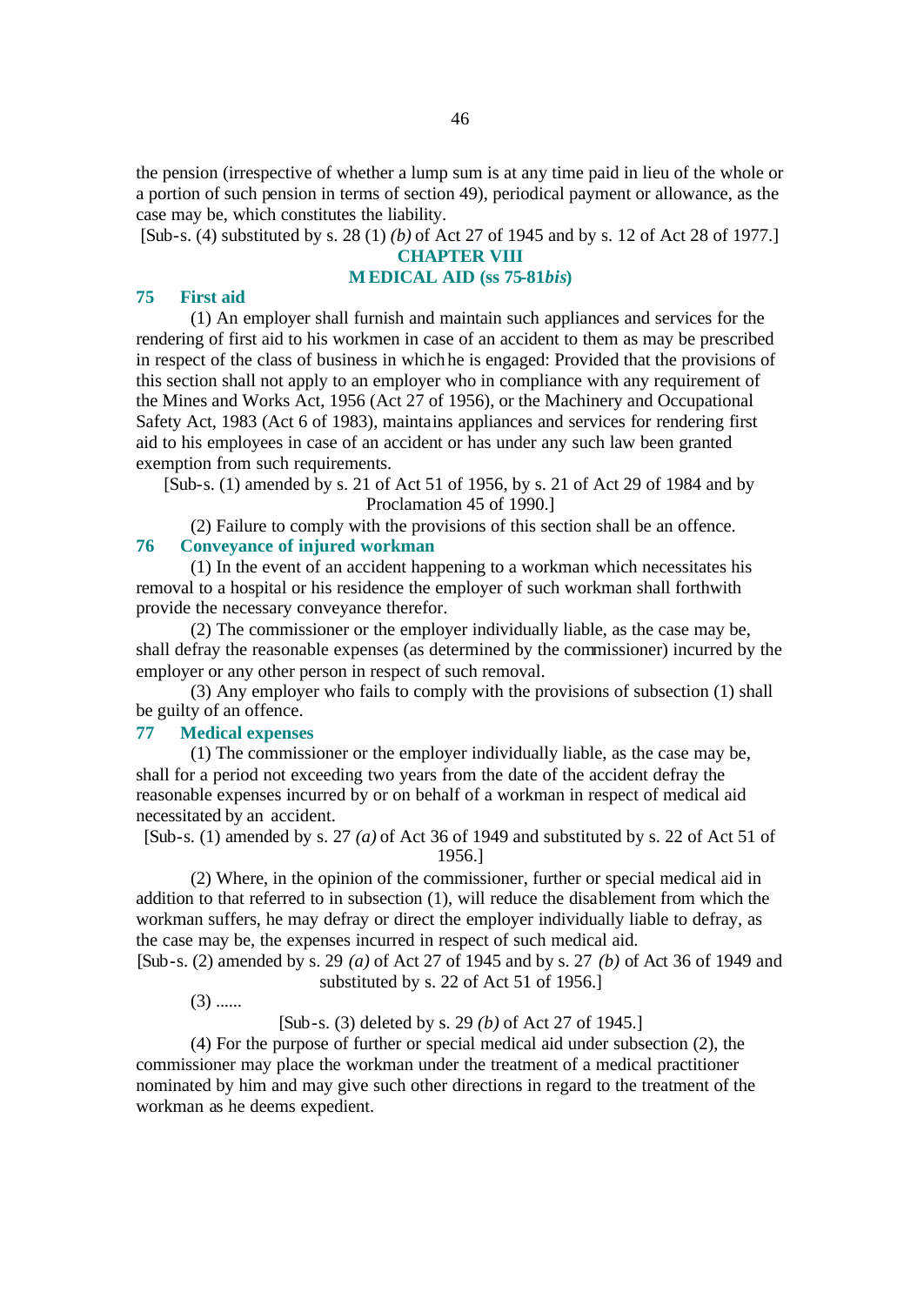(5) Any employer who fails to make any payment in respect of medical aid which under this section he is required to make shall be guilty of an offence.

# (6) The commissioner may-

- *(a)* notwithstanding anything to the contrary in this section contained, from time to time after consultation with the Medical Association of South Africa, by notice in the *Gazette* issue instructions whereby it shall, in such cases and in such circumstances as may be specified in the instructions, be obligatory that medical aid referred to in this section shall be received in an institution to be determined in accordance with such directions and which is controlled by the commissioner or by or under any body, organization or scheme referred to in section 14 (2), to which the commissioner grants or granted financial assistance;
- *(b)* at any time by like notice cancel or after the said consultation amend the said instructions.
	- [Sub-s. (6) added by s. 9 of Act 9 of 1970.]

(7) The instructions referred to in subsection (6) may differ in respect of different classes of medical aid, areas or workmen.

[Sub-s. (7) added by s. 9 of Act 9 of 1970.]

(8) Notwithstanding anything to the contrary in this section contained, the commissioner or an employer with the consent of the commissioner, may refuse to pay any expenses incurred in respect of medical aid referred to in this section, if the medical aid has been received contrary to instructions issued under subsection (6).

[Sub-s. (8) added by s. 9 of Act 9 of 1970.]

# **78 Dispute as to treatment and medical report**

(1) All disputes as to the necessity for, or the character or sufficiency of, any medical aid provided or to be provided in terms of this chapter shall be determined by the commissioner.

(2) The commissioner may after consultation with the Medical Association of South Africa make regulations for the submission to the commissioner, without additional charge, of reports from time to time by medical practitioners who have attended or been consulted in respect of workmen injured by accident.

[Sub-s. (2) amended by s. 28 of Act 36 of 1949.]

#### **79 Fees for medical aid to be prescribed**

Payment for medical aid shall be in accordance with the scale prescribed from time to time by the commissioner, and no claim in excess of the charges fixed by that scale or, if no charge has been so fixed, in excess of the charges deemed by the commissioner to be reasonable, sha ll lie against the commissioner, or any workman or his employer in respect of any such medical aid: Provided that the tariff of fees for medical aid affecting the Medical Association of South Africa and the Dental Association of South Africa, respectively, shall be fixed after consultation with those associations. [S. 79 amended by s. 30 of Act 27 of 1945 and by s. 29 of Act 36 of 1949 and substituted by s. 23 of Act 29 of 1984.]

# **80 Contributions from workman towards cost of medical aid forbidden**

(1) No employer shall receive from a workman any contribution towards the expense of medical aid rendered or to be rendered to such workman in terms of this Act.

(2) Any employer acting in contravention of this section shall be guilty of an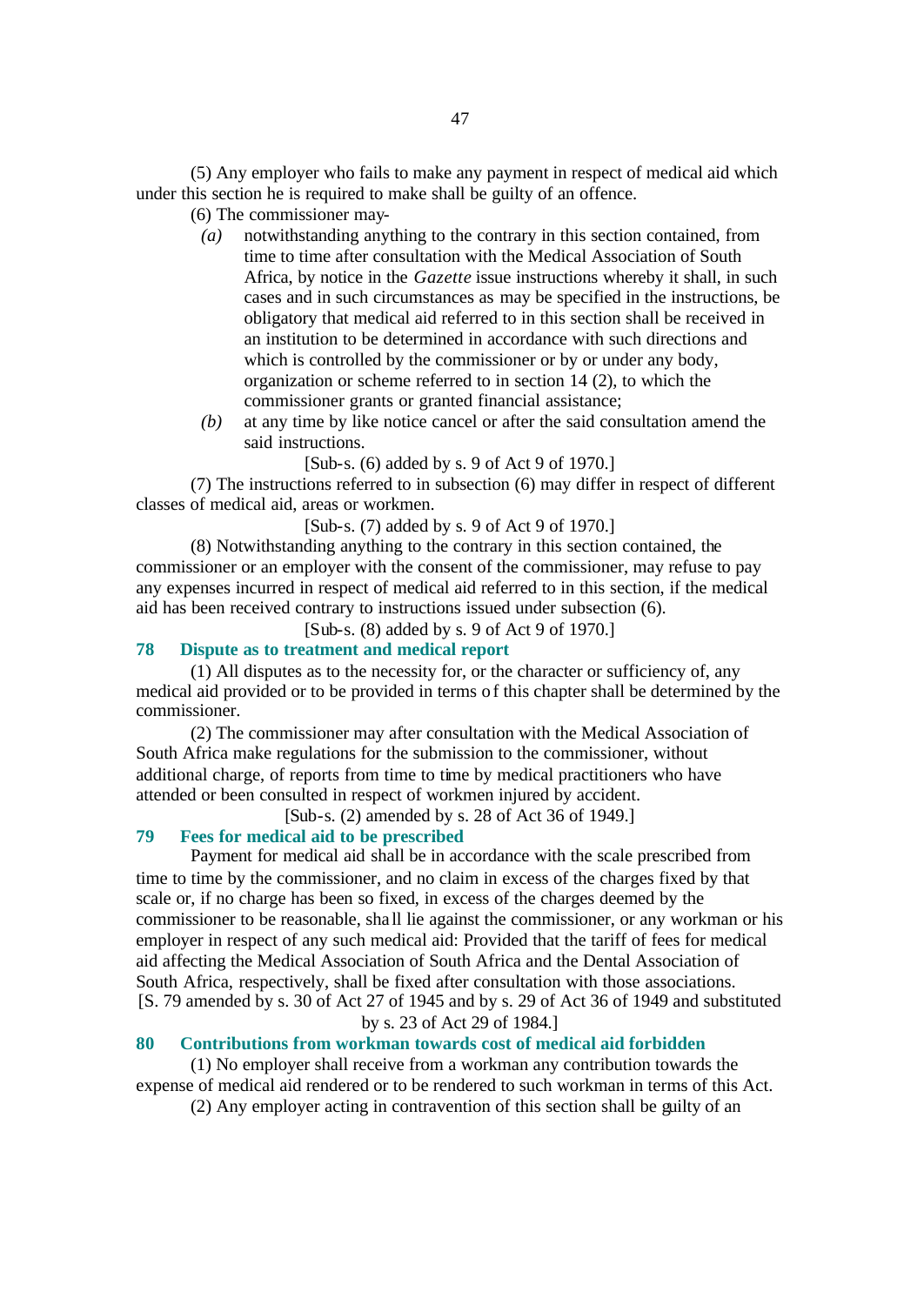offence and shall, in addition, be ordered by the commissioner to refund any sum so received. Such order shall, on being filed in the manner prescribed in section *sixty-two* be enforceable as in that section prescribed. Any amount recovered by the commissioner under any such order shall be paid by him to the workman concerned.

# **81 When employer supplies medical aid**

If any employer makes an arrangement for furnishing medical aid to his workmen injured by accident which in the opinion of the commissioner is not less favourable to the workmen than that provided for in this chapter, the commissioner may approve such an arrangement, and unless and until such approval is withdrawn the medical aid under such arrangement may be substituted for the medical aid referred to in this chapter and-

- *(a)* in the case of an employer individually liable he shall not be required to provide or pay for medical aid otherwise than in accordance with such arrangement; and
- *(b)* in the case of an employer not individually liable, the commissioner shall reimburse him out of the accident fund or reduce his assessment to such an extent as he deems equitable.

#### **81***bis* **Consultation with South African Medical and Dental Council**

The commissioner may from time to time consult the South African Medical and Dental Council established under the Medical, Dental and Pharmacy Act, 1928 (Act 13 of 1928), on questions connected with or arising out of the administration of the provisions of this Act relating to medical aid, and may for that purpose communicate to the said Council any information in his possession relating to any matter in respect of which the views of that Council are required.

[S. 81*bis* inserted by s. 30 of Act 36 of 1949.]

#### **CHAPTER IX**

#### **COMPENSATION FOR CERTAIN WIDOWS (ss 82-88)**

[Heading amended by s. 1 (2) of Act 114 of 1991.]

# **82 ......**

[S. 82 repealed by s. 24 of Act 29 of 1984.]

# **83 ......**

[S. 83 amended by s. 31 of Act 36 of 1949, substituted by s. 5 of Act 21 of 1964, amended by s. 25 of Act 29 of 1984 and repealed by s. 1 (2) of Act 114 of 1991.]

# **84 ......**

[S. 84 amended by s. 31 of Act 27 of 1945, by s. 23 of Act 51 of 1956 and by s. 14 of Act 7 of 1961, substituted by s. 5 of Act 58 of 1967, amended by s. 3 of Act 60 of 1971 and

by s. 12 of Act 11 of 1974 and repealed by s. 13 of Act 28 of 1977.]

#### **85 ......**

[S. 85 amended by s. 32 of Act 36 of 1949, by s. 24 of Act 51 of 1956 and by s. 15 of Act 7 of 1961, substituted by s. 6 of Act 58 of 1967, amended by s. 4 of Act 60 of 1971 and

# by s. 13 of Act 11 of 1974 and repealed by s. 14 of Act 28 of 1977.]

# **86 Allocation of compensation in case of death**

When a workman dies as the result of an accident and leaves as dependants two or more widows as contemplated in section 4 (3), or such widows and one or more children, the compensation payable to such dependants shall, notwithstanding the provisions of section 40, be allocated in such manner as the commissioner may from time to time determine: Provided that the compensation payable shall not in all exceed the lump sum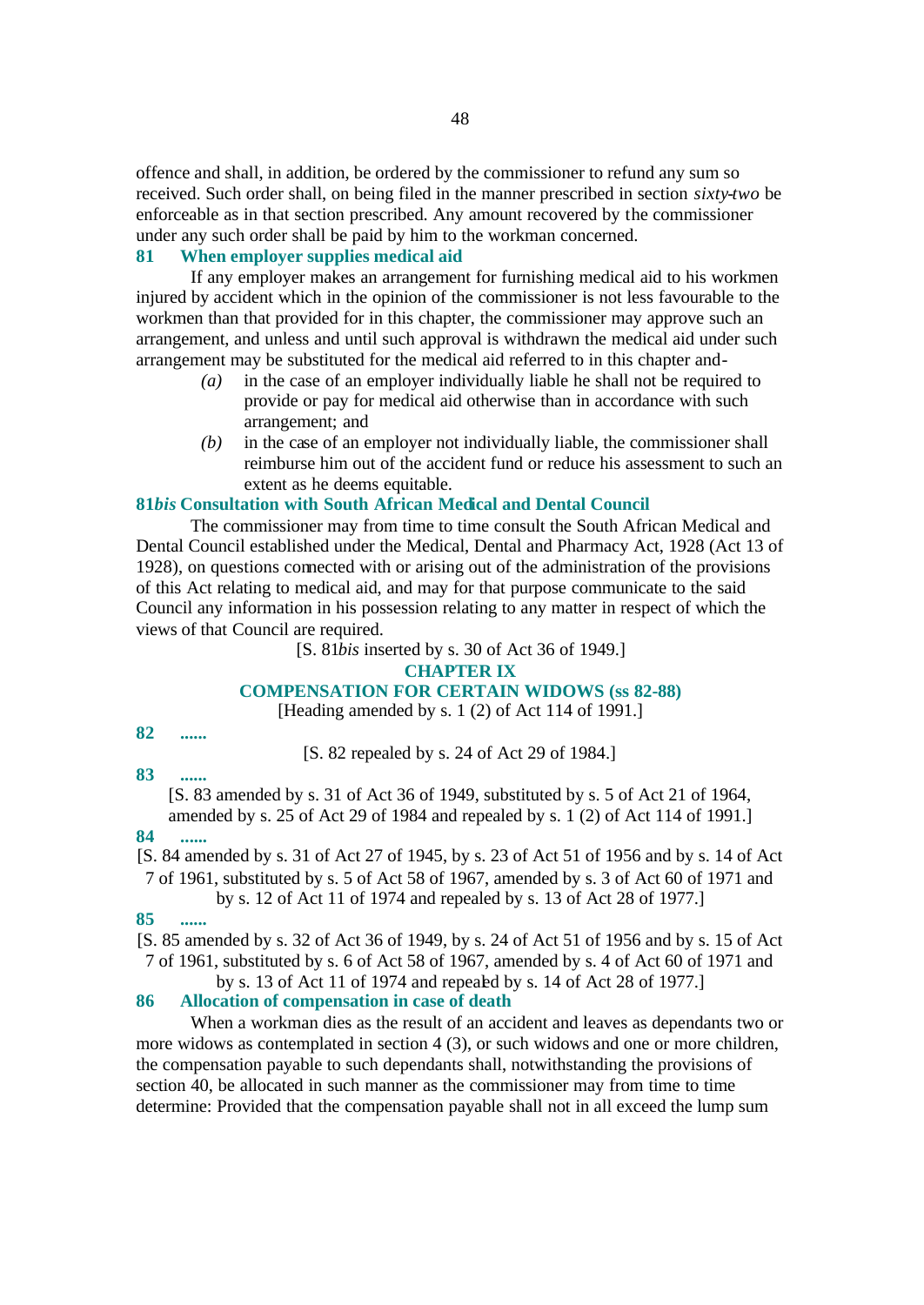and pension which would have been payable in terms of the provisions of section 40 had such workman left only one such widow or only one such widow and such child or children.

[S. 86 amended by s. 32 of Act 27 of 1945, by s. 33 of Act 36 of 1949, by s. 3 of Act 5 of 1951, by s. 25 of Act 51 of 1956 and by s. 16 of Act 7 of 1961, substituted by s. 7 of Act 58 of 1967 and by s. 15 of Act 28 of 1977 and amended by s. 1 (2) of Act 114 of 1991.] **87 ......**

[S. 87 substituted by s. 33 of Act 27 of 1945 and repealed by s. 26 of Act 51 of 1956.] **88 ......**

[S. 88 repealed by s. 1 (2) of Act 114 of 1991.]

#### **CHAPTER X**

#### **INDUSTRIAL DISEASES (ss 89-94)**

# **89 Compensation in respect of scheduled industrial diseases**

Where it is proved to the satisfaction of the commissioner in such manner as he may determine that the workman is suffering from a scheduled disease due to the nature of his occupation and is thereby disabled for employment, or that the death of the workman was caused by such disease, the workman shall be entitled to compensation as if such disablement or death had been caused by an accident, and the provisions of this Act shall, subject to the provisions of this Chapter, *mutatis mutandis* apply unless at the time of entering into the employment, the workman wilfully and falsely represented to the employer that he had not previously suffered from the disease: Provided that where the workman was not, at the date of the disablement or death, employed in the occupation to the nature of which the disease is due, the earnings of the workman shall be calculated on the basis of his earnings when he was last employed in such occupation.

[S. 89 amended by s. 4 of Act 5 of 1951 and by s. 17 of Act 7 of 1961 and substituted by s. 6 of Act 21 of 1964.]

# **90 Liability to pay compensation**

In the case of an employer individually liable compensation shall be paid by the employer who last employed the workman in the occupation to the nature of which the disease is due: Provided that if the commissioner is satisfied that the workman contracted the disease while in the employment of any previous employer or that the disease was partly attributable to such employment, he may, after due notice to that employer, direct that the compensation, or such part thereof as he deems equitable, shall be paid by such employer if he is individually liable, or out of the accident fund as the case may be.

#### **91 Notice of disablement and claim for compensation**

(1) The commissioner may, in relation to any workman, fix a date which shall be regarded for the purposes of this Chapter as the date of the commencement of the disablement of such workman, and for the purposes of this Act as the date of the accident.

(2) Notice that a workman has contracted or died of a scheduled disease, and any claim for compensation arising therefrom, shall be given or made by or on behalf of the workman to his employer and to the employer who last employed him in the occupation to which the disease is alleged to be due, and such notice or claim shall be deemed to be a notice under section 50 or a claim under section 54, as the case may be.

[Sub-s. (2) amended by s. 7 of Act 21 of 1964 and substituted by s. 27 of Act 29 of 1984.] **92 Presumption as to cause of disease**

(1) If a workman who becomes disabled by, or dies of a scheduled disease, other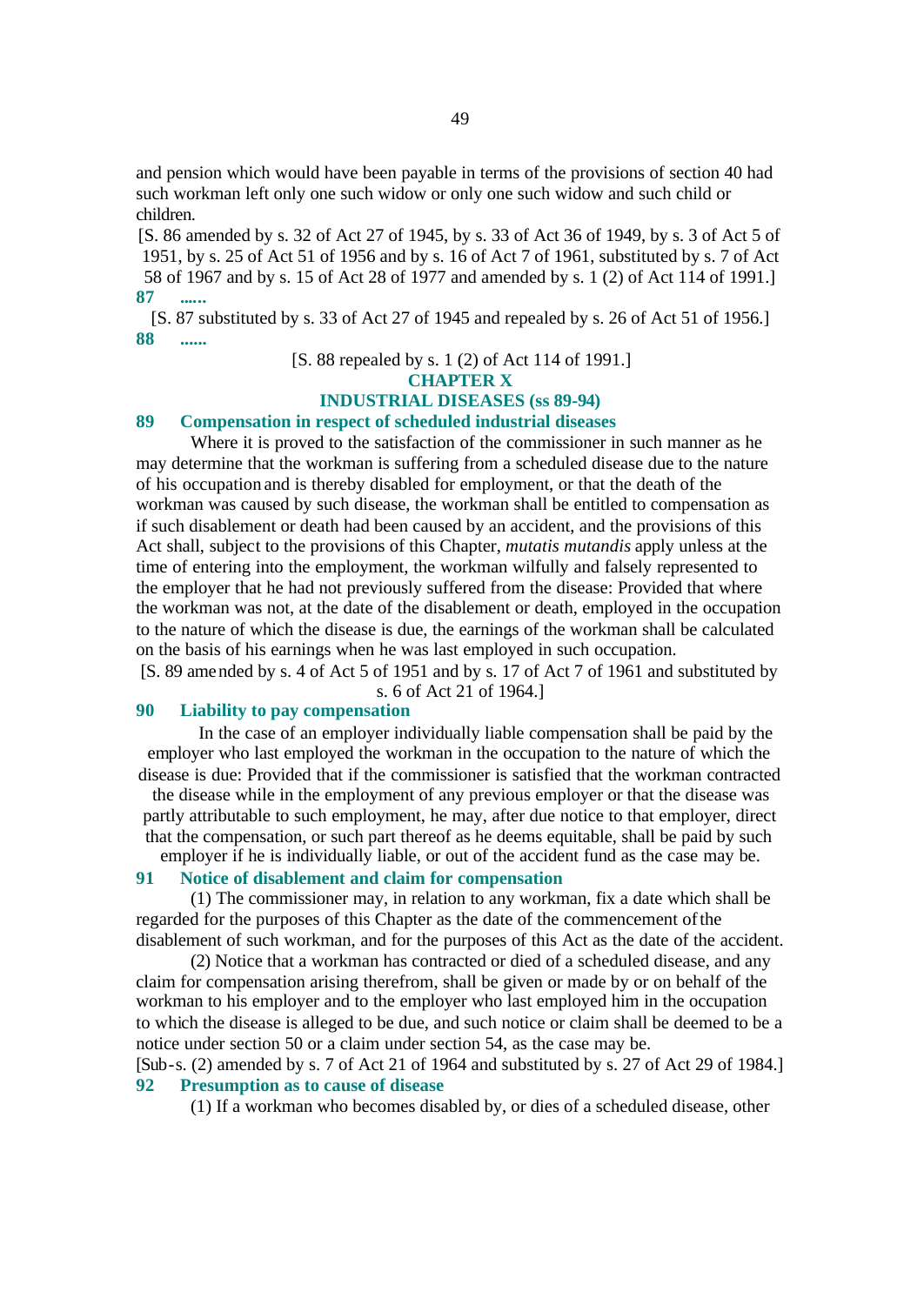than fibrosis of the lungs caused by mineral dust, was within twenty-four months immediately preceding the disablement or death employed in any occupation mentioned in the Second Schedule in respect of such disease, it shall be presumed, unless the contrary is proved, that the disease was due to such occupation.

[Sub-s. (1) amended by s. 18 *(a)* of Act 7 of 1961.]

(2) If a workman who becomes disabled by or dies of any fibrosis of the lungs caused by mineral dust, was employed in any occupation mentioned in the Second Schedule in respect of such fibrosis, it shall be presumed, unless the contrary is proved, that the fibrosis was due to such occupation.

[Sub-s. (2) added by s. 18 *(b)* of Act 7 of 1961.]

# **93 Compensation for other than scheduled disease**

Nothing in this Chapter shall affect the right of a workman to compensation in respect of a disease other than a scheduled disease if the contracting of that disease entitles him to compensation under any other provision of this Act.

# **94 Additions to scheduled diseases**

(1) After carrying out such investigation as he deems necessary the commissioner may recommend to the Minister the addition to or deletion from the Second Schedule of any disease or occupation: Provided that the commissioner may recommend that any such addition be of retrospective effect from a specified date.

[Sub-s. (1) amended by s. 19 of Act 7 of 1961.]

(2) The Minister may, by notice in the *Gazette*, amend the said Schedule in accordance with any such recommendation: Provided that not less than three months before the publication of such notice there was published in the *Gazette* a notice-

- *(a)* of the intention to publish the said notice and of its proposed contents; and
- *(b)* inviting any person who objects to the publication of the said notice to lodge an objection thereto in writing with the commissioner. [Sub-s. (2) substituted by s. 5 of Act 97 of 1986.]

# **CHAPTER XI MISCELLANEOUS (ss 95-110)**

# **95 Mutual associations**

(1) The Minister may, for such period and subject to such conditions as he, after consultation with the commissioner, may determine, issue a licence to carry on the business of insurance of employers against their liabilities to workmen under this Act to a mutual association which had been licensed prior to the eighteenth day of April, 1940, under the provisions of paragraph *(a)* of subsection (1) of section *seventy-five* of the Workmen's Compensation Act, 1934 (Act 59 of 1934): Provided that the Minister may, from time to time, require that, in addition to any securities deposited under the Insurance Act, 1923 (Act 37 of 1923), securities considered by the commissioner to be sufficient to cover the liabilities of the mutual association under this Act be deposited with the commissioner.

[Sub-s. (1) amended by s. 7 of Act 24 of 1981.]

(2) Subject to the provisions of subsection (4) a security so deposited with the commissioner shall be used solely for making good the default of the association concerned in respect of any liability of an employer under this Act, and for payment of any costs lawfully incurred in connection with such making good or the enforcement of such liability.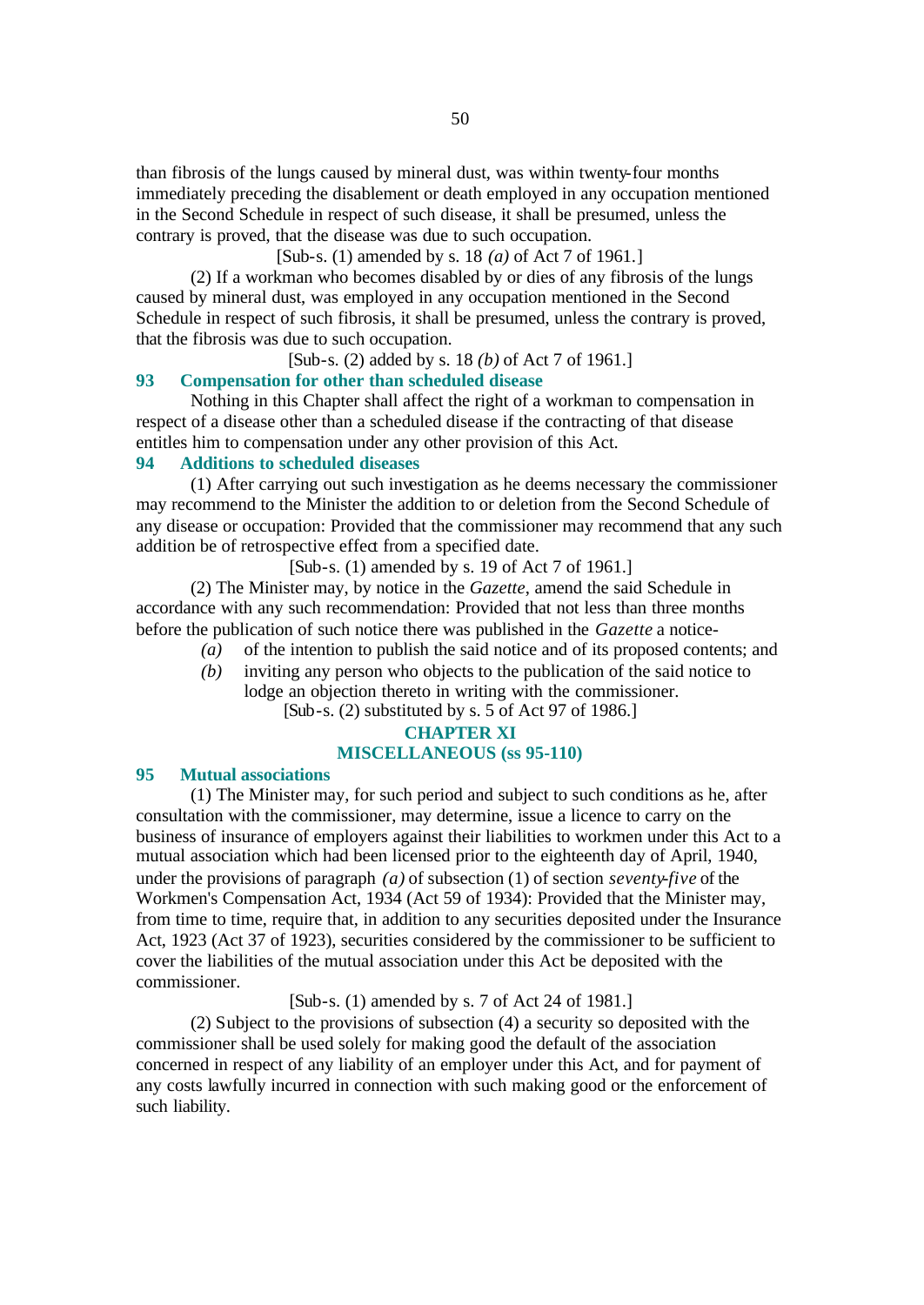(3) The Minister may from time to time determine the conditions upon which, the manner in which and the period within which any such security shall be made available to a person entitled to payment therefrom.

(4) When the Minister is satisfied that the whole or any portion of such security is no longer necessary and that the association concerned is not in a position to incur a liability payable therefrom, he shall cause such security, or portion thereof, to be returned to such association.

(5) When an association has deposited with the commissioner any such security and thereafter fails to meet in full any of its liabilities under this Act, or is placed in liquidation then, notwithstanding the provisions of any other law, such security shall vest in the commissioner for the purpose of the liabilities of the association under this Act.

(6) If at any time the Minister is satisfied that a mutual association has failed to comply with any of the conditions imposed by him in terms of subsection (1), he may suspend or withdraw the licence issued to that association under the said subsection and no appeal shall lie against his decision.

# **96 Employers to notify commissioner**

(1) Every employer carrying on business in the Republic and not exempted under subsection (2) shall, within fourteen days of the date of commencement of this Act, or of the date on which he commences business, whichever date is the later, in the prescribed manner furnish the commissioner with the prescribed particulars of his business, and thereafter, within the period fixed by the commissioner, with such additional particulars as the commissioner may from time to time require. Such particulars shall be furnished separately in respect of each business conducted by the employer. Every such employer shall forthwith inform the commissioner of any change in the particulars so furnished.

[Sub-s. (1) amended by s. 34 of Act 36 of 1949.]

(2) The Minister may, by notice in the *Gazette*, exempt from the provisions of subsection (1), to the extent indicated in such notice, employers referred to in section 70 (1).

[Sub-s. (2) substituted by s. 28 of Act 29 of 1984.]

(3) Every person not resident in the Republic who, and every corporate body not registered in the Republic under the law relating to companies which, carries on business in the Republic or engages, in, on or above the continental shelf, in activities in connection with surveys, research, prospecting or exploitation of natural resources and in connection therewith employs a workman, shall notify the commissioner of the address of his or its chief office and of the name of his or its chief officer in the Republic, and such officer shall be authorized and required to perform the duties of an employer as provided by this Act, and shall accept service of any document issued under this Act which affects such person or body.

[Sub-s. (3) substituted by s. 10 of Act 9 of 1970.]

(4) Any person who fails to comply with the provisions of this section shall be guilty of an offence.

#### **97 Employer to keep records**

(1) Every employer shall in respect of all his workmen keep records of wages paid, time worked and payment made for piece-work and overtime, and of any other particulars prescribed and he shall at all reasonable times produce such records or a microfilm or other microform reproduction thereof, on demand, to any person authorized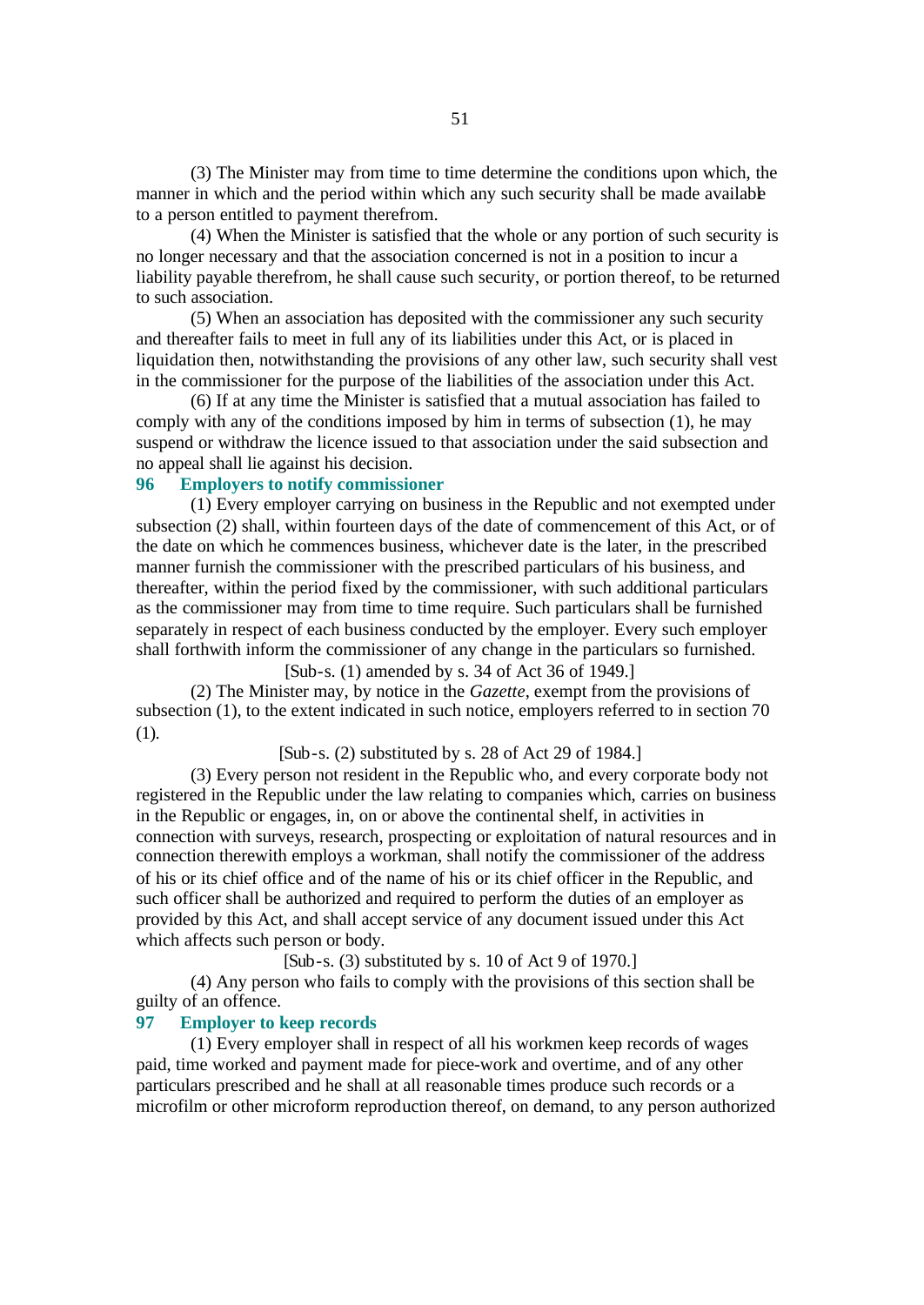under section 17 for his inspection.

(2) Every employer shall retain the records or reproduction thereof referred to in subsection (1) for a period of not less than three years after the date on which such records are made.

(3) An employer who fails to comply with any provision of this section shall be guilty of an offence.

[S. 97 substituted by s. 8 of Act 24 of 1981.]

## **98 Threats and compulsion**

Any person who, by threats or in any other manner whatever, compels or attempts to compel any workman to do or to omit to do any act the doing or omission of which deprives or is intended to deprive him of any right to compensation shall be guilty of an offence and liable on conviction to a fine not exceeding two hundred rand, or, in default of payment, to imprisonment for a period not exceeding six months, or to both such fine and such imprisonment.

[S. 98 amended by s. 20 of Act 7 of 1961.]

# **98***bis* **False statements**

Any person who in a claim for compensation under this Act, or in any notice, report or statement required to be given, made or furnished under the provisions of this Act, knowingly makes or causes to be made a statement which is false in a material particular, shall be guilty of an offence.

[S. 98*bis* inserted by s. 34 of Act 27 of 1945.]

**99 ......**

[S. 99 amended by s. 35 of Act 27 of 1945 and by s. 27 of Act 51 of 1956 and repealed by s. 8 of Act 6 of 1972.]

# **100 Compensation not to form part of deceased workman's estate**

Compensation under this Act in respect of the death of a workman shall not form part of his estate.

## **101 Certain documents exempt from stamp duty**

Notwithstanding anything to the contrary in any law in force relating to stamp duty, any affidavit, certificate, receipt or other document required or issued under any provision of this Act, shall be exempt from stamp duty.

# **102 Compensation may not be assigned, charged, attached or set-off**

Compensation shall not-

- *(a)* be capable of being assigned or charged;
- *(b)* be attached by the order of any court:
- *(c)* be set off against any debt due by the person entitled to such compensation:

Provided that the commissioner or the employer individually liable, as the case may be, may, out of any compensation payable to a workman repay either wholly or partly any amount which with the approval of the commissioner or of such employer, has after the occurrence of the accident in respect of which such compensation is payable, been advanced to such workman subject to repayment out of such compensation.

# [S. 102 amended by s. 35 of Act 36 of 1949.]

# **103 Insurance companies licensed under Act 59 of 1934 to furnish information**

(1) Every insurance company and every mutual association licensed under subsection (1) of section *seventy-five* of the Workmen's Compensation Act, 1934 (Act 59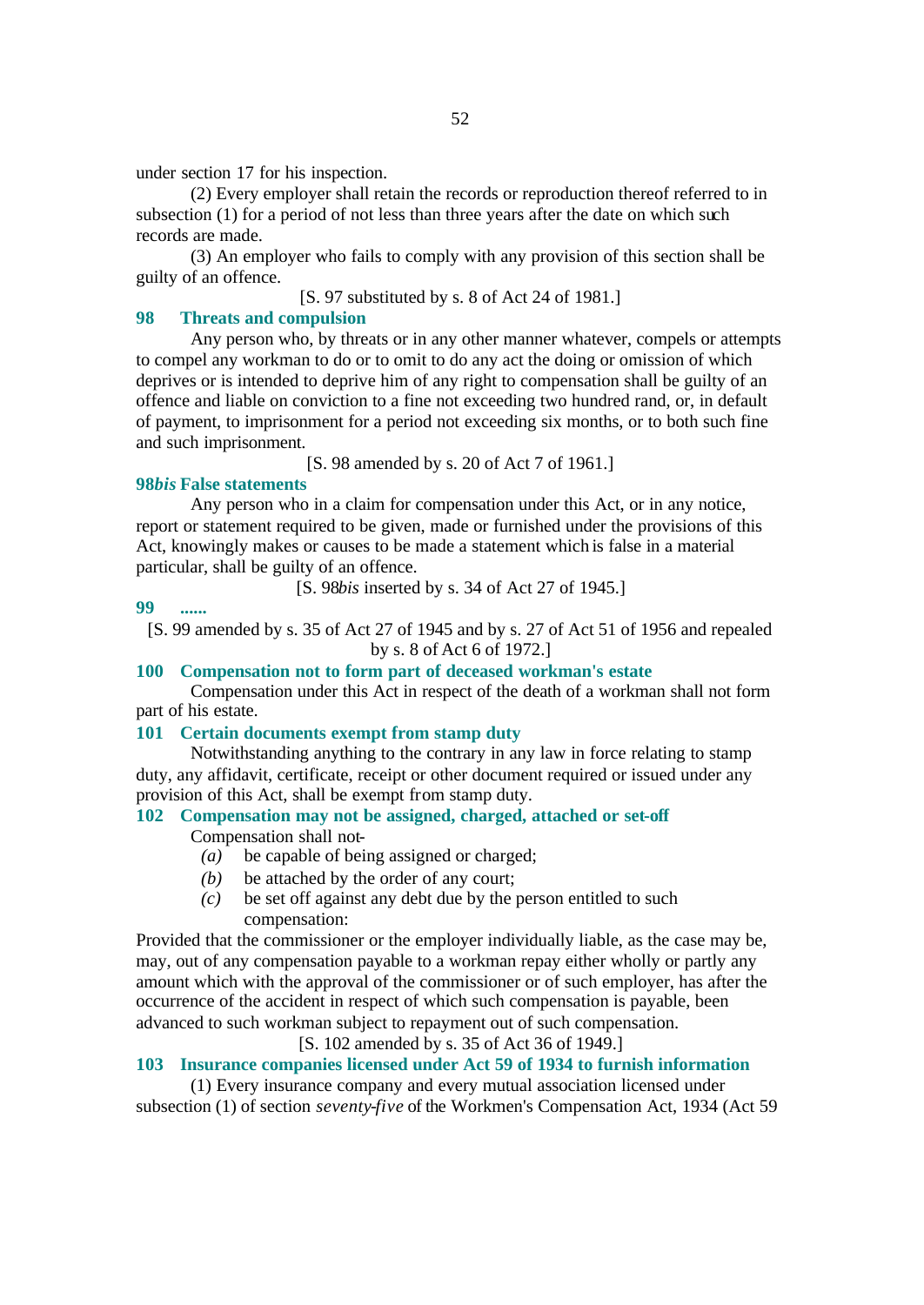of 1934) shall, notwithstanding the repeal of the said Act, from time to time furnish to the commissioner, in the manner prescribed and on or before a specified date, the prescribed particulars in regard to the employers insured with them immediately prior to the date of commencement of this Act, the premiums paid by such employers, and such other matters as may be prescribed.

[Sub-s. (1) amended by s. 28 of Act 51 of 1956 and by Proclamation 45 of 1990.]

(2) Failure to comply with the provisions of this section shall constitute an offence.

#### **104 Evidence**

(1) Every record of a decision or award made by the commissioner and every copy or reproduction (whether obtained by microfilming or any other process) of, or extract from, an entry in any book or record kept by the commissioner, and of any document filed with the commissioner, purporting to be certified by the commissioner to be a true copy or reproduction or extract shall upon production be received in any court as *prima facie* evidence of the matters so certified without proof of the commissioner's signature.

#### [Sub-s. (1) substituted by s. 9 of Act 24 of 1981.]

(2) In any proceedings under this Act, or in any court, an affidavit purporting to be made by the commissioner, or by a person authorized under subsection (1) of section *seventeen* in respect of any matter investigated by him in terms of such authorization, in which it is stated-

- *(a)* that any person or body of persons is an employer, principal, contractor, workman or dependant under this Act; or
- *(b)* that any person is or has been lawfully required under this Act to pay any amount to the commissioner, or to a workman or other person named in the affidavit; or
- *(c)* that any amount referred to in paragraph *(b)*, or any portion thereof had or had not been paid on a date specified in the affidavit,

and an affidavit purporting to be made by the commissioner or a person to whom powers have been delegated under subsection (3) of section *twelve*, and in which it is stated that any decision has been taken by the commissioner or has been taken by such person in pursuance of the powers so delegated to him, as the case may be, shall on its mere production in those proceedings by any persons, but subject to the provisions of subsection (3) be *prima facie* proof of the facts stated therein.

[Sub-s. (2) amended by s. 36 of Act 36 of 1949.]

(3) The person presiding over the proceedings in which any document referred to in subsection (1) or affidavit referred to in subsection (2) is adduced in evidence, may cause the commissioner or the person making the affidavit as the case may be to be subpoenaed to give oral evidence, or may cause written interrogatories to be submitted to him for reply and such interrogatories and any reply on oath purporting to be a reply from such person shall in like manner be admissible as evidence in such proceedings. **105 Penalties**

(1) Any person who is convicted of an offence in terms of section 73 (3), shall be liable to a fine not exceeding R500 or in default of payment to imprisonment for a period not exceeding one year, or to both that fine and that imprisonment.

(2) Any person who is convicted of an offence in terms of this Act for which no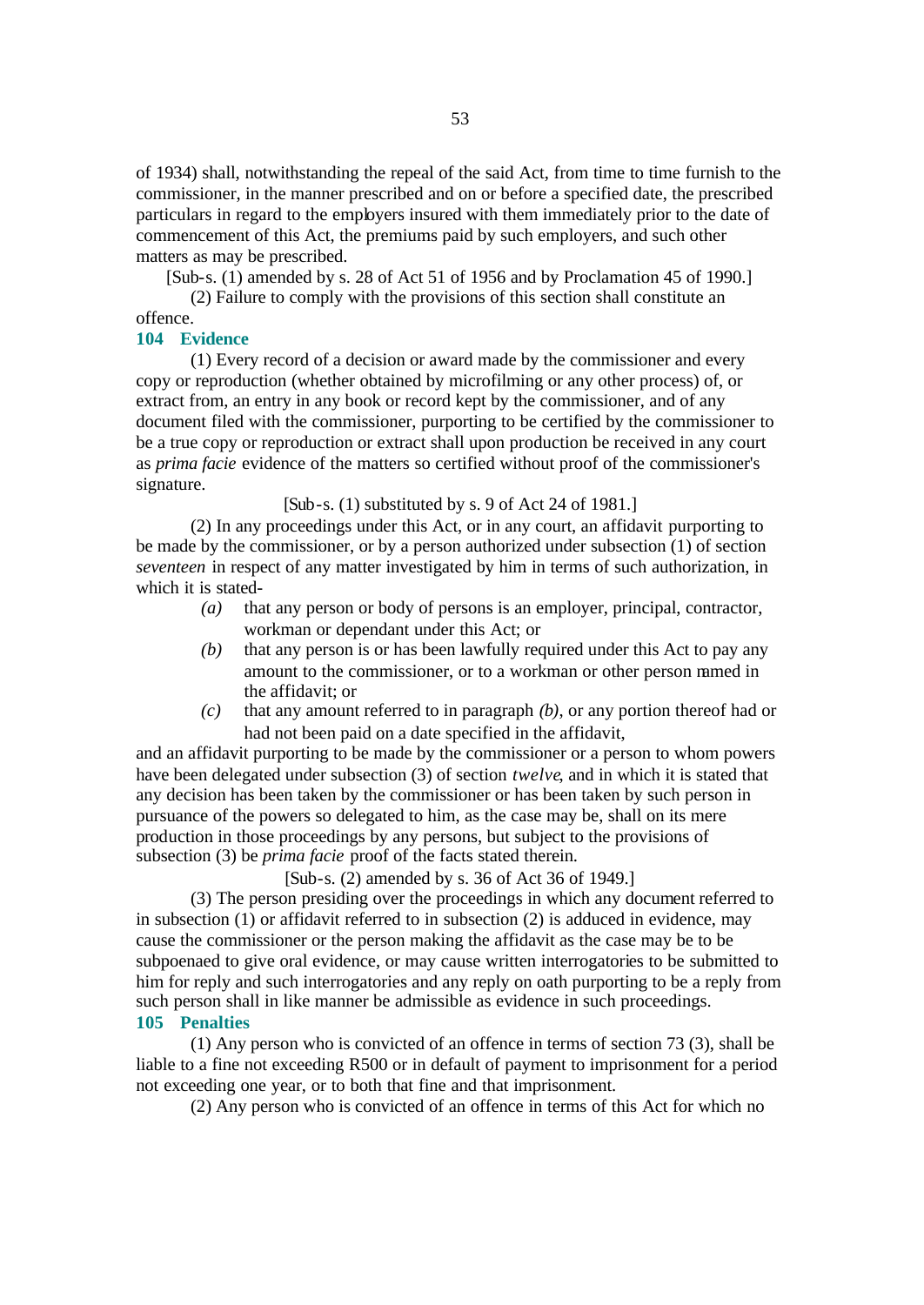penalty is otherwise provided, shall be liable to a fine not exceeding R200 or in default of payment to imprisonment for a period not exceeding three months, or to both that fine and that imprisonment.

[S. 105 amended by s. 21 of Act 7 of 1961 and substituted by s. 29 of Act 29 of 1984.] **106 Reciprocal arrangements for the administration of compensation**

For the purpose of giving effect to any convention with a foreign State providing for reciprocity in matters relating to compensation to workmen for accidents causing disablement or death the Minister may make rules by notice in the *Gazette* including rules-

- *(a)* for determining in any case where a workman is entitled to compensation both under this Act and under the law of any such country with which the convention is made, under the law of which party to the convention such workman or his dependants shall be entitled to recover compensation;
- *(b)* for conferring on the commissioner, powers for the admission of evidence taken in any such country, and the procuring and taking of evidence for use in any such country or otherwise for the purpose of facilitating proceedings for the recovery of compensation under the respective laws of any such country;

[Para. *(b)* amended by s. 37 of Act 36 of 1949.]

*(c)* whereby compensation awarded in the territory of any such country to persons resident or becoming resident in the Republic, may be transferred to and administered by the commissioner, and whereby compensation awarded under this Act to persons resident or becoming resident in the territory of any such country may be transferred to and administered by a competent authority in that territory.

[S. 106 amended by s. 30 of Act 29 of 1984 and by ss. 46 and 47 of Act 97 of 1986.] **107 Regulations**

(1) The Minister may make regulations as to-

- *(a)* the place of meeting and the procedure to be followed at any meeting of the commissioner and assessors or at any proceeding under this Act with which assessors are concerned, or at any investigation under this Act;
- *(b)* the procedure to be followed in connection with notices of accidents and claims for compensation and the form of, and particulars to be submitted with, such notices and claims;
- *(c)* the forms to be used in connection with such procedure or to be used for any other matters dealt with by this Act;
- *(d)* subject to the provisions of section *seventy-nine* the fees payable to medical practitioners for services rendered in connection with any matter under this Act;
- *(e)* the fees payable to advocates and attorneys for services rendered in connection with any matter under this Act;
- *(f)* the procedure to be follo wed in paying assessments and penalties to the commissioner;
- *(g)* the persons to whom, the places at which, and the method by which payments of assessments under this Act shall be made;
- *(h)* the determination of the amount and the conditions and manner of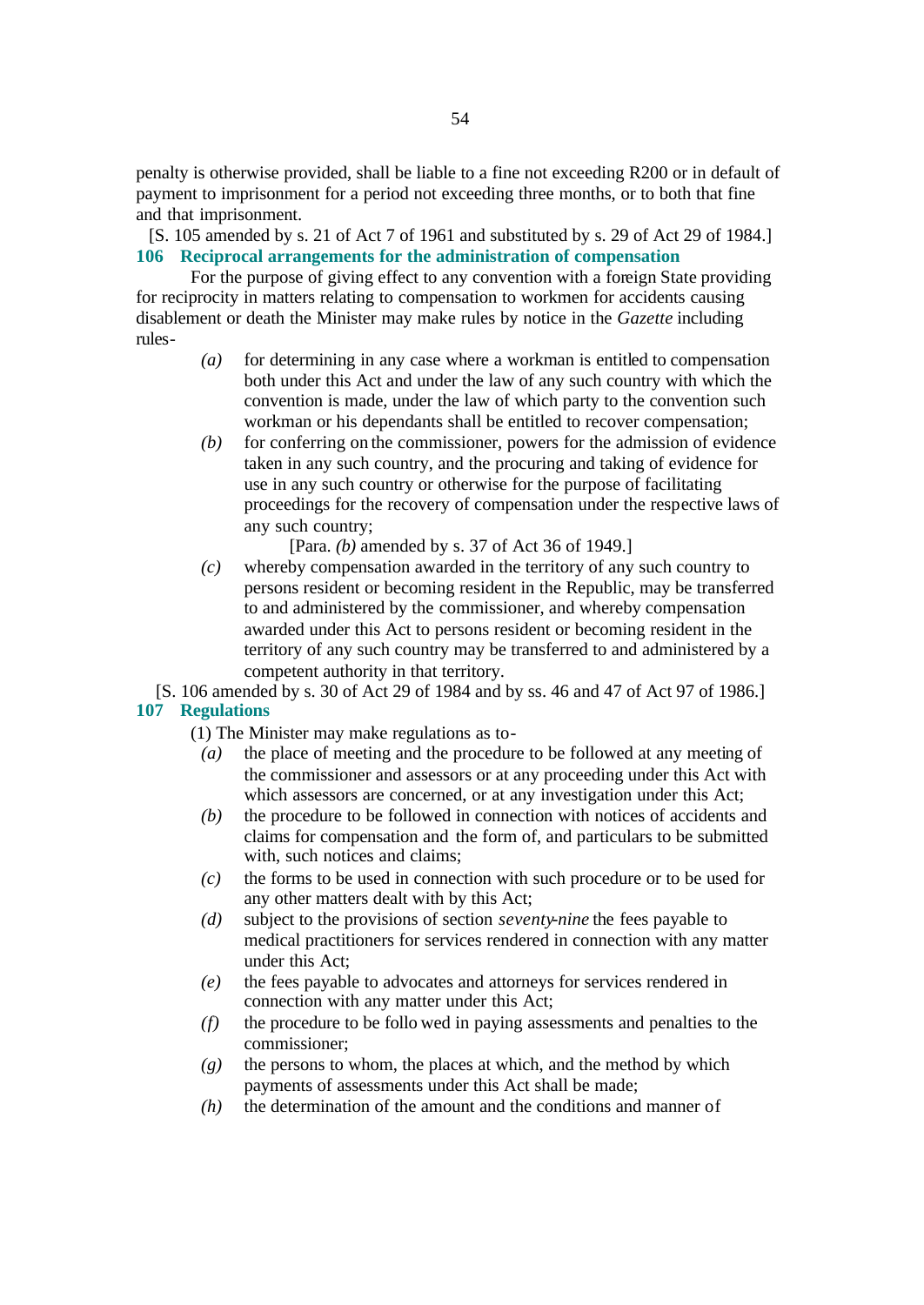payment of benefits payable to assessors or classes of assessors in terms of section *thirty-four*;

[Para. *(h)* substituted by s. 29 *(a)* of Act 51 of 1956.]

*(i)* the disposal of moneys payable to any person (other than the commissioner) under this Act or the Workmen's Compensation Act, 1934 (Act 59 of 1934), and not claimed by the person entitled thereto within a prescribed period;

[Para. *(i)* amended by s. 29 *(b)* of Act 51 of 1956 and by Proclamation 45 of 1990.]

- *(j)* all other matters which by this Act are required or permitted to be prescribed;
- *(k)* any matter which he may deem necessary or expedient to prescribe in order to further the objects of this Act.

[Para. *(k)* added by s. 31 *(a)* of Act 29 of 1984.]

[Sub-s. (1) amended by s. 46 of Act 97 of 1986.]

(2) Different regulations may be made under subsection (1) in respect of different classes of employers and workmen and of different areas, and in making such regulations the Minister may apply such method of discrimination or differentiation as he may deem advisable.

[Sub-s. (2) amended by s. 46 of Act 97 of 1986.]

(3) Any regulations made under subsection (1) may prescribe penalties for any contravention thereof or failure to comply therewith not exceeding a fine of R200 or imprisonment for a period of six months.

[Sub-s. (3) amended by s. 22 of Act 7 of 1961 and substituted by s. 31 *(b)* of Act 29 of 1984.]

**108 ......**

[S. 108 repealed by s. 59 of Act 39 of 1960.]

**109** Repeals the Workmen's Compensation Act 59 of 1934, and the Workmen's Compensation Amendment Act 38 of 1936.

# **109***bis* **......**

[S. 109*bis* inserted by s. 30 of Act 51 of 1956, amended by s. 8 of Act 21 of 1964 and repealed by Proclamation 45 of 1990.]

# **110 Short title**

This Act shall be called the Workmen's Compensation Act, 1941, and shall commence on a date to be fixed by the State President by proclamation in the *Gazette*: Provided that the provisions of this Act relating to the right to compensation shall not come into operation until a date to be fixed in like manner.

#### **First Schedule**

# [First Schedule substituted by s. 23 of Act 7 of 1961.]

| Injury                                                | Percentage of<br><b>Disablement</b> |
|-------------------------------------------------------|-------------------------------------|
| Loss of two limbs                                     | 100                                 |
| Loss of both hands, or of all fingers and both thumbs | 100                                 |
| Total loss of sight                                   | 100                                 |
| Total paralysis                                       | 100                                 |
| Injuries resulting in being permanently bedridden     | 100                                 |
| Any other injury causing permanent total disablement  | 100                                 |
| Loss of arm at shoulder                               | 65                                  |
| Loss of arm between elbow and shoulder                | 65                                  |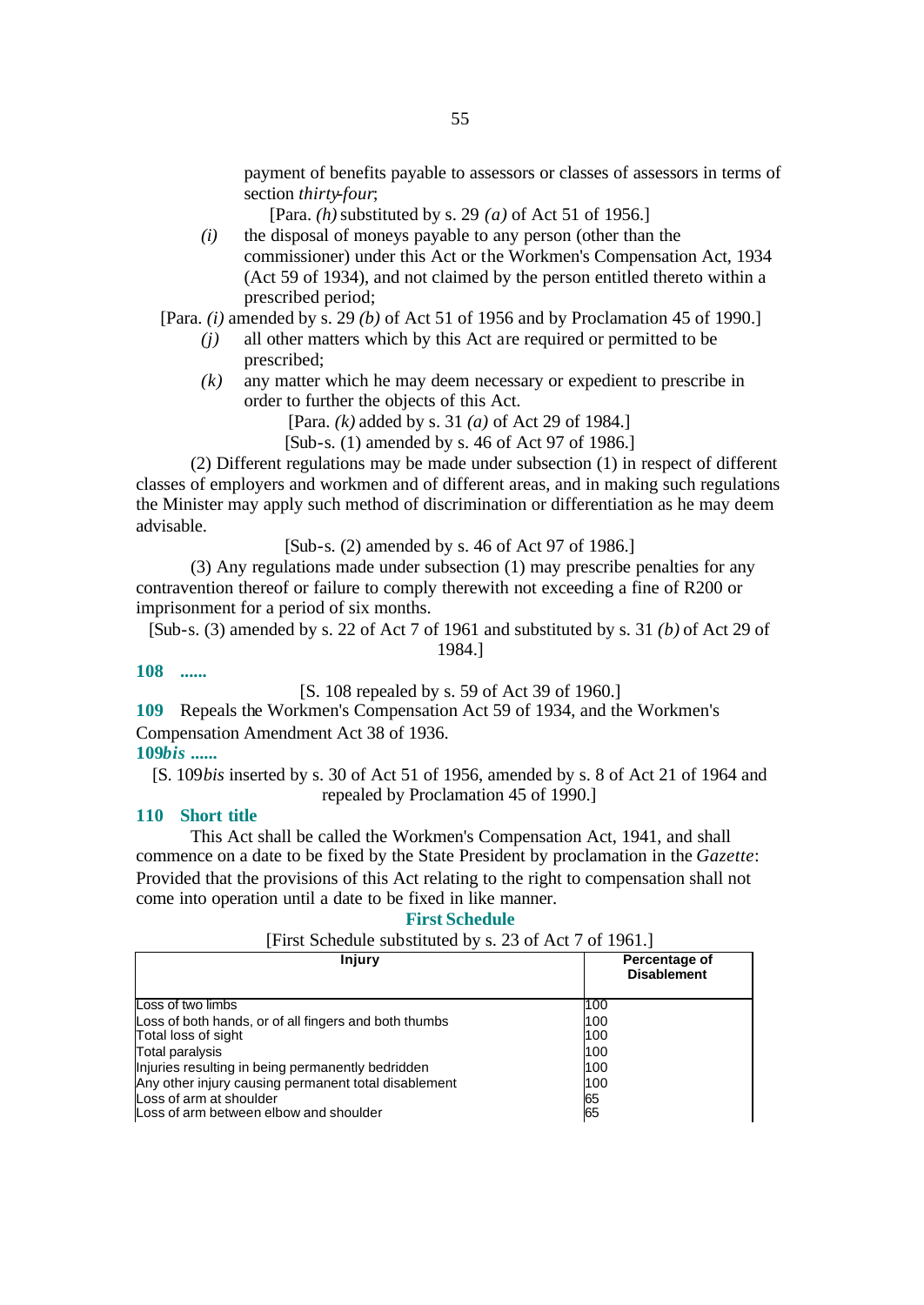| Loss of arm at elbow<br>Loss of arm between wrist and elbow<br>Loss of hand at wrist<br>Loss of four fingers and thumb of one hand<br>Loss of four fingers<br>Loss of thumb- both phalanges<br>one phalanx | 55<br>55<br>50<br>50<br>40<br>25<br>15 |
|------------------------------------------------------------------------------------------------------------------------------------------------------------------------------------------------------------|----------------------------------------|
| Loss of index finger- three phalanges<br>two phalanges                                                                                                                                                     | 10<br>8                                |
| one phalanx                                                                                                                                                                                                | 5                                      |
| Loss of middle finger-three phalanges<br>two phalanges                                                                                                                                                     | 8<br>6                                 |
| one phalanx                                                                                                                                                                                                | 4                                      |
| Loss of ring finger- three phalanges<br>two phalanges                                                                                                                                                      | 6<br>5                                 |
| one phalanx                                                                                                                                                                                                | 3                                      |
| Loss of little finger- three phalanges<br>two phalanges                                                                                                                                                    | 4<br>3                                 |
| one phalanx                                                                                                                                                                                                | 2                                      |
| Loss of metacarpals - first, second or third (additional)<br>fourth or fifth (additional)                                                                                                                  | 4<br>2                                 |
| Loss of leg- at hip<br>between knee and hip                                                                                                                                                                | 70<br>45 to 70                         |
| below knee                                                                                                                                                                                                 | 35 to 45                               |
| Loss of toes- all<br>Great, both phalanges                                                                                                                                                                 | 15<br>7                                |
| one phalanx                                                                                                                                                                                                | З                                      |
| Other than great- four toes                                                                                                                                                                                | 7                                      |
| three toes                                                                                                                                                                                                 | 5                                      |
| two toes                                                                                                                                                                                                   | 3                                      |
| one toe                                                                                                                                                                                                    | 1                                      |
| Eye: Loss of-whole eye<br>sight of                                                                                                                                                                         | 30<br>30                               |
| sight of, except perception of light                                                                                                                                                                       | 30                                     |
| Loss of hearing-both ears<br>one ear                                                                                                                                                                       | 50<br>7                                |

Total permanent loss of use of member shall be treated as loss of member.

An injury to the left arm or hand and, in the case of a left-handed workman, to the right arm or hand, may in the discretion of the commissioner be rated at ninety per cent of the above percentage.

Where there are two or more injuries the sum of the percentages for such injuries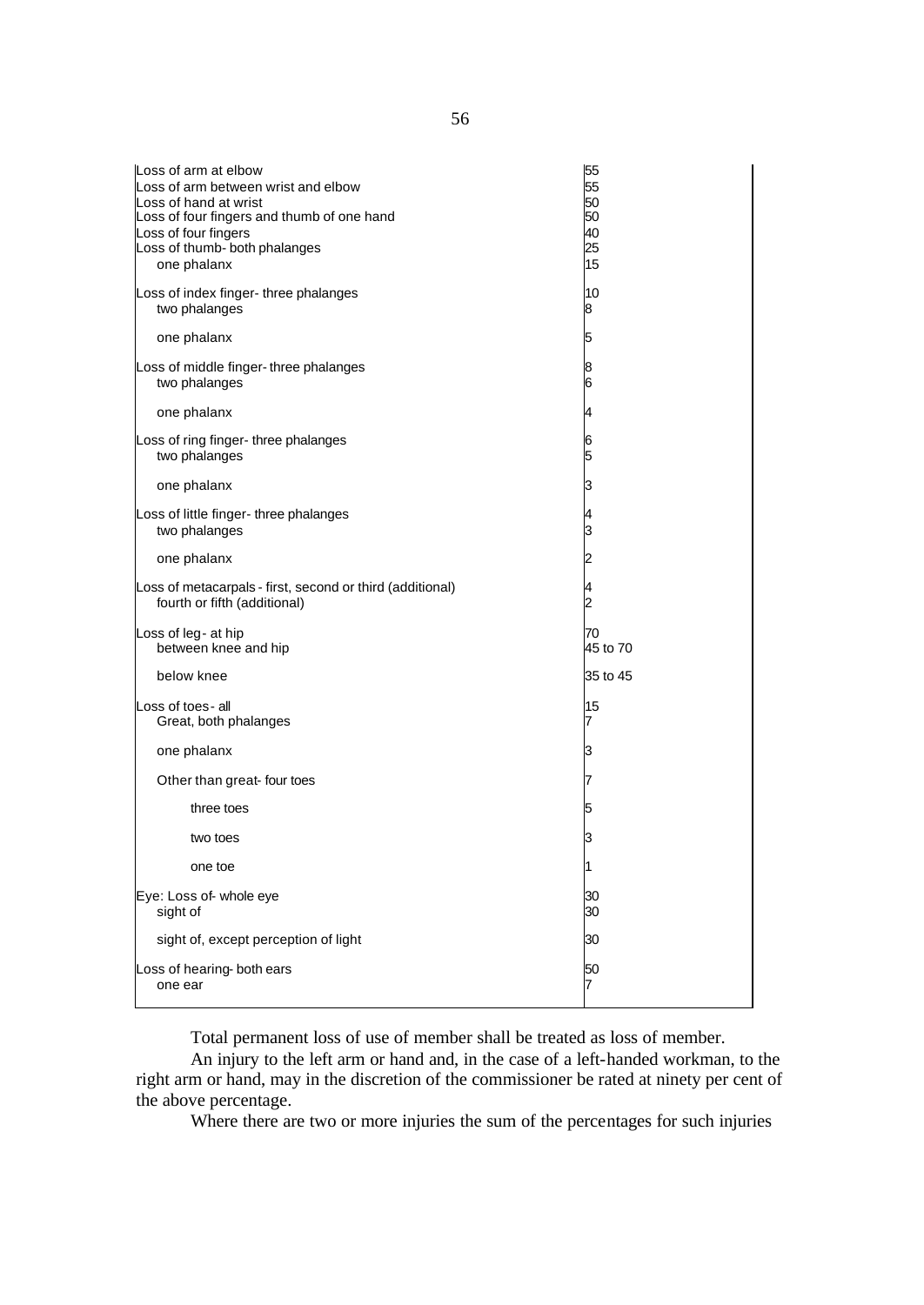may be increased, in the discretion of the commissioner.

**Second Schedule**

[Second Schedule amended by Proclamation 147 of 1951, by Proclamation 63 of 1952, by Proclamation 170 of 1959, by Proclamation R90 of 1962, by Proclamation R98 of 1973, by Proclamation 233 of 1979 and by GN 3311 of 1992.]

| <b>DESCRIPTION OF DISEASE</b>                                          | 1775, by Troclamation 255 or 1777 and by Giv 5511 or 1772.<br><b>DESCRIPTION OF OCCUPATION</b>           |
|------------------------------------------------------------------------|----------------------------------------------------------------------------------------------------------|
|                                                                        |                                                                                                          |
| Ankylostomiasis (hookworm) in workmen other<br>than Asiatics or Blacks | Mining carried on underground.                                                                           |
| Anthrax                                                                | The handling of wool, hair, bristles, hides and skins.                                                   |
|                                                                        | Work in connection with animals infected with                                                            |
|                                                                        | anthrax. Loading, unloading or transport of goods.                                                       |
| Arsenical poisoning                                                    | Any work involving the use of arsenic or its<br>preparations or compounds.                               |
| Poisoning by benzene or its homologues and                             | Any work involving the production or use of or                                                           |
|                                                                        | their nitro and amino derivatives and its sequelae contact with benzene or its homologues or their nitro |
|                                                                        | and amino derivatives                                                                                    |
| Cyanide rash                                                           | The handling of cyanide or any work involving the                                                        |
| Dermatitis due to dust, liquids or other external                      | use of cyanide.                                                                                          |
| agents present in the specific process or                              |                                                                                                          |
| processes of the workman's occupation                                  |                                                                                                          |
| Halogen derivatives of hydro-carbons, poisoning                        | Any work involving the manufacture or use of or                                                          |
| by the                                                                 | contact with the halogen derivatives of hydro-                                                           |
|                                                                        | carbons.                                                                                                 |
| Lead poisoning or its sequelae                                         | The handling of lead or its preparations or                                                              |
|                                                                        | compounds or any work involving the use of lead or                                                       |
|                                                                        | its preparations or compounds.                                                                           |
| Mercury poisoning or its sequelae                                      | Any work involving the use of mercury or its<br>preparations or compounds.                               |
| Pathological manifestations due to radium and                          | Any work involving the use or exposure to the action                                                     |
| other radioactive substances or X-rays                                 | of radium or other radioactive substances or X-rays.                                                     |
| Phosphorus poisoning                                                   | Any work involving the use of phosphorus or its                                                          |
|                                                                        | preparations or compounds.<br>Any occupation (other than a 'dusty atmosphere' as                         |
| Silicosis, asbestos or other fibrosis of the lungs<br>caused by dust   | defined in the mineral Pneumoconiosis Act, 1956), in                                                     |
|                                                                        | which workmen are exposed to the inhalation of                                                           |
|                                                                        | silica dust, asbestos dust or other mineral dust.                                                        |
| Primary epitheliomatous cancer of the skin                             | Any work invol ving the handling or use of tar, pitch,                                                   |
|                                                                        | bitumen, mineral oil or paraffin.                                                                        |
| Manganese poisoning                                                    | Any work involving the use or handling of, or                                                            |
|                                                                        | exposure to the fumes, dust or vapour of,                                                                |
|                                                                        | manganese or a compound of or substance                                                                  |
|                                                                        | containing manganese.                                                                                    |
| <b>Byssinosis</b>                                                      | Any occupation in which a workman is exposed to                                                          |
|                                                                        | the inhalation of cotton or linen dust.                                                                  |
| Mesothelioma                                                           | Any work which involves the handling or use of<br>asbestos or exposing the workman to asbestos dust      |
|                                                                        | caused by the use of asbestos in connection with the                                                     |
|                                                                        | employer's business.                                                                                     |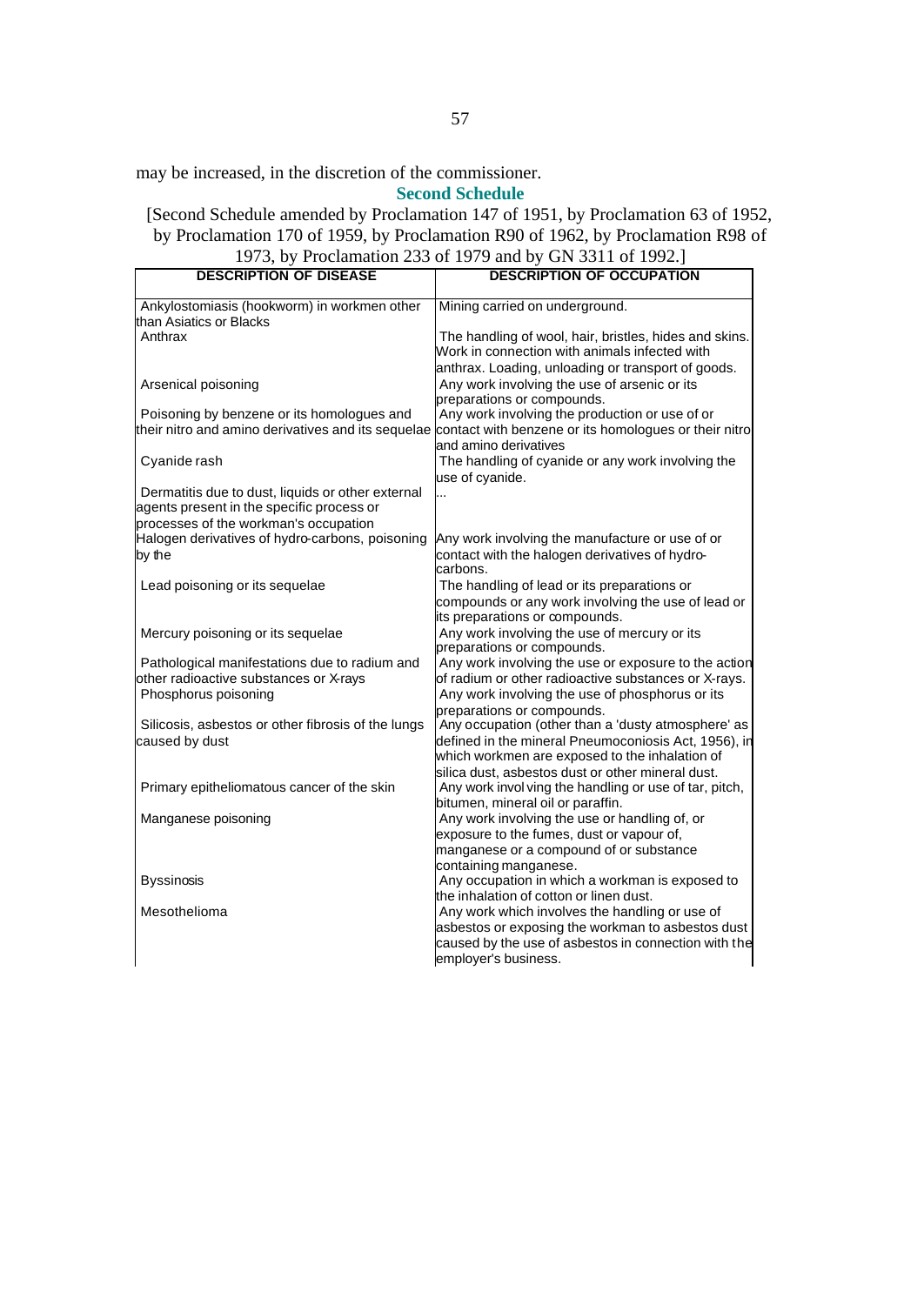| Occupational asthma | Any occupation in which a workman is exposed to<br>the inhalation of one of the following sensitising<br>agents which leads to the development of the |
|---------------------|-------------------------------------------------------------------------------------------------------------------------------------------------------|
|                     | disease:                                                                                                                                              |
|                     | 1. Isocyanates.                                                                                                                                       |
|                     | 2. Platinum, nickel, cobalt, vanadium and chromium                                                                                                    |
|                     | salts.                                                                                                                                                |
|                     | 3. Hardening agents including epoxy resins.                                                                                                           |
|                     | 4. Acrylic acid and derived acrylates.                                                                                                                |
|                     | 5. Soldering and welding fumes.                                                                                                                       |
|                     | 6. Substances originating from animals and insects.                                                                                                   |
|                     | 7. Fungi and spores.                                                                                                                                  |
|                     | 8. Proteolytic enzymes.                                                                                                                               |
|                     | 9. Any organic dust including dust from wood,                                                                                                         |
|                     | tobacco, grain and grain flour.                                                                                                                       |
|                     | 10. Exposure to vapours and fumes of                                                                                                                  |
|                     | formaldehyde, anhydrides, amines and diamines.                                                                                                        |

<sup>ii</sup>R55 068 per year with effect from 1 March 1993 - GN 223 (GG 14586) of 19 February 1993.

<sup>iii</sup>R4 589 with effect from 1 March 1993 - GN 224 (*GG* 14586) of 19 February 1993. ivR4 589 with effect from 1 March 1993 - GN 224 (*GG* 14586) of 19 February 1993 <sup>v</sup>R2 570 with effect from 1 March 1993 - GN 224 (*GG* 14586) of 19 February 1993.

vi For accidents which occurred before 1 April 1960 and occupational diseases which were diagnosed before 1 April 1960 by 22.1%

For accidents which occurred from 1 April 1960 up to 31 March 1961 and occupational diseases which were diagnosed from 1 April 1960 up to 31 March 1961 by 21.9%;

For accidents which occurred from 1 April 1961 up to 31 March 1962 and occupational diseases which were diagnosed from 1 April 1961 up to  $31$  March 1962 by 21.8%;

For accidents which occurred from 1 April 1962 up to 31 March 1963 and occupational diseases which were diagnosed from 1 April 1962 up to 31 March 1963 by 21.6%;

For accidents which occurred from 1 April 1963 up to 31 March 1964 and occupational diseases which were diagnosed from 1 April 1963 up to  $31$  March 1964 by 21.4%;

For accidents which occurred from 1 April 1964 up to 31 March 1965 and occupational diseases which were diagnosed from 1 April 1964 up to  $31$  March 1965 by 21.0%;

For accidents which occurred from 1 April 1965 up to 31 March 1966 and occupational diseases which were diagnosed from 1 April 1965 up to 31 March 1966 by 20.6%;

For accidents which occurred from 1 April 1966 up to 31 March 1967 and occupational diseases which were diagnosed from 1 April 1966 up to 31 March 1967 20.2%;

For accidents which occurred from 1 April 1967 up to 31 March 1968 and occupational diseases which were diagnosed from 1 April 1967 up to 31 March 1968 by 19.9%;

For accidents which occurred from 1 April 1968 up to 31 March 1969 and occupational diseases which were diagnosed from 1 April 1968 up to 31 March 1969 by 19.6%;

For accidents which occurred from 1 April 1969 up to 31 March 1970 and occupational diseases which were diagnosed from 1 April 1969 up to 31 March 1970 by 19.1%;

For accidents which occurred from 1 April 1970 up to 31 March 1971 and occupational diseases which were diagnosed from 1 April 1970 up to  $31$  March 1971 by 17.8%;

For accidents which occurred from 1 April 1971 up to 31 March 1972 and occupational diseases which were diagnosed from 1 April 1971 up to 31 March 1972 by 17.0%;

For accidents which occurred from 1 April 1972 up to 31 March 1973 and occupational diseases

<sup>i</sup>R55 068 per year with effect from 1 March 1993 - GN 223 (*GG* 14586) of 19 February 1993.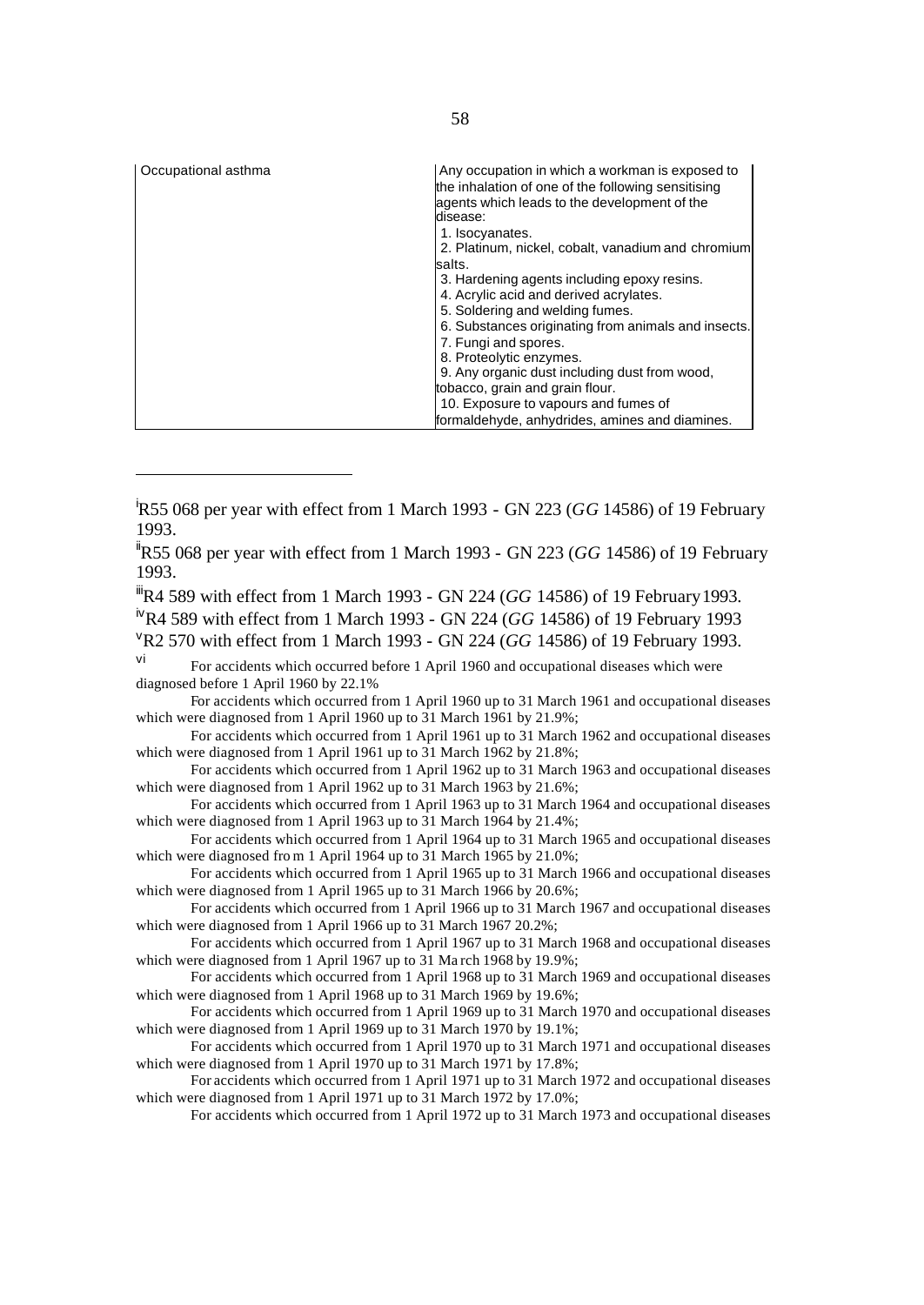which were diagnosed from 1 April 1972 up to 31 March 1973 by 16.0%;

For accidents which occurred from 1 April 1973 up to 31 March 1974 and occupational diseases which were diagnosed from 1 April 1973 up to 31 March 1974 by 15.0%;

For accidents which occurred from 1 April 1974 up to 31 March 1975 and occupational diseases which were diagnosed from 1 April 1974 up to 31 March 1975 by 13.5%;

For accidents which occurred from 1 April 1975 up to 31 March 1976 and occupational diseases which were diagnosed from 1 April 1975 up to 31 March 1976 by 12.3%;

For accidents which occurred from 1 April 1976 up to 31 March 1977 and occupational diseases which were diagnosed from 1 April 1976 up to 31 March 1977 by 11.1%;

For accidents which occurred from 1 April 1977 up to 31 March 1978 and occupational diseases which were diagnosed from 1 April 1977 up to 31 March 1978 by 10.1%;

For accidents which occurred from 1 April 1978 up to 31 March 1979 and occupational diseases which were diagnosed from 1 April 1978 up to 31 March 1979 by 8.9%;

For accidents which occurred from 1 April 1979 up to 31 March 1980 and occupational diseases which were diagnosed from 1 April 1979 up to 31 March 1980 by 23.6%;

For accidents which occurred from 1 April 1980 up to 31 March 1981 and occupational diseases which were diagnosed from 1 April 1980 up to 31 March 1981 by 10.5%;

For accidents which occurred from 1 April 1981 up to 31 March 1982 and occupational diseases which were diagnosed from 1 April 1981 up to 31 March 1982 by 20.4%;

For accidents which occurred from 1 April 1982 up to 31 March 1983 and occupational diseases which were diagnosed from 1 April 1982 up to 31 March 1983 by 18.8%;

For accidents which occurred from 1 April 1983 up to 31 March 1984 and occupational diseases which were diagnosed from 1 April 1983 up to 31 March 1984 by 17.7%;

For accidents which occurred from 1 April 1984 up to 31 March 1985 and occupational diseases which were diagnosed from 1 April 1984 up to 31 March 1985 by 16.0%;

For accidents which occurred from 1 April 1985 up to 31 March 1986 and occupational diseases which were diagnosed from 1 April 1985 up to 31 March 1986 by 9.3%;

All pensions payable in respect of accidents which occurred before 1 April 2004 as well as occupational diseases which were diagnosed before 1 April 2004 with effect from 1 April 2005 by 4.8%. **NOTE**

The following benefit increases will apply for all Federated Employers' Mutual Assurance Company Limited (FEMA) pensioners:

\* For accidents prior to 1 April 2003 and occupational diseases which were diagnosed before 1 April 2003 compensation below the 2003 minimum will be increased to the minimum compensation with effect from 1 April 2005 (based on the 2003 minimum wages per week of R313.62)

\* All pensions payable in respect of accidents which occurred before 1 April 2004 as well as occupational diseases which were diagnosed before 1 April 2004 with effect from 1 April 2005 will be increased by 4.8%.

GN 200 (*GG* 27375) of 11 March 2005 (as corrected by GN 492 (*GG* 27620) of 27 May 2005.

vii For accidents which occurred before 1 April 1960 and occupational diseases which were diagnosed before 1 April 1960 by 22.1%

For accidents which occurred from 1 April 1960 up to 31 March 1961 and occupational diseases which were diagnosed from 1 April 1960 up to 31 March 1961 by 21.9%;

For accidents which occurred from 1 April 1961 up to 31 March 1962 and occupational diseases which were diagnosed from 1 April 1961 up to 31 March 1962 by 21.8%;

For accidents which occurred from 1 April 1962 up to 31 March 1963 and occupational diseases which were diagnosed from 1 April 1962 up to 31 March 1963 by 21.6%;

For accidents which occurred from 1 April 1963 up to 31 March 1964 and occupational diseases which were diagnosed from 1 April 1963 up to 31 March 1964 by 21.4%;

For accidents which occurred from 1 April 1964 up to 31 March 1965 and occupational diseases which were diagnosed from 1 April 1964 up to  $3\overline{1}$  March 1965 by 21.0%;

For accidents which occurred from 1 April 1965 up to 31 March 1966 and occupational diseases which were diagnosed from 1 April 1965 up to 31 March 1966 by 20.6%;

For accidents which occurred from 1 April 1966 up to 31 March 1967 and occupational diseases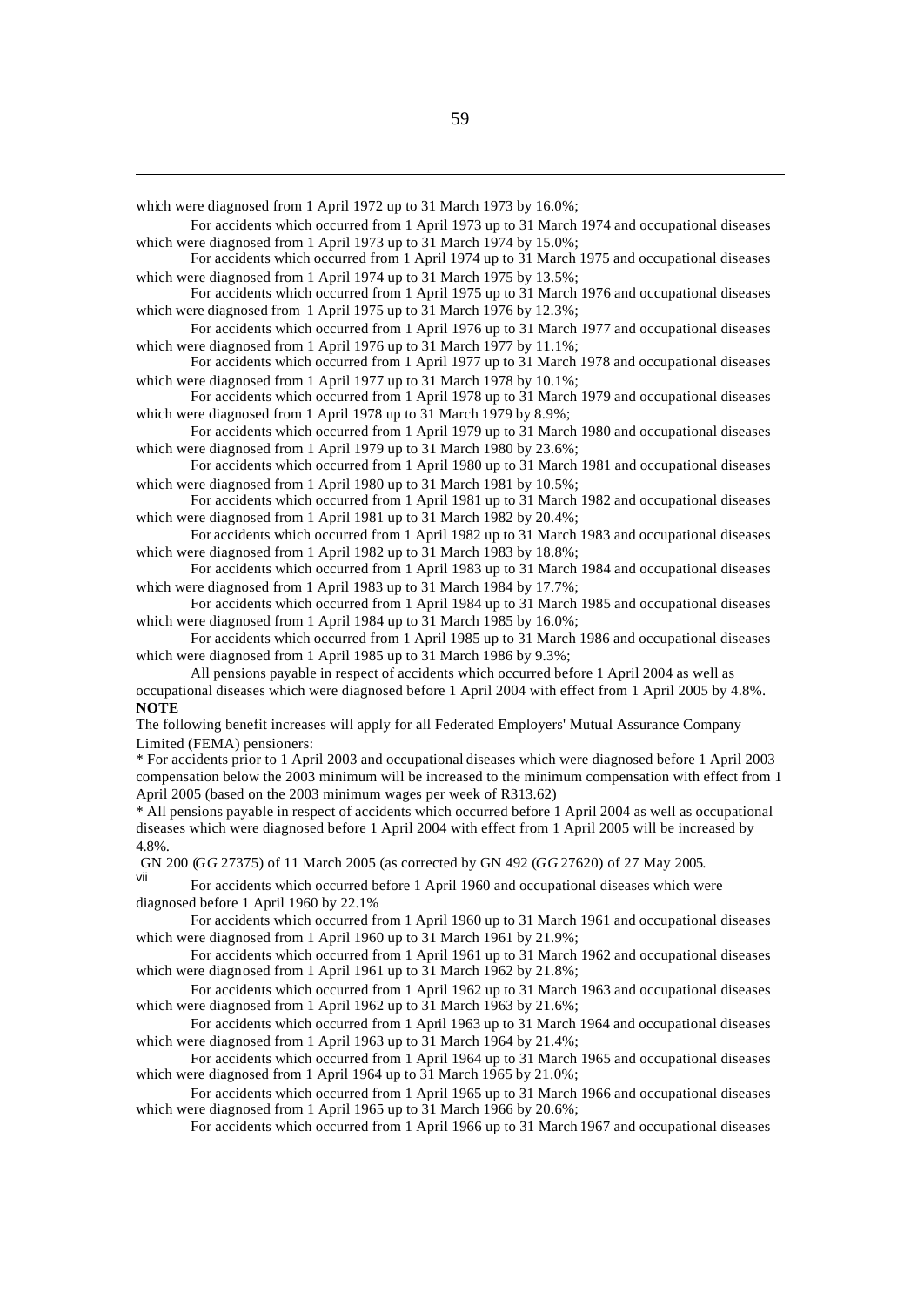which were diagnosed from 1 April 1966 up to 31 March 1967 20.2%;

For accidents which occurred from 1 April 1967 up to 31 March 1968 and occupational diseases which were diagnosed from 1 April 1967 up to 31 March 1968 by 19.9%;

For accidents which occurred from 1 April 1968 up to 31 March 1969 and occupational diseases which were diagnosed from 1 April 1968 up to 31 March 1969 by 19.6%;

For accidents which occurred from 1 April 1969 up to 31 March 1970 and occupational diseases which were diagnosed from 1 April 1969 up to 31 March 1970 by 19.1%;

For accidents which occurred from 1 April 1970 up to 31 March 1971 and occupational diseases which were diagnosed from 1 April 1970 up to 31 March 1971 by 17.8%;

For accidents which occurred from 1 April 1971 up to 31 March 1972 and occupational diseases which were diagnosed from 1 April 1971 up to 31 March 1972 by 17.0%;

For accidents which occurred from 1 April 1972 up to 31 March 1973 and occupational diseases which were diagnosed from 1 April 1972 up to 31 March 1973 by 16.0%;

For accidents which occurred from 1 April 1973 up to 31 March 1974 and occupational diseases which were diagnosed from 1 April 1973 up to 31 March 1974 by 15.0%;

For accidents which occurred from 1 April 1974 up to 31 March 1975 and occupational diseases which were diagnosed from 1 April 1974 up to 31 March 1975 by 13.5%;

For accidents which occurred from 1 April 1975 up to 31 March 1976 and occupational diseases which were diagnosed from 1 April 1975 up to 31 March 1976 by 12.3%;

For accidents which occurred from 1 April 1976 up to 31 March 1977 and occupational diseases which were diagnosed from 1 April 1976 up to 31 March 1977 by 11.1%;

For accidents which occurred from 1 April 1977 up to 31 March 1978 and occupational diseases which were diagnosed from 1 April 1977 up to 31 March 1978 by 10.1%;

For accidents which occurred from 1 April 1978 up to 31 March 1979 and occupational diseases which were diagnosed from 1 April 1978 up to 31 March 1979 by 8.9%;

For accidents which occurred from 1 April 1979 up to 31 March 1980 and occupational diseases which were diagnosed from 1 April 1979 up to 31 March 1980 by 23.6%;

For accidents which occurred from 1 April 1980 up to 31 March 1981 and occupational diseases which were diagnosed from 1 April 1980 up to 31 March 1981 by 10.5%;

For accidents which occurred from 1 April 1981 up to 31 March 1982 and occupational diseases which were diagnosed from 1 April 1981 up to 31 March 1982 by 20.4%;

For accidents which occurred from 1 April 1982 up to 31 March 1983 and occupational diseases which were diagnosed from 1 April 1982 up to 31 March 1983 by 18.8%;

For accidents which occurred from 1 April 1983 up to 31 March 1984 and occupational diseases which were diagnosed from 1 April 1983 up to 31 March 1984 by 17.7%;

For accidents which occurred from 1 April 1984 up to 31 March 1985 and occupational diseases which were diagnosed from 1 April 1984 up to 31 March 1985 by 16.0%;

For accidents which occurred from 1 April 1985 up to 31 March 1986 and occupational diseases which were diagnosed from 1 April 1985 up to 31 March 1986 by 9.3%;

All pensions payable in respect of accidents which occurred before 1 April 2004 as well as occupational diseases which were diagnosed b efore 1 April 2004 with effect from 1 April 2005 by 4.8%. **NOTE**

The following benefit increases will apply for all Federated Employers' Mutual Assurance Company Limited (FEMA) pensioners:

\* For accidents prior to 1 April 2003 and occupational diseases which were diagnosed before 1 April 2003 compensation below the 2003 minimum will be increased to the minimum compensation with effect from 1 April 2005 (based on the 2003 minimum wages per week of R313.62)

\* All pensions payable in respect of accidents which occurred before 1 April 2004 as well as occupational diseases which were diagnosed before 1 April 2004 with effect from 1 April 2005 will be increased by 4.8%.

 GN 200 (*GG* 27375) of 11 March 2005 (as corrected by GN 492 (*GG* 27620) of 27 May 2005. viiiR4 589 with effect from 1 March 1993 - GN 224 (*GG* 14586) of 19 February 1993

ix For accidents which occurred before 1 April 1960 and occupational diseases which were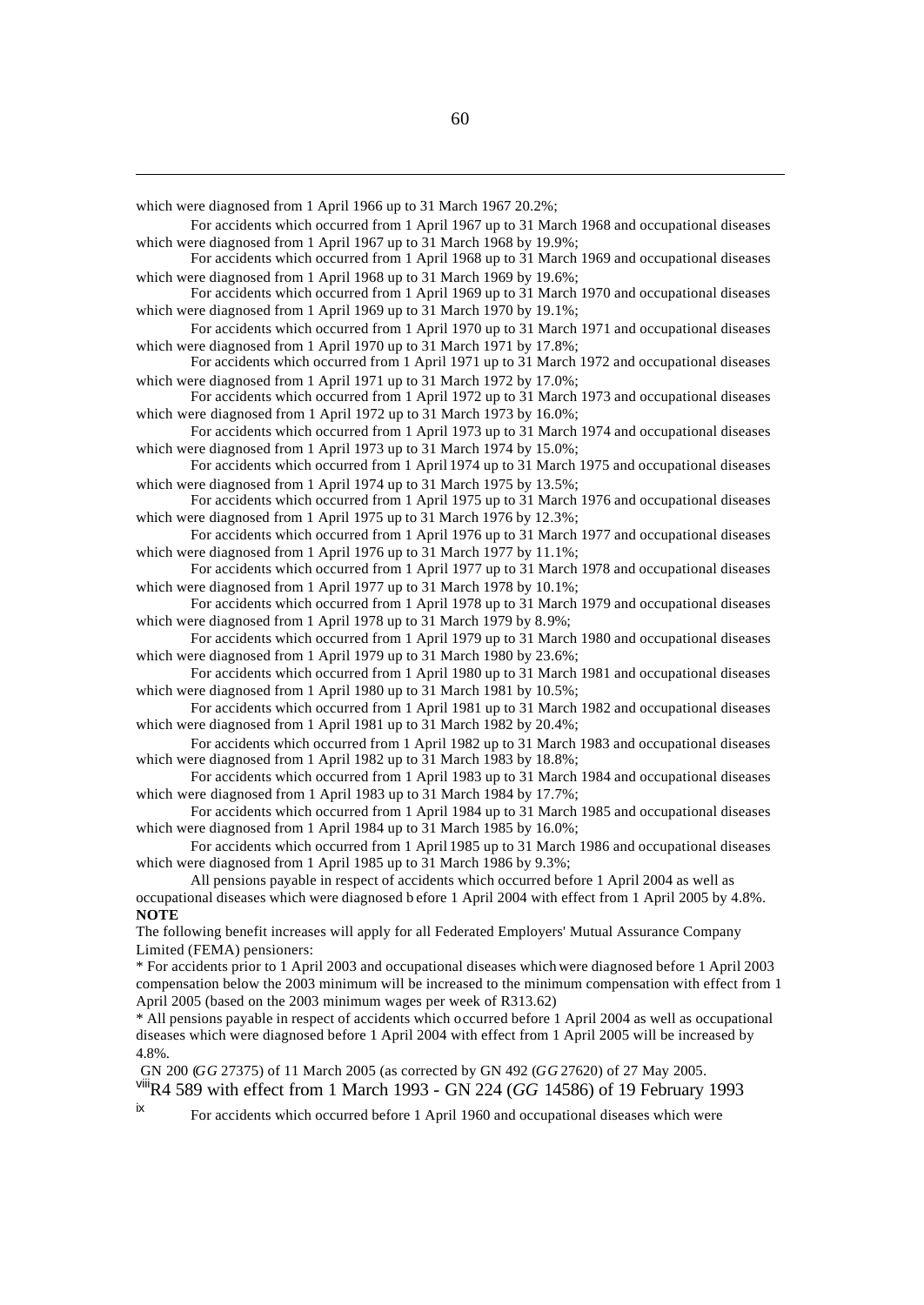diagnosed before 1 April 1960 by 22.1%

For accidents which occurred from 1 April 1960 up to 31 March 1961 and occupational diseases which were diagnosed from 1 April 1960 up to 31 March 1961 by 21.9%;

For accidents which occurred from 1 April 1961 up to 31 March 1962 and occupational diseases which were diagnosed from 1 April 1961 up to 31 March 1962 by 21.8%;

For accidents which occurred from 1 April 1962 up to 31 March 1963 and occupational diseases which were diagnosed from 1 April 1962 up to 31 March 1963 by 21.6%;

For accidents which occurred from 1 April 1963 up to 31 March 1964 and occupational diseases which were diagnosed from 1 April 1963 up to 31 March 1964 by 21.4%;

For accidents which occurred from 1 April 1964 up to 31 March 1965 and occupational diseases which were diagnosed from 1 April 1964 up to 31 March 1965 by 21.0%;

For accidents which occurred from 1 April 1965 up to 31 March 1966 and occupational diseases which were diagnosed from 1 April 1965 up to 31 March 1966 by 20.6%;

For accidents which occurred from 1 April 1966 up to 31 March 1967 and occupational diseases which were diagnosed from 1 April 1966 up to 31 March 1967 20.2%;

For accidents which occurred from 1 April 1967 up to 31 March 1968 and occupational diseases which were diagnosed from 1 April 1967 up to 31 March 1968 by 19.9%;

For accidents which occurred from 1 April 1968 up to 31 March 1969 and occupational diseases which were diagnosed from 1 April 1968 up to 31 March 1969 by 19.6%;

For accidents which occurred from 1 April 1969 up to 31 March 1970 and occupational diseases which were diagnosed from 1 April 1969 up to 31 March 1970 by 19.1%;

For accidents which occurred from 1 April 1970 up to 31 March 1971 and occupational diseases which were diagnosed from 1 April 1970 up to 31 March 1971 by 17.8%;

For accidents which occurred from 1 April 1971 up to 31 March 1972 and occupational diseases which were diagnosed from 1 April 1971 up to 31 March 1972 by 17.0%;

For accidents which occurred from 1 April 1972 up to 31 March 1973 and occupational diseases which were diagnosed from 1 April 1972 up to 31 March 1973 by 16.0%;

For accidents which occurred fro m 1 April 1973 up to 31 March 1974 and occupational diseases which were diagnosed from 1 April 1973 up to 31 March 1974 by 15.0%;

For accidents which occurred from 1 April 1974 up to 31 March 1975 and occupational diseases which were diagnosed from 1 April 1974 up to 31 March 1975 by 13.5%;

For accidents which occurred from 1 April 1975 up to 31 March 1976 and occupational diseases which were diagnosed from 1 April 1975 up to 31 March 1976 by 12.3%;

For accidents which occurred from 1 April 1976 up to 31 March 1977 and occupational diseases which were diagnosed from 1 April 1976 up to 31 March 1977 by 11.1%;

- For accidents which occurred from 1 April 1977 up to 31 March 1978 and occupational diseases which were diagnosed from 1 April 1977 up to 31 March 1 978 by 10.1%;
- For accidents which occurred from 1 April 1978 up to 31 March 1979 and occupational diseases which were diagnosed from 1 April 1978 up to 31 March 1979 by 8.9%;

For accidents which occurred from 1 April 1979 up to 31 March 1980 and occupational diseases which were diagnosed from 1 April 1979 up to 31 March 1980 by 23.6%;

For accidents which occurred from 1 April 1980 up to 31 March 1981 and occupational diseases which were diagnosed from 1 April 1980 up to 31 March 1981 by 10.5%;

For accidents which occurred from 1 April 1981 up to 31 March 1982 and occupational diseases which were diagnosed from 1 April 1981 up to 31 March 1982 by 20.4%;

For accidents which occurred from 1 April 1982 up to 31 March 1983 and occupational diseases which were diagnosed from 1 April 1982 up to 31 March 1983 by 18.8%;

For accidents which occurred from 1 April 1983 up to 31 March 1984 and occupational diseases which were diagnosed from 1 April 1983 up to 31 March 1984 by 17.7%;

For accidents which occurred fro m 1 April 1984 up to 31 March 1985 and occupational diseases which were diagnosed from 1 April 1984 up to 31 March 1985 by 16.0%;

For accidents which occurred from 1 April 1985 up to 31 March 1986 and occupational diseases which were diagnosed from 1 April 1985 up to 31 March 1986 by 9.3%;

All pensions payable in respect of accidents which occurred before 1 April 2004 as well as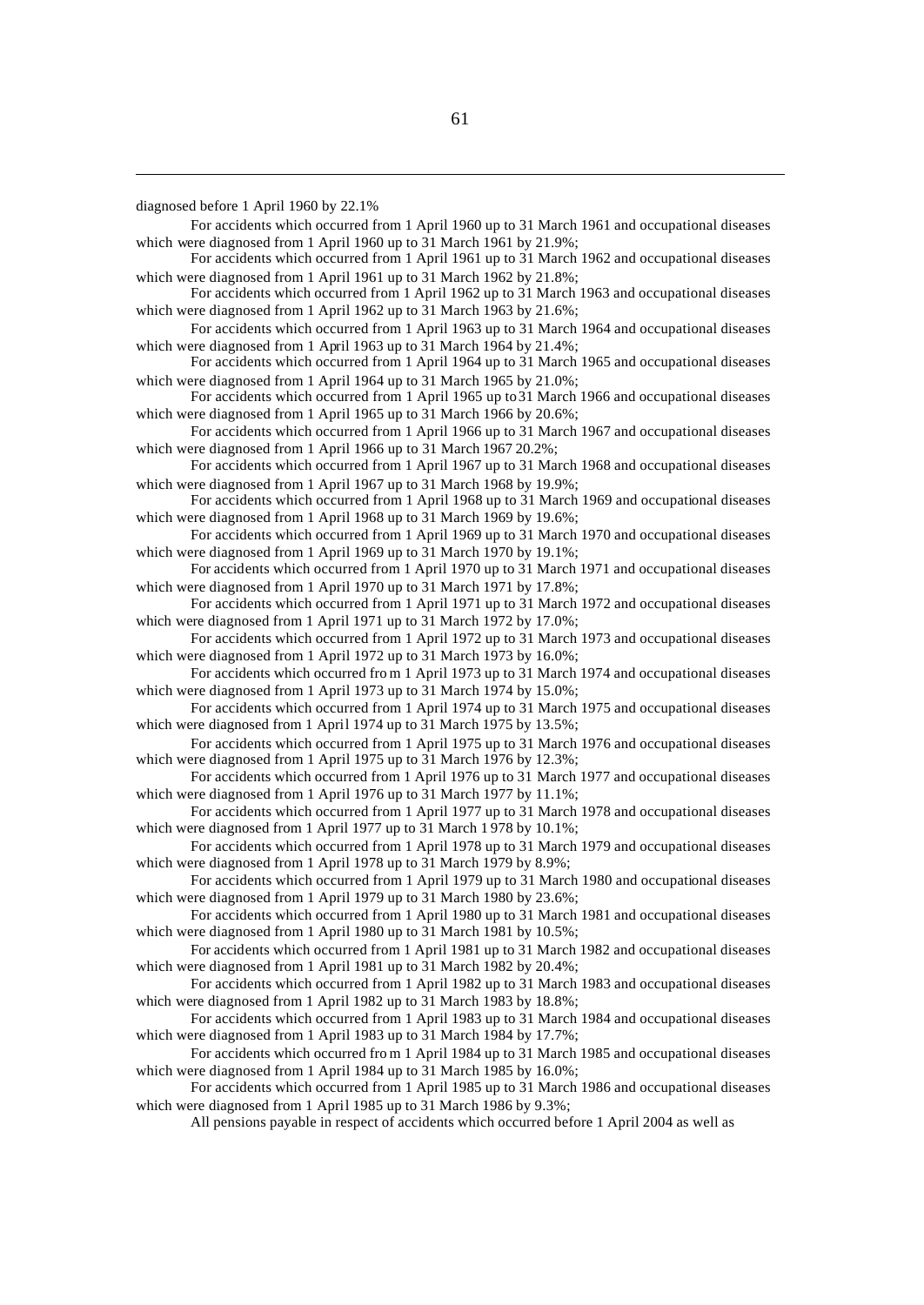occupational diseases which were diagnosed before 1 April 2004 with effect from 1 April 2005 by 4.8%. **NOTE**

The following benefit increases will apply for all Federated Employers' Mutual Assurance Company Limited (FEMA) pensioners:

\* For accidents prior to 1 April 2003 and occupational diseases which were diagnosed before 1 April 2003 compensation below the 2003 minimum will be increased to the minimum compensation with effect from 1 April 2005 (based on the 2003 minimum wages per week of R313.62)

\* All pensions payable in respect of accidents which occurred before 1 April 2004 as well as occupational diseases which were diagnosed before 1 April 2004 with effect from 1 April 2005 will be increased by 4.8%.

GN 200 (*GG* 27375) of 11 March 2005 (as corrected by GN 492 (*GG* 27620) of 27 May 2005.

x For accidents which occurred before 1 April 1960 and occupational diseases which were diagnosed before 1 April 1960 by 22.1%

For accidents which occurred from 1 April 1960 up to 31 March 1961 and occupational diseases which were diagnosed from 1 April 1960 up to 31 March 1961 by 21.9%;

For accidents which occurred from 1 April 1961 up to 31 March 1962 and occupational diseases which were diagnosed from 1 April 1961 up to 31 March 1962 by 21.8%;

For accidents which occurred from 1 April 1962 up to 31 March 1963 and occupational diseases which were diagnosed from 1 April 1962 up to 31 March 1963 by 21.6%;

For accidents which occurred from 1 April 1963 up to 31 March 1964 and occupational diseases which were diagnosed from 1 April 1963 up to 31 March 1964 by 21.4%;

For accidents which occurred from 1 April 1964 up to 31 March 1965 and occupational diseases which were diagnosed from 1 April 1964 up to 31 March 1965 by 21.0%;

For accidents which occurred from 1 April 1965 up to 31 March 1966 and occupational diseases which were diagnosed from 1 April 1965 up to 31 March 1966 by 20.6%:

For accidents which occurred from 1 April 1966 up to 31 March 1967 and occupational diseases which were diagnosed from 1 April 1966 up to 31 March 1967 20.2%;

For accidents which occurred from 1 April 1967 up to 31 March 1968 and occupational diseases which were diagnosed from 1 April 1967 up to 31 March 1968 by 19.9%;

For accidents which occurred from 1 April 1968 up to 31 March 1969 and occupational diseases which were diagnosed from 1 April 1968 up to 31 March 1969 by 19.6%;

For accidents which occurred from 1 April 1969 up to 31 March 1970 and occupational diseases which were diagnosed from 1 April 1969 up to 31 March 1970 by 19.1%;

For accidents which occurred from 1 April 1970 up to 31 March 1971 and occupational diseases which were diagnosed from 1 April 1970 up to 31 March 1971 by 17.8%;

For accidents which occurred from 1 April 1971 up to 31 March 1972 and occupational diseases which were diagnosed from 1 April 1971 up to 31 March 1972 by 17.0%;

For accidents which occurred from 1 April 1972 up to 31 March 1973 and occupational diseases which were diagnosed from 1 April 1972 up to 31 March 1973 by 16.0%;

For accidents which occurred from 1 April 1973 up to 31 March 1974 and occupational diseases which were diagnosed from 1 April 1973 up to  $31$  March 1974 by 15.0%;

For accidents which occurred from 1 April 1974 up to 31 March 1975 and occupational diseases which were diagnosed from 1 April 1974 up to 31 March 1975 by 13.5%;

For accidents which occurred from 1 April 1975 up to 31 March 1976 and occupational diseases which were diagnosed from 1 April 1975 up to 31 Ma rch 1976 by 12.3%;

For accidents which occurred from 1 April 1976 up to 31 March 1977 and occupational diseases which were diagnosed from 1 April 1976 up to 31 March 1977 by 11.1%;

For accidents which occurred from 1 April 1977 up to 31 March 1978 and occupational diseases which were diagnosed from 1 April 1977 up to 31 March 1978 by 10.1%;

For accidents which occurred from 1 April 1978 up to 31 March 1979 and occupational diseases which were diagnosed from 1 April 1978 up to 31 March 1979 by 8.9%;

For accidents which occurred from 1 April 1979 up to 31 March 1980 and occupational diseases which were diagnosed from 1 April 1979 up to 31 March 1980 by 23.6%;

For accidents which occurred from 1 April 1980 up to 31 March 1981 and occupational diseases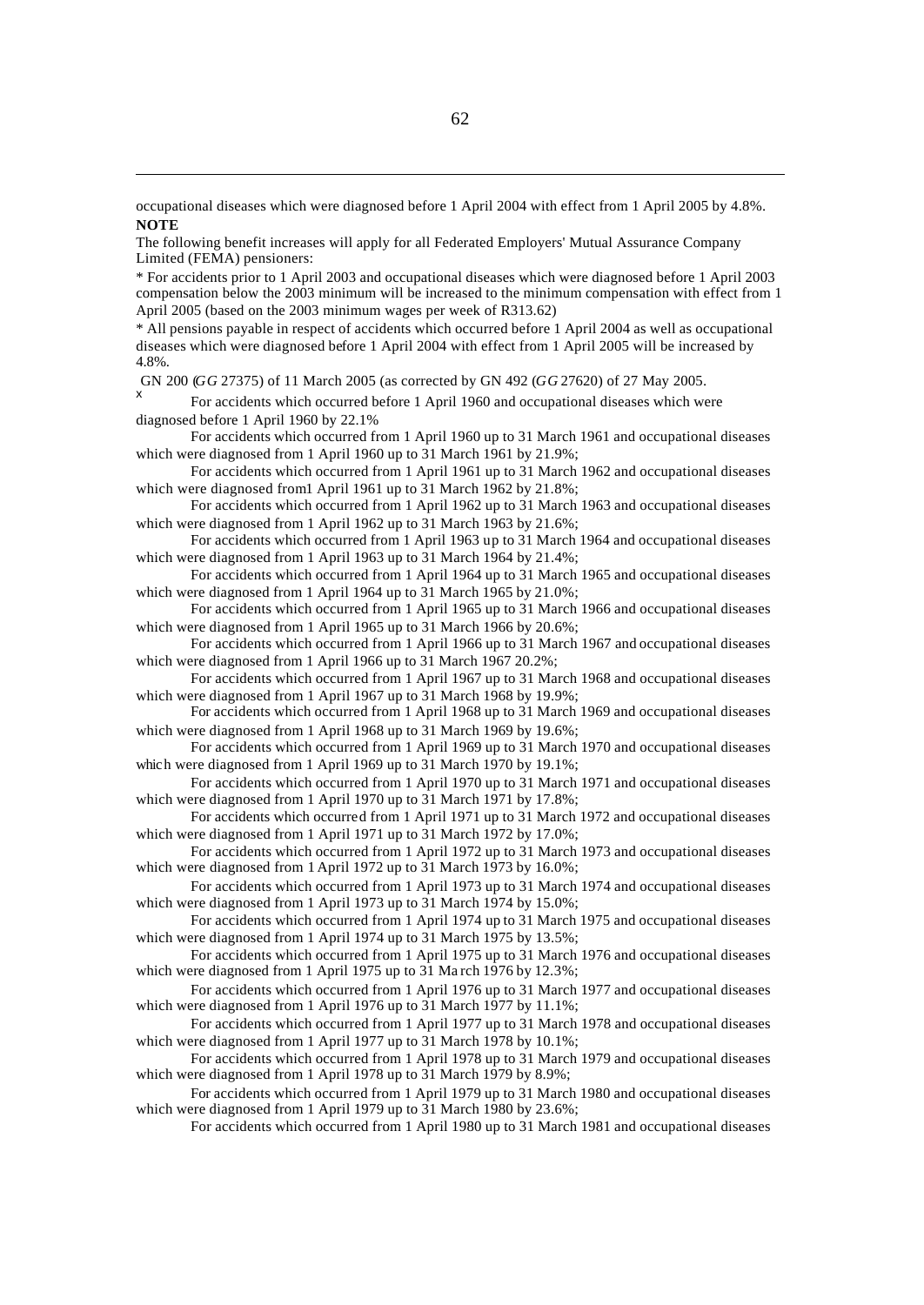which were diagnosed from 1 April 1980 up to 31 March 1981 by 10.5%;

For accidents which occurred from 1 April 1981 up to 31 March 1982 and occupational diseases which were diagnosed from 1 April 1981 up to 31 March 1982 by 20.4%;

For accidents which occurred from 1 April 1982 up to 31 March 1983 and occupational diseases which were diagnosed from 1 April 1982 up to 31 March 1983 by 18.8%;

For accidents which occurred from 1 April 1983 up to 31 March 1984 and occupational diseases which were diagnosed from 1 April 1983 up to 31 March 1984 by 17.7%;

For accidents which occurred from 1 April 1984 up to 31 March 1985 and occupational diseases which were diagnosed from 1 April 1984 up to 31 March 1985 by 16.0%;

For accidents which occurred from 1 April 1985 up to 31 March 1986 and occupational diseases which were diagnosed from 1 April 1985 up to 31 March 1986 by 9.3%;

All pensions payable in respect of accidents which occurred before 1 April 2004 as well as occupational diseases which were diagnosed before 1 April 2004 with effect from 1 April 2005 by 4.8%. **NOTE**

The following benefit increases will apply for all Federated Employers' Mutual Assurance Company Limited (FEMA) pensioners:

\* For accidents prior to 1 April 2003 and occupational diseases which were diagnosed before 1 April 2003 compensation below the 2003 minimum will be increased to the minimum compensation with effect from 1 April 2005 (based on the 2003 minimum wages per week of R313.62)

\* All pensions payable in respect of accidents which occurred before 1 April 2004 as well as occupational diseases which were diagnosed before 1 April 2004 with effect from 1 April 2005 will be increased by 4.8%.

GN 200 (*GG* 27375) of 11 March 2005 (as corrected by GN 492 (*GG* 27620) of 27 May 2005.

For accidents which occurred before 1 April 1960 and occupational diseases which were diagnosed before 1 April 1960 by 22.1%

For accidents which occurred from 1 April 1960 up to 31 March 1961 and occupational diseases which were diagnosed from 1 April 1960 up to 31 March 1961 by 21.9%;

For accidents which occurred from 1 April 1961 up to 31 March 1962 and occupational diseases which were diagnosed from 1 April 1961 up to 31 March 1962 by 21.8%;

For accidents which occurred from 1 April 1962 up to 31 March 1963 and occupational diseases which were diagnosed from 1 April 1962 up to 31 March 1963 by 21.6%;

For accidents which occurred from 1 April 1963 up to 31 March 1964 and occupational diseases which were diagnosed from 1 April 1963 up to 31 March 1964 by 21.4%;

For accidents which occurred from 1 April 1964 up to 31 March 1965 and occupational diseases which were diagnosed from 1 April 1964 up to 31 March 1965 by 21.0%;

For accidents which occurred from 1 April 1965 up to 31 March 1966 and occupational diseases which were diagnosed from 1 April 1965 up to 31 March 1966 by 20.6%;

For accidents which occurred from 1 April 1966 up to 31 March 1967 and occupational diseases which were diagnosed from 1 April 1966 up to 31 March 1967 20.2%;

For accidents which occurred from 1 April 1967 up to 31 March 1968 and occupational diseases which were diagnosed from 1 April 1967 up to 31 March 1968 by 19.9%;

For accidents which occurred from 1 April 1968 up to 31 March 1969 and occupational diseases which were diagnosed from 1 April 1968 up to 31 March 1969 by 19.6%;

For accidents which occurred from 1 April 1969 up to 31 March 1970 and occupational diseases which were diagnosed from 1 April 1969 up to 31 March 1970 by 19.1%;

For accidents which occurred from 1 April 1970 up to 31 March 1971 and occupational diseases which were diagnosed from 1 April 1970 up to 31 March 1971 by 17.8%;

For accidents which occurred from 1 April 1971 up to 31 March 1972 and occupational diseases which were diagnosed from 1 April 1971 up to 31 March 1972 by 17.0%;

For accidents which occurred from 1 April 1972 up to 31 March 1973 and occupational diseases which were diagnosed from 1 April 1972 up to  $31$  March 1973 by 16.0%;

For accidents which occurred from 1 April 1973 up to 31 March 1974 and occupational diseases which were diagnosed from 1 April 1973 up to  $31$  March 1974 by 15.0%;

For accidents which occurred from 1 April 1974 up to 31 March 1975 and occupational diseases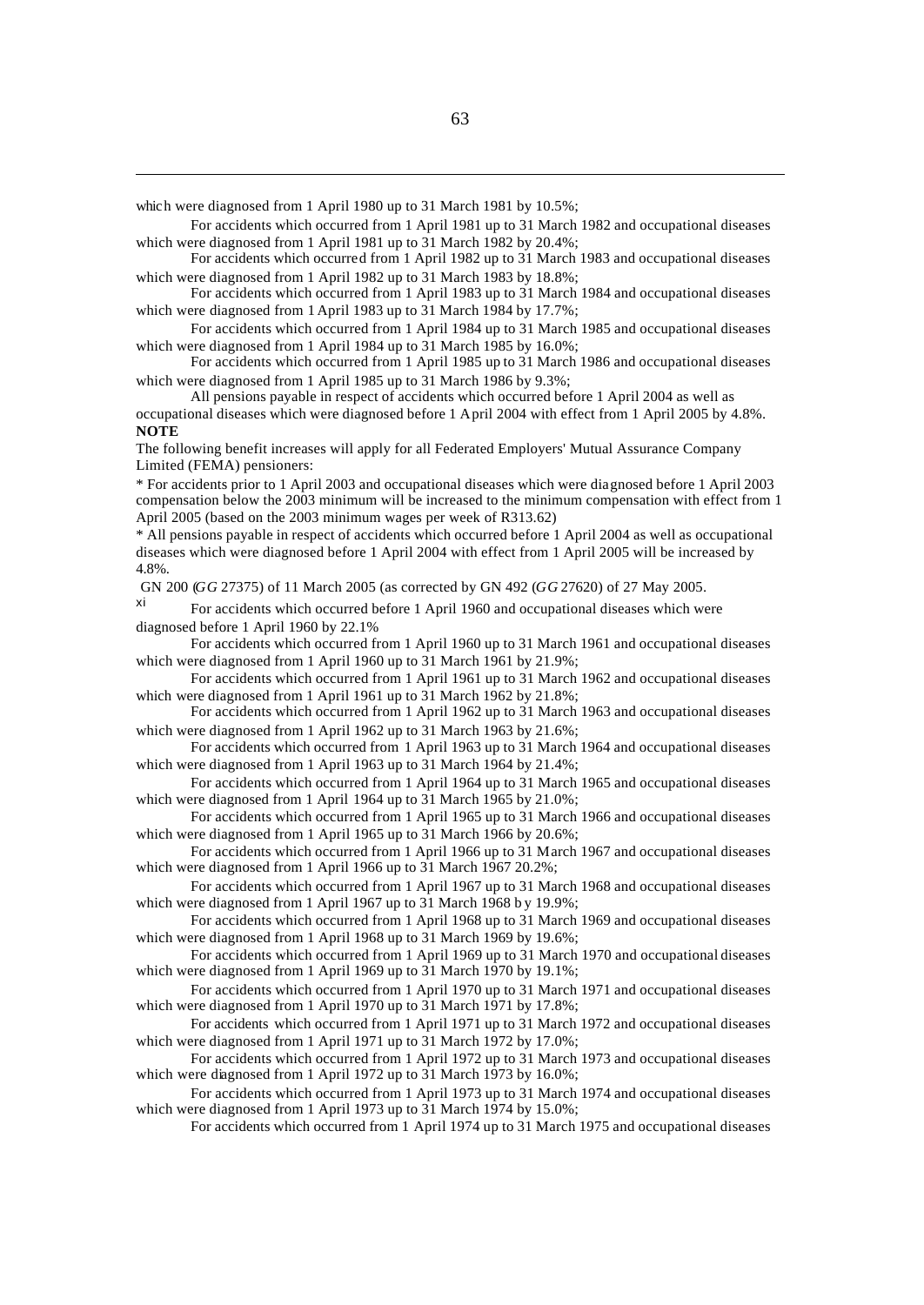which were diagnosed from 1 April 1974 up to 31 March 1975 by 13.5%;

For accidents which occurred from 1 April 1975 up to 31 March 1976 and occupational diseases which were diagnosed from 1 April 1975 up to 31 March 1976 by 12.3%;

For accidents which occurred from 1 April 1976 up to 31 March 1977 and occupational diseases which were diagnosed from 1 April 1976 up to 31 March 1977 by 11.1%;

For accidents which occurred from 1 April 1977 up to 31 March 1978 and occupational diseases which were diagnosed from 1 April 1977 up to 31 March 1978 by 10.1%;

For accidents which occurred from 1 April 1978 up to 31 March 1979 and occupational diseases which were diagnosed from 1 April 1978 up to 31 March 1979 by 8.9%;

For accidents which occurred from 1 April 1979 up to 31 March 1980 and occupational diseases which were diagnosed from 1 April 1979 up to 31 March 1980 by 23.6%;

For accidents which occurred from 1 April 1980 up to 31 March 1981 and occupational diseases which were diagnosed from 1 April 1980 up to 31 March 1981 by 10.5%;

For accidents which occurred from 1 April 1981 up to 31 March 1982 and occupational diseases which were diagnosed from 1 April 1981 up to 31 March 1982 by 20.4%;

For accidents which occurred from 1 April 1982 up to 31 March 1983 and occupational diseases which were diagnosed from 1 April 1982 up to 31 March 1983 by 18.8%;

For accidents which occurred from 1 April 1983 up to 31 March 1984 and occupational diseases which were diagnosed from 1 April 1983 up to 31 March 1984 by 17.7%;

For accidents which occurred from 1 April 1984 up to 31 March 1985 and occupational diseases which were diagnosed from 1 April 1984 up to 31 March 1985 by 16.0%;

For accidents which occurred from 1 April 1985 up to 31 March 1986 and occupational diseases which were diagnosed from 1 April 1985 up to 31 March 1986 by 9.3%;

All pensions payable in respect of accidents which occurred before 1 April 2004 as well as occupational diseases which were diagnosed before 1 April 2004 with effect from 1 April 2005 by 4.8%. **NOTE**

The following benefit increases will apply for all Federated Employers' Mutual Assurance Company Limited (FEMA) pensioners:

\* For accidents prior to 1 April 2003 and occupational diseases which were diagnosed before 1 April 2003 compensation below the 2003 minimum will be increased to the minimum compensation with effect from 1 April 2005 (based on the 2003 minimum wages per week of R313.62)

\* All pensions payable in respect of accidents which occurred before 1 April 2004 as well as occupational diseases which were diagnosed before 1 April 2004 with effect from 1 April 2005 will be increased by 4.8%.

GN 200 (*GG* 27375) of 11 March 2005 (as corrected by GN 492 (*GG* 27620) of 27 May 2005.

xiiBenefit increased by 6,1% in respect of accidents which occurred before 1 March 2002 as well as occupational diseases which were diagnosed before 1 March 2002 with effect from 1 March 2003 - GN 139 (*GG* 24294) of 3 February 2003.

xiii For accidents which occurred before 1 April 1960 and occupational diseases which were diagnosed before 1 April 1960 by 22.1%

For accidents which occurred from 1 April 1960 up to 31 March 1961 and occupational diseases which were diagnosed from 1 April 1960 up to 31 March 1961 by 21.9%;

For accidents which occurred from 1 April 1961 up to 31 March 1962 and occupational diseases which were diagnosed from 1 April 1961 up to 31 March 1962 by 21.8%;

For accidents which occurred from 1 April 1962 up to 31 March 1963 and occupational diseases which were diagnosed from 1 April 1962 up to 31 March 1963 by 21.6%;

For accidents which occurred from 1 April 1963 up to 31 March 1964 and occupational diseases which were diagnosed from 1 April 1963 up to 31 March 1964 by 21.4%;

For accidents which occurred from 1 April 1964 up to 31 March 1965 and occupational diseas es which were diagnosed from 1 April 1964 up to 31 March 1965 by 21.0%;

For accidents which occurred from 1 April 1965 up to 31 March 1966 and occupational diseases which were diagnosed from 1 April 1965 up to 31 March 1966 by 20.6%;

For accidents which occurred from 1 April 1966 up to 31 March 1967 and occupational diseases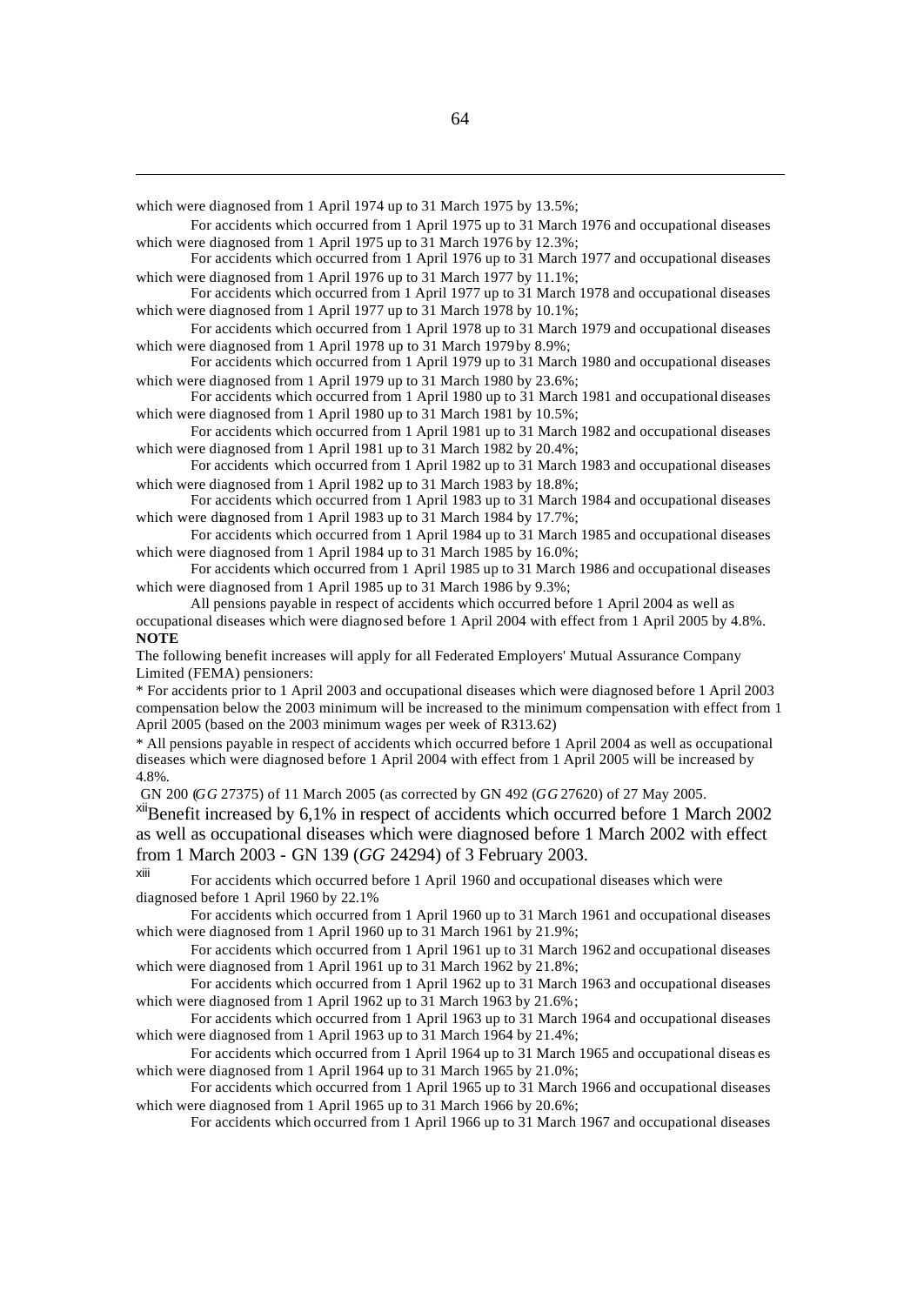which were diagnosed from 1 April 1966 up to 31 March 1967 20.2%;

For accidents which occurred from 1 April 1967 up to 31 March 1968 and occupational diseases which were diagnosed from 1 April 1967 up to 31 March 1968 by 19.9%;

For accidents which occurred from 1 April 1968 up to 31 March 1969 and occupational diseases which were diagnosed from 1 April 1968 up to 31 March 1969 by 19.6%;

For accidents which occurred from 1 April 1969 up to 31 March 1970 and occupational diseases which were diagnosed from 1 April 1969 up to 31 March 1970 by 19.1%;

For accidents which occurred from 1 April 1970 up to 31 March 1971 and occupational diseases which were diagnosed from 1 April 1970 up to 31 March 1971 by 17.8%;

For accidents which occurred from 1 April 1971 up to 31 March 1972 and occupational diseases which were diagnosed from 1 April 1971 up to 31 March 1972 by 17.0%;

For accidents which occurred from 1 April 1972 up to 31 March 1973 and occupational diseases which were diagnosed from 1 April 1972 up to 31 March 1973 by 16.0%;

For accidents which occurred from 1 April 1973 up to 31 March 1974 and occupational diseases which were diagnosed from 1 April 1973 up to 31 March 1974 by 15.0%;

For accidents which occurred from 1 April 1974 up to 31 March 1975 and occupational diseases which were diagnosed from 1 April 1974 up to 31 March 1975 by 13.5%;

For accidents which occurred from 1 April 1975 up to 31 March 1976 and occupational diseases which were diagnosed from 1 April 1975 up to 31 March 1976 by 12.3%;

For accidents which occurred from 1 April 1976 up to 31 March 1977 and occupational diseases which were diagnosed from 1 April 1976 up to 31 March 1977 by 11.1%;

For accidents which occurred from 1 April 1977 up to 31 March 1978 and occupational diseases which were diagnosed from 1 April 1977 up to 31 March 1978 by 10.1%;

For accidents which occurred from 1 April 1978 up to 31 March 1979 and occupational diseases which were diagnosed from 1 April 1978 up to 31 March 1979 by 8.9%;

For accidents which occurred from 1 April 1979 up to 31 March 1980 and occupational diseases which were diagnosed from 1 April 1979 up to 31 March 1980 by 23.6%;

For accidents which occurred from 1 April 1980 up to 31 March 1981 and occupational diseases which were diagnosed from 1 April 1980 up to 31 March 1981 by 10.5%;

For accidents which occurred from 1 April 1981 up to 31 March 1982 and occupational diseases which were diagnosed from 1 April 1981 up to 31 March 1982 by 20.4%;

For accidents which occurred from 1 April 1982 up to 31 March 1983 and occupational diseases which were diagnosed from 1 April 1982 up to 31 March 1983 by 18.8%;

For accidents which occurred from 1 April 1983 up to 31 March 1984 and occupational diseases which were diagnosed from 1 April 1983 up to 31 March 1984 by 17.7%;

For accidents which occurred from 1 April 1984 up to 31 March 1985 and occupational diseases which were diagnosed from 1 April 1984 up to 31 March 1985 by 16.0%;

For accidents which occurred from 1 April 1985 up to 31 March 1986 and occupational diseases which were diagnosed from 1 April 1985 up to 31 March 1986 by 9.3%;

All pensions payable in respect of accidents which occurred before 1 April 2004 as well as occupational diseases which were diagnosed before 1 April 2004 with effect from 1 April 2005 by 4.8%. **NOTE**

The following benefit increases will apply for all Federated Employers' Mutual Assurance Company Limited (FEMA) pensioners:

\* For accidents prior to 1 April 2003 and occupational diseases which were diagnosed before 1 April 2003 compensation below the 2003 minimum will be increased to the minimum compensation with effect from 1 April 2005 (based on the 2003 minimum wages per week of R313.62)

\* All pensions payable in respect of accidents which occurred before 1 April 2004 as well as occupational diseases which were diagnosed before 1 April 2004 with effect from 1 April 2005 will be increased by 4.8%.

GN 200 (*GG* 27375) of 11 March 2005 (as corrected by GN 492 (*GG* 27620) of 27 May 2005.

xivR3 250 with effect from 1 March 1993 - GN 224 (*GG* 14586) of 19 February 1993

 $x \vee$ With effect from 1 March 1994, 7% in all monthly pensions awarded in respect of